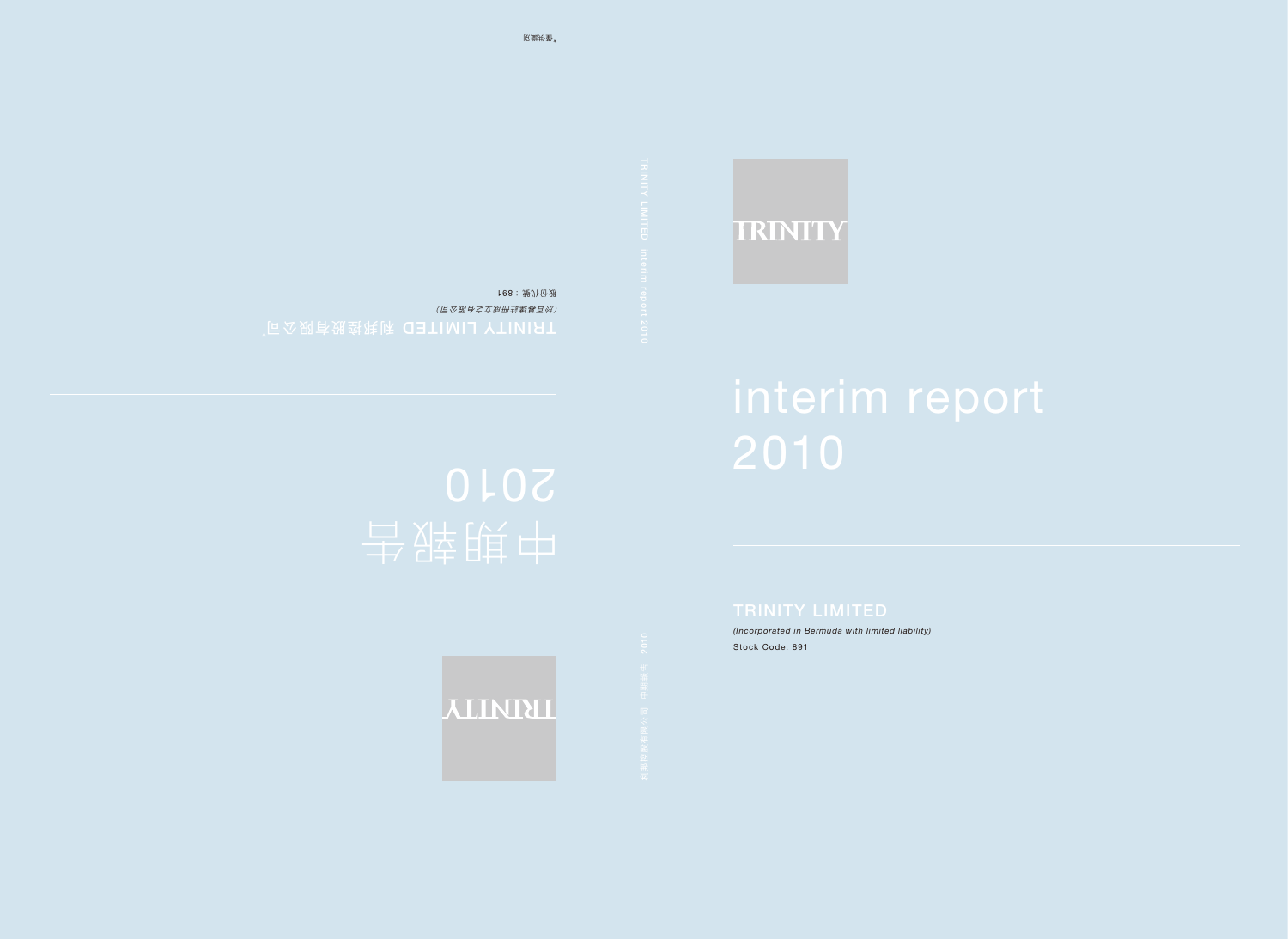# contents

- 01 Corporate Information
- 02 Highlights
- 04 Chairman's Statement
- 06 Management Discussion and Analysis
- 10 Corporate Governance Report
- 14 Other Information
- 18 Information for Investors
- 19 Condensed Consolidated Financial Information

#### GLOBAL OFFICES

United Kingdom London Hong Kong, SAR Chinese Mainland Shanghai | Beijing | Guangzhou | Chengdu Singapore South Korea Seoul Taiwan Taipei

# TRINITY LIMITED

11/F, 10 Shing Yip Street Kwun Tong, Kowloon Hong Kong T (852) 2342 1151 *www.trinity-limited.com* 



Member of the Li & Fung Group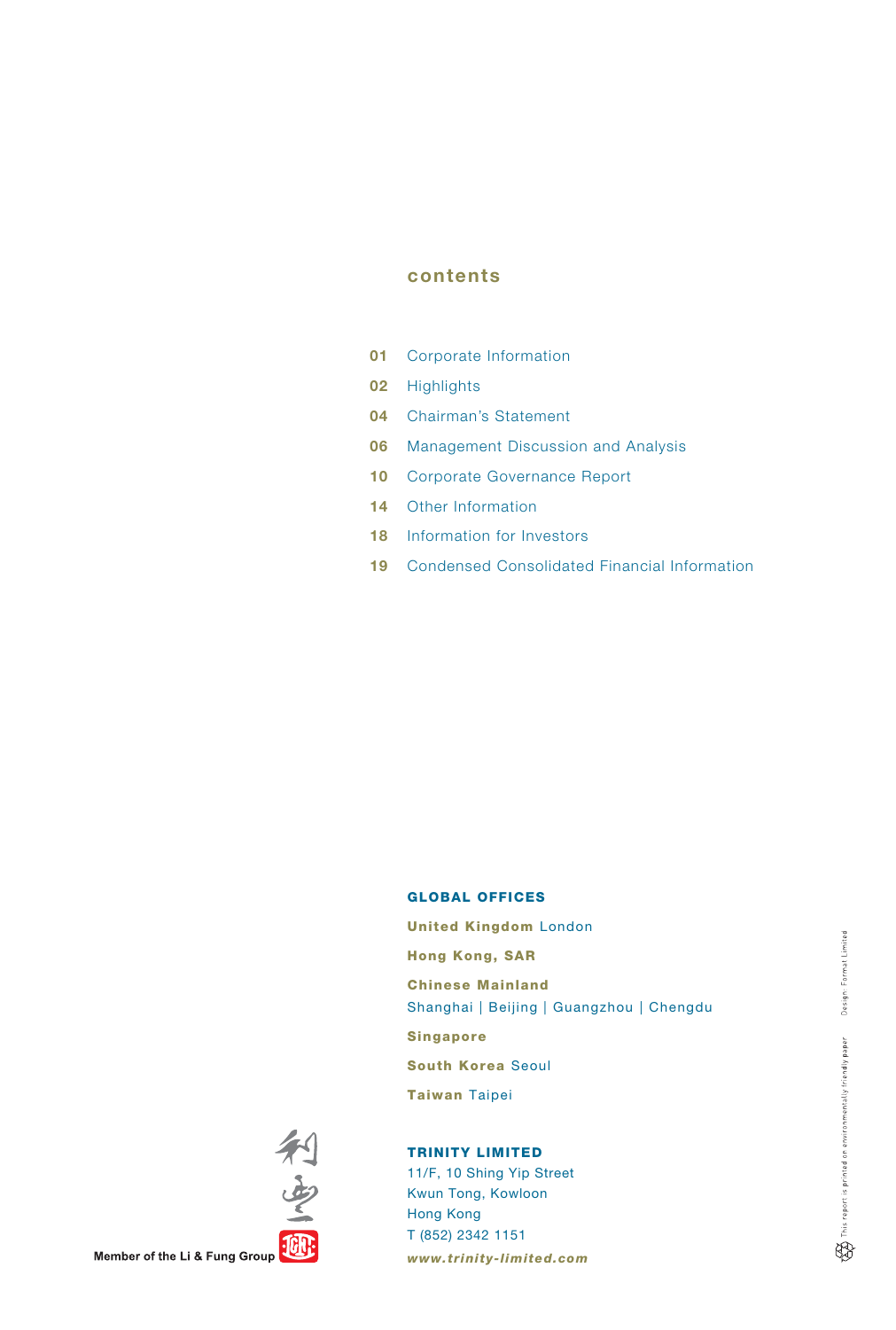heritage. luxury. excellence.

Victor FUNG Kwok King Chairman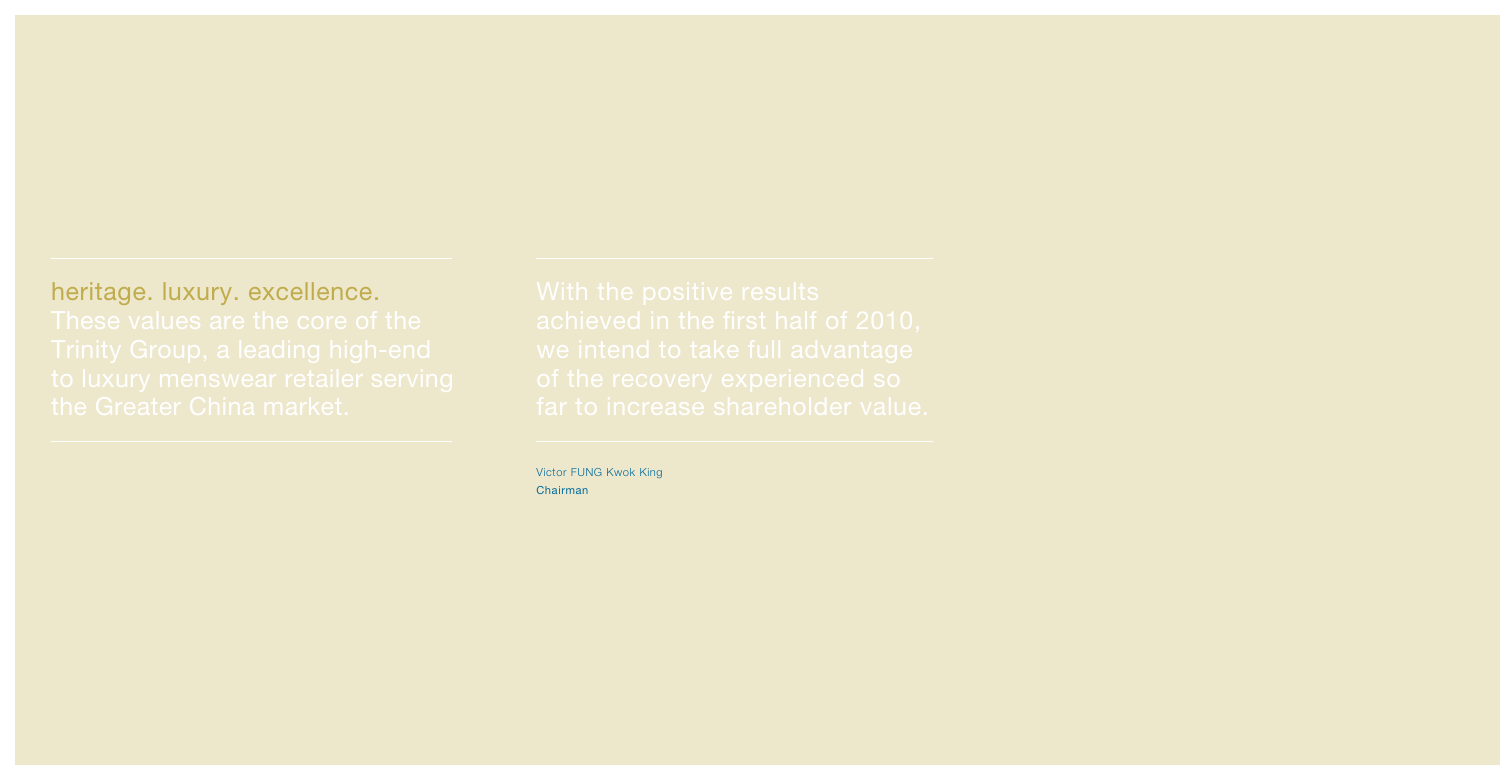

Today, the Trinity Group stewards six international luxury menswear brands: Kent & Curwen, Cerruti 1881, Gieves & Hawkes, D'URBAN, Intermezzo and Altea. Each brand offers unique and complete product ranges consisting of formal and casual wear with attention to local tastes and fit.

 $\mathbb{Z}$ 

 $\frac{1}{2}$ 

 $\frac{1}{1}$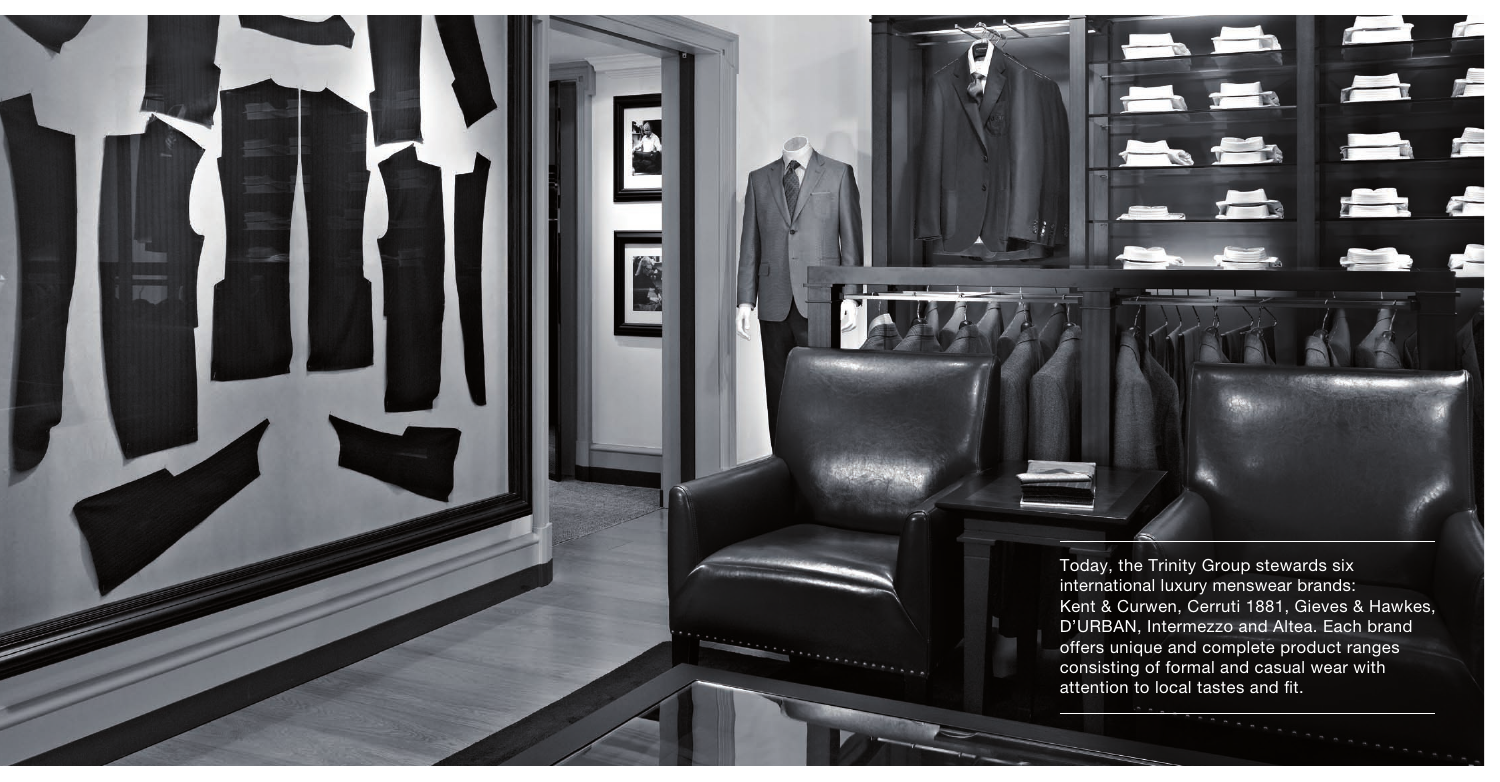# Corporate Information

#### Executive Directors

WONG Yat Ming *(Group Managing Director)*

Bruno LI Kwok Ho *(Chief Financial Officer)*

Sabrina FUNG Wing Yee

#### Non-executive Directors

Dr Victor FUNG Kwok King *GBM, GBS, CBE (Chairman)*

Dr William FUNG Kwok Lun *SBS, OBE, JP (Deputy Chairman)*

Jeremy Paul Egerton HOBBINS *(Deputy Chairman)*

Jose Hosea CHENG Hor Yin

Independent Non-executive Directors Patrick SUN Cassian CHEUNG Ka Sing Michael LEE Tze Hau Jean-Marc LOUBIER

Group Chief Compliance Officer James SIU Kai Lau

Company Secretary Christiana YIU Yuen Wah

#### Registered Office

Clarendon House 2 Church Street Hamilton HM 11 Bermuda

#### Head Office and Principal Place of Business

11/F, 10 Shing Yip Street Kwun Tong Kowloon Hong Kong

**Website** *www.trinity-limited.com*

Principal Bankers The Hongkong and Shanghai Banking Corporation Limited The Bank of Tokyo-Mitsubishi UFJ, Limited Standard Chartered Bank (Hong Kong) Limited Bank of China (Hong Kong) Limited

Citibank, N.A.

Legal Adviser Mayer Brown JSM

Auditor PricewaterhouseCoopers Certified Public Accountants

Compliance Adviser Somerley Limited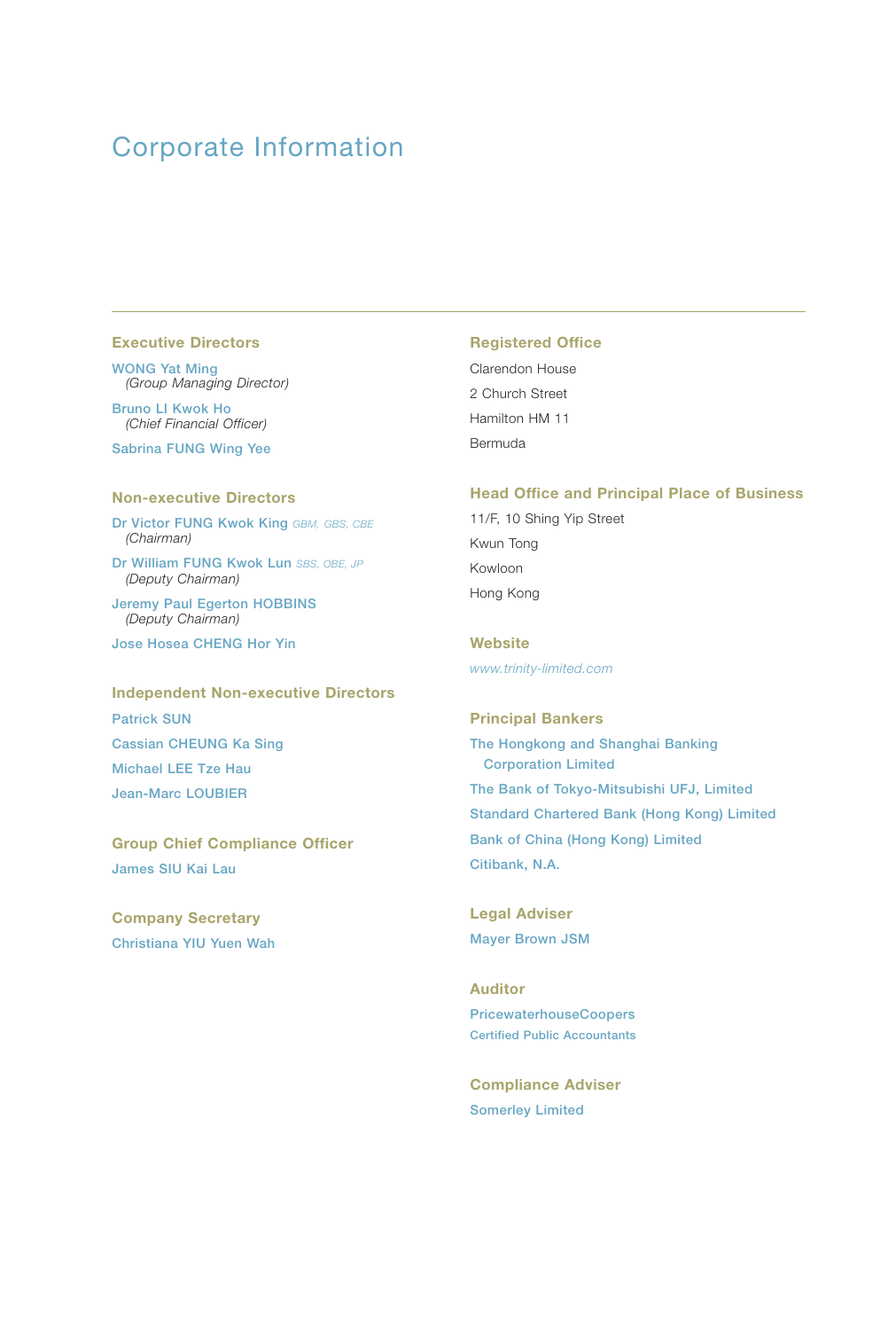# **Highlights**

# Highlights of Results for the six months ended 30 June 2010

|                                                                    | 2010     | 2009  | % change |
|--------------------------------------------------------------------|----------|-------|----------|
| <b>Continuing Operations:</b>                                      |          |       |          |
| Revenue (HK\$ million)                                             | 925      | 768   | 20.3%    |
| Gross profit (HK\$ million)                                        | 701      | 558   | 25.6%    |
| Gross margin (%)                                                   | 75.8%    | 72.6% |          |
| Operating profit (HK\$ million)                                    | 180      | 100   | 79.9%    |
| Operating margin (%)                                               | 19.5%    | 13.0% |          |
| Profit attributable to shareholders from Continuing Operations     |          |       |          |
| (HK\$ million)                                                     | 147      | 68    | 116.7%   |
| Profit attributable to shareholders from Continuing Operations (%) | $15.9\%$ | 8.8%  |          |
| <b>Discontinued Operations:</b>                                    |          |       |          |
| Loss attributable to shareholders from Discontinued Operations     |          |       |          |
| (HK\$ million)                                                     |          | (12)  |          |
| <b>Profit attributable to shareholders (HK\$ million)</b>          | 147      | 56    | 160.8%   |
| Basic earnings per share (HK cents)                                | 9.3      | 4.6   |          |
| Interim dividend per share (HK cents)                              | 5.0      |       |          |

#### Store numbers as at 30 June 2010

|                                      | Chinese<br>Mainland | HK &<br>Macau | Taiwan | UΚ  | South<br>Korea &<br><b>SE Asia</b> | <b>Total</b>  |
|--------------------------------------|---------------------|---------------|--------|-----|------------------------------------|---------------|
| Kent & Curwen                        | 81                  | 13            | 10     |     | N/A                                | 105           |
| Cerruti 1881                         | 72                  | 9             | 11     | N/A | N/A                                | 92            |
| Gieves & Hawkes                      | 67                  |               | 9      | N/A | N/A                                | 83            |
| D'URBAN                              | 49                  |               | 10     | N/A | N/A                                | 66            |
| Intermezzo                           | 12                  | 2             | N/A    | N/A | N/A                                | 14            |
| Altea                                |                     |               | N/A    | N/A | N/A                                | $\mathcal{P}$ |
| <b>Total for the Group</b>           | 282                 | 39            | 40     |     | $\bf{0}$                           | 362           |
| Salvatore Ferragamo joint ventures   | N/A                 | N/A           | N/A    | N/A | 40                                 | 40            |
| Total – the Group and joint ventures | 282                 | 39            | 40     |     | 40                                 | 402           |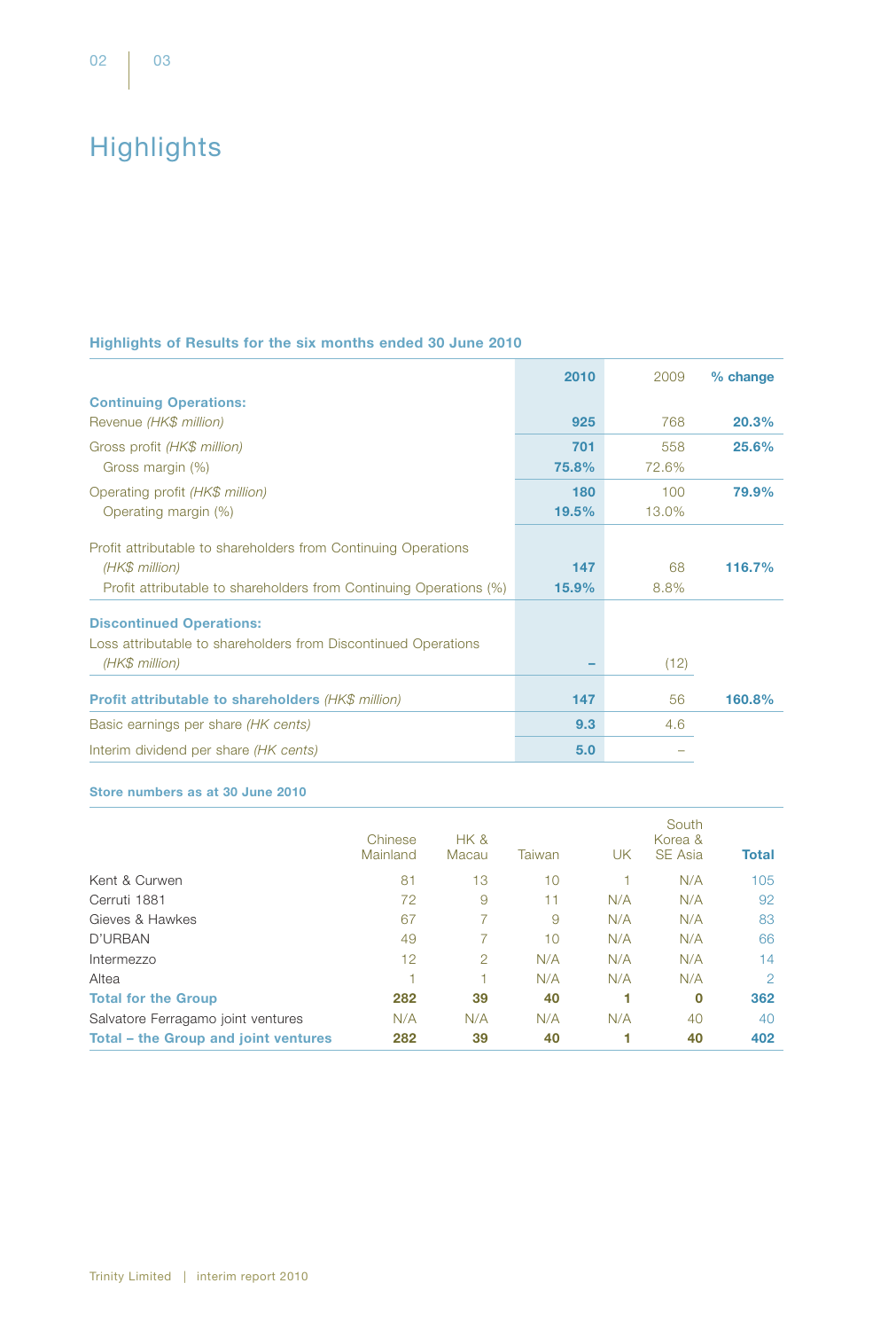## Revenue

Revenue increased by 20.3% as retail markets continued to strengthen.

# Gross Profit

Gross profit increased by 25.6% and gross margin improved from 72.6% to 75.8% mainly due to the normalisation of discount policies.

# Profit attributable to shareholders

Profit attributable to shareholders increased by 160.8%, driven by the increase in revenue and gross margin in addition to well controlled expenses.

# **Dividend**

Declared interim dividend of 5.0 HK cents per share.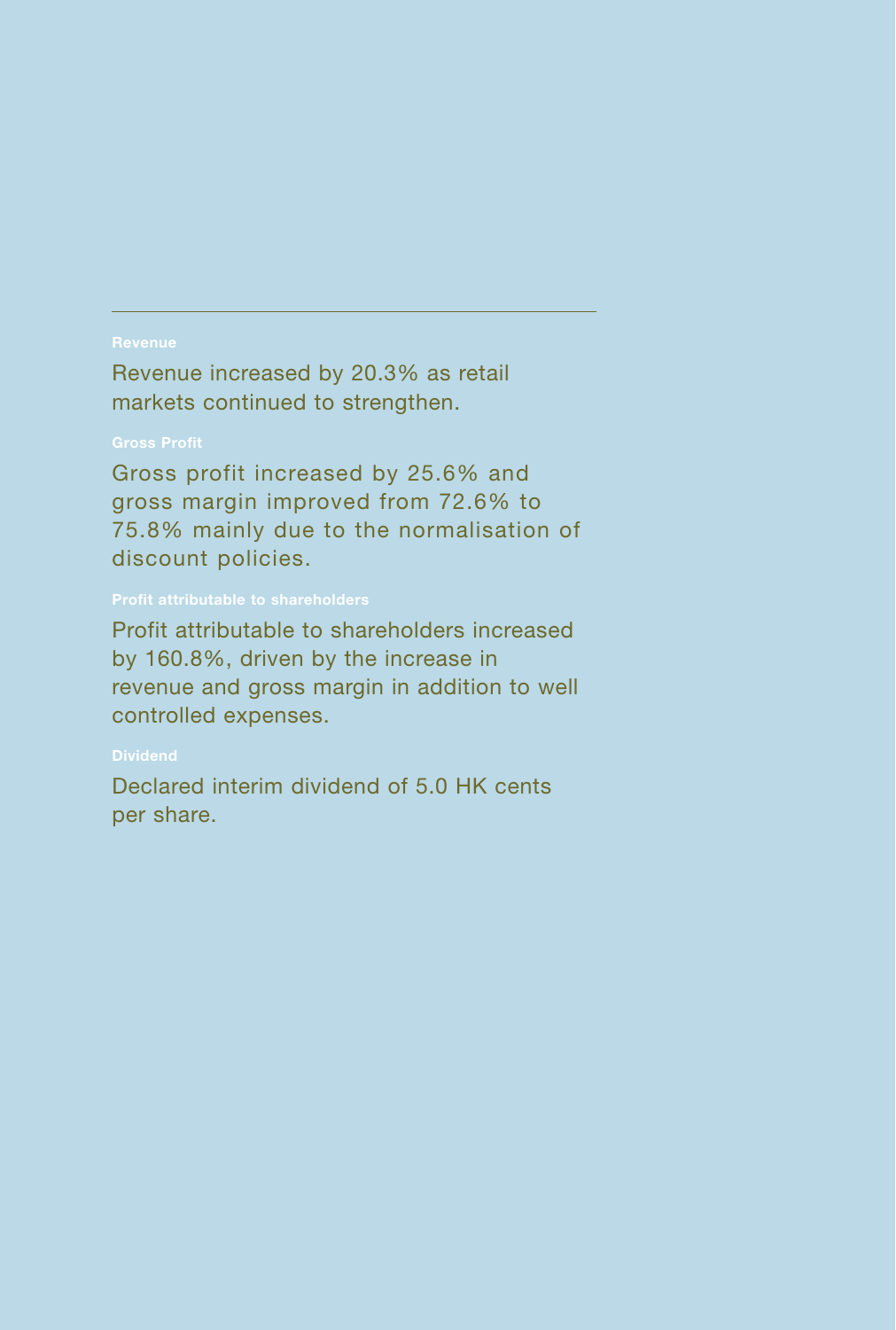# Chairman's **Statement**

I am pleased to report that in the first half of 2010, Trinity Limited and its subsidiaries (the "Group") recorded solid revenue growth and increased profitability as the Asian retail market continued to strengthen. In the first six months of the year, the Group's revenue increased by 20.3% to HK\$924.7 million. Profit attributable to shareholders was HK\$146.9 million, an increase of 160.8% compared to the HK\$56.3 million recorded during the same period of last year.

The Board of Directors has declared an interim dividend of 5.0 Hong Kong cents per share.

## Business Overview

These satisfactory results were driven by the significant rebound in the retail market in the Greater China region. In the first six months of 2010, revenue from the Chinese Mainland rose 16.2% to make a contribution of 57.4% to the Group's total revenue which increased 20.3% over the first half of 2009.

Escalating demand on the Chinese Mainland also fuelled growth in Hong Kong and Macau, as

Mainland visitors helped to drive sales in the two regions. This positive outcome resulted in an increase in Hong Kong & Macau revenue of 29.6% in comparison to the first half of 2009 while revenue from Taiwan rose 15.7% during this period. As markets in South Korea and South East Asia stabilised, the profit share from the Group's joint ventures in these regions also increased 61.4% to \$20.9 million. Whilst the Group has done a highly commendable job

in driving revenue during the first half of 2010, these growth figures should be considered against the low revenue base experienced in the first half of 2009.

During the six-month reporting period, gross margins throughout the Group's operations recorded satisfactory improvement due to the normalisation of discounting policies. Profit attributable to shareholders thus increased 160.8% to HK\$146.9 million.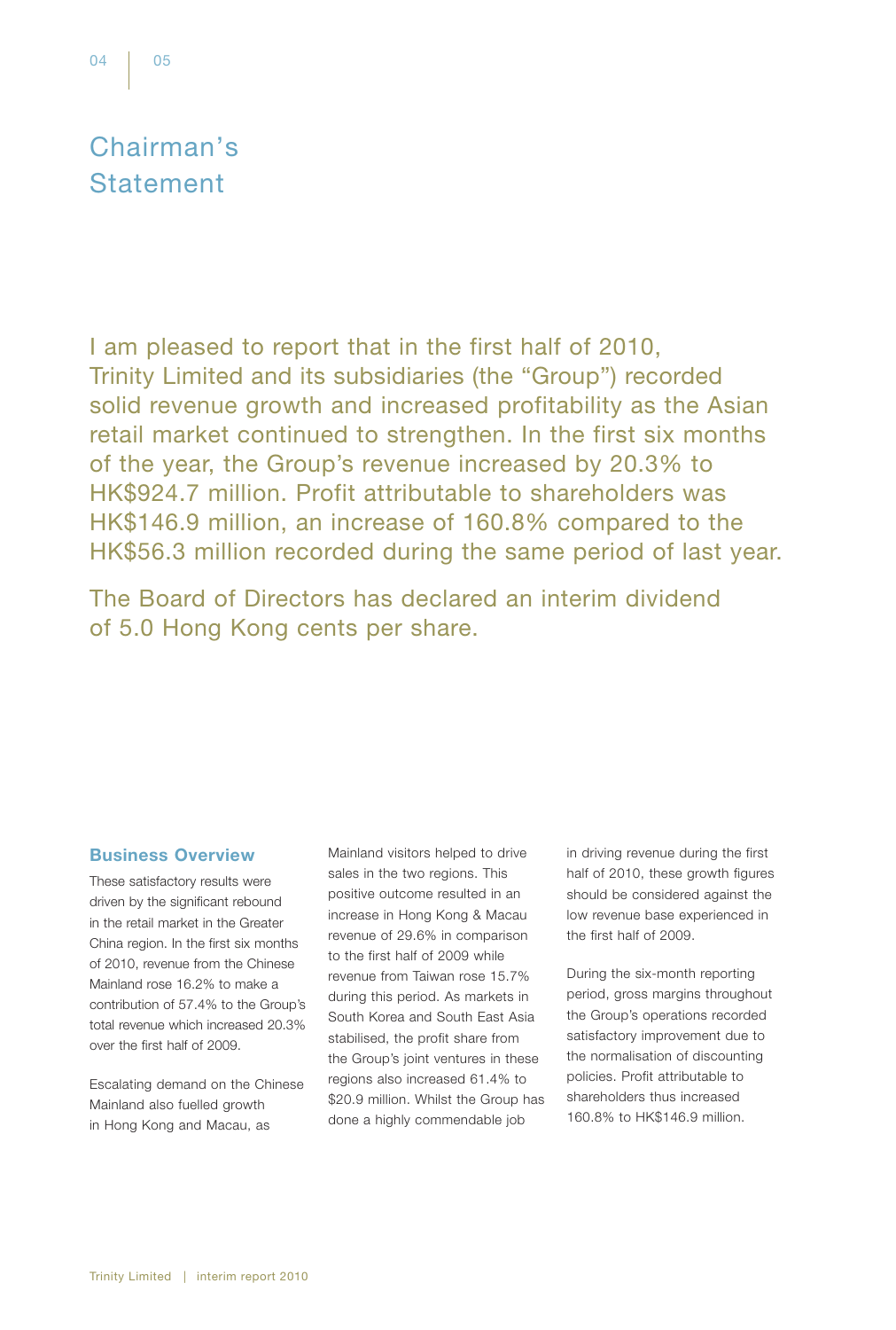# Review of the Retail Market in Greater China

The buoyant market conditions experienced in the Greater China region over the past six months underscore forecasts that are positive both for the Chinese economy and its retail markets. However a number of indicators appear to reflect a possible slowdown in this economic growth – not only have stock and property markets registered a slowdown in recent months, a number of investment banks have also made downward adjustments to the year's GDP growth forecasts for the Chinese Mainland. As such, it is possible that retail revenue growth may well be weaker in the second half of 2010.

In the long term, the market for luxury items appears to be positive – leading research reports predict that the number of wealthy households in the Chinese Mainland will rank fourth in the world after the United States, Japan and Germany, by 2015. A further report states that luxury sales on the Chinese Mainland overtook Japan in 2009, ranking it second in the purchase of luxury goods after the United States. This report further estimates that luxury sales in the Chinese Mainland will take the world's top spot in 2015.

#### **Sustainability**

As a responsible corporate citizen, the Group recognises the importance of sustainability as a key business principle, and seeks to embody this commitment in our relations with our employees, the community and the environment. We also recognise the risks posed by climate change and therefore continually work to upgrade the environmental sustainability of our operations.

In our offices, facilities and stores, we are working to increase our energy and carbon efficiency, reduce our consumption of natural resources, and increase recycling. We are a participant in certain government and industry programmes focused on waste and energy efficiency, and track our progress regularly.

We have also launched employee awareness and education programmes to enable our staff to learn about and practise sustainability in the office as well as at home. Lastly, we are also working with our business partners and suppliers with an aim to upgrade the sustainability of our entire supply chain, from product design and material selection to distribution and display in the stores. In short, our investment in sustainability goes hand in hand with responsible operations and our role as a member of society.

# Future Outlook

We continue to focus on our strategy to build a portfolio of high-end to luxury menswear brands in the Greater China region. Strengthening our market penetration, we are increasing the number of stores in our network with the majority of these stores in the Chinese Mainland.

With the positive results achieved in the first half of 2010, coupled against the backdrop of a possible economic slowdown, we are looking ahead with cautious optimism. We intend to take full advantage of the recovery experienced so far to increase shareholder value – maximising growth, increasing same-store sales and optimising margin opportunities.

In conclusion, on behalf of the Board, I would like to take this opportunity to express our sincere appreciation to the management and staff for their leadership and dedication to excellence.

## Victor FUNG Kwok King *Chairman*

Hong Kong, 25 August 2010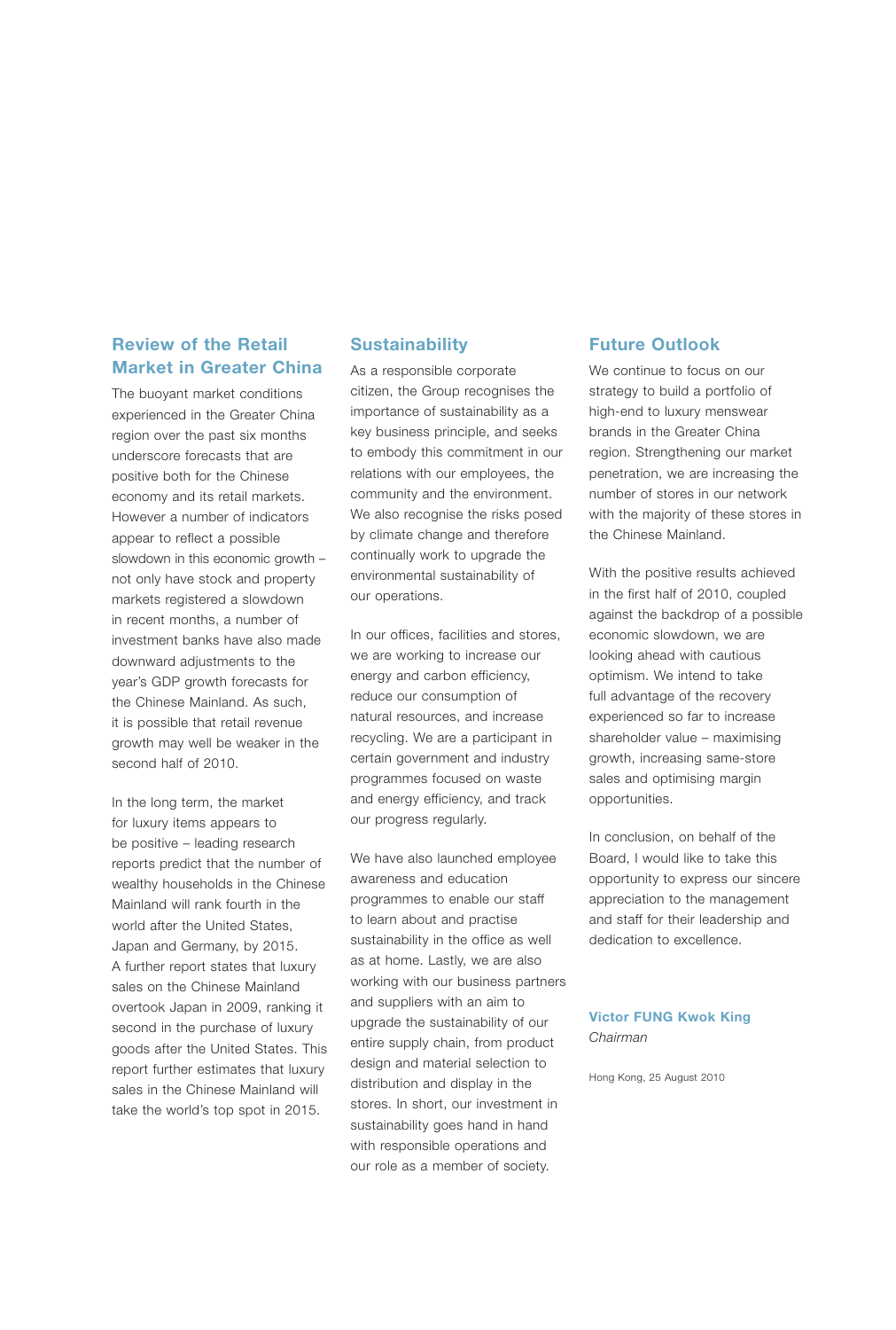# Management Discussion and Analysis

The strengthening of the management team together with the solid foundations established in the aftermath of the financial crisis in late 2008 and early 2009, hand-in-hand with the expansion of the Group's store network into the second tier cities and beyond on the Chinese Mainland, have enabled the Group to enjoy both financial and operational gains in the first six months of 2010, as the economy and retail markets improved in the Greater China region.

As a result, growth in retail samestore sales rose 21.0% in the first half of 2010. Meeting Group targets, all operating markets also enjoyed double-digit samestore sales growth. Revenue from the Chinese Mainland increased 16.2% over the first half of 2009 to make a contribution of 57.4% to the Group's total revenue, while revenue from Hong Kong & Macau as well as Taiwan rose 29.6% and 15.7% respectively in comparison to the first half of 2009.

The increase in gross profit throughout the Group's markets in the Greater China region lifted the overall gross margin from 72.6% in 2009 to 75.8% in 2010. This was primarily due to the sustained recovery in the economy, which restored market order and curtailed the widespread sales promotions driven by the aggressive discounting practices brought about by the competition during the difficult economic environment of late 2008 and early 2009.

In addition to the improved gross profit, the Group was able to enjoy positive leveraging of higher revenue on operating costs. As a result, operating profit in the six months to June 2010 also increased 79.9% to HK\$179.9 million with the operating margin improved to 19.5% over the corresponding period in 2009. At the same time, finance costs dropped to HK\$3.3 million during the reporting period due to a substantial reduction in bank borrowings and decreases in the interest rate.

The Group also benefitted from a reduction in its effective tax rate from 27.4% to 25.8% due to a favourable change in the profit mix from a higher tax rate country to lower tax rate territories.

The improving market conditions coupled with ongoing efforts to enhance inventory management resulted in a further improvement in the Group's inventory turnover days to 306 days. Trade

receivable and payable turnover days were maintained at 29 days and 42 days respectively.

Overall markets in South Korea and South East Asia remained stable. During this period, the increase in share of profit of jointly controlled entities was mainly attributable to revenue growth in South Korea and the appreciation of the Korean Won against the Hong Kong Dollar.

For the six months ended 30 June 2010, profit attributable to shareholders increased 160.8% to HK\$146.9 million, increasing from 7.3% to 15.9% as a percentage of revenue. The Group's basic earnings per share thus rose from 4.6 HK cents for the period ended 30 June 2009 to 9.3 HK cents in the comparable period in 2010.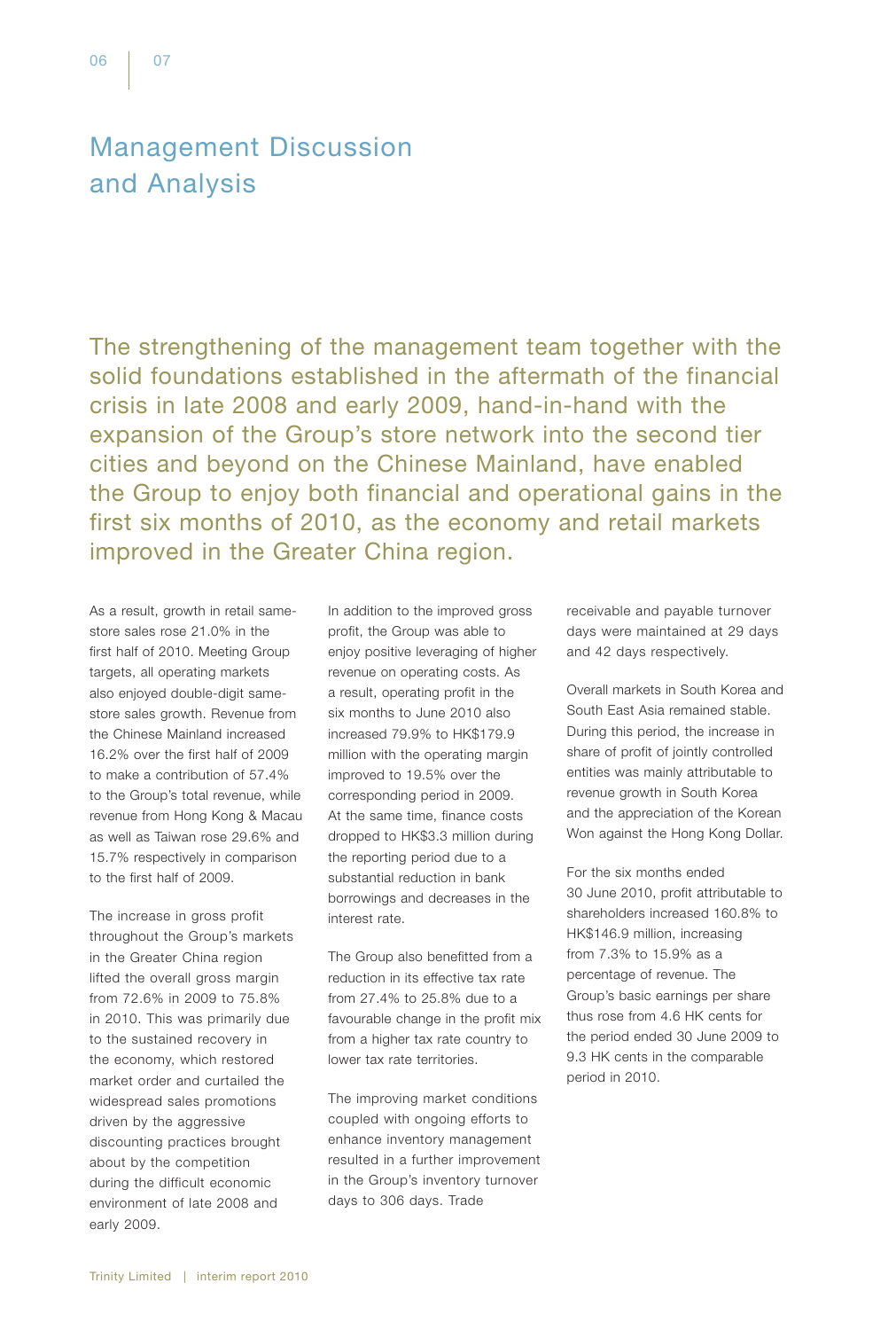# Financial Position and **Liquidity**

The Group generated a cash inflow from operating activities of HK\$260.4 million. Higher revenues coupled with enhancements in the gross margin, together with further improvements in inventory management contributed to this inflow. The Group's net debt as at 30 June 2010 therefore fell to HK\$113.2 million, as part of the cash generated from operating activities was utilised to pay off bank borrowings. With net debt calculated as interest bearing borrowings less cash and cash equivalents, the Group's net debt to equity ratio experienced a reduction to 5.5% as at 30 June 2010 from 9.7% as at 31 December 2009.

#### Credit Risk Management

Credit risks mainly involve trade receivables from department stores. The Group has therefore established procedures to evaluate and monitor the credit risk of department stores to control its exposure. Average settlement terms in respect of receivables from department stores are about 33 days.

As at 30 June 2010, the Group's debtors ageing analysis showed that the percentage of debtors owing payments over three months old consisted of 4.5% of its total trade debtors. All cash and cash equivalents are deposited in major international banks.

# Financial and Banking Management

Most of the Group's cash balances, borrowings, revenues and payments were denominated in HK Dollars and Renminbi, except for certain purchases. A substantial part of its production materials and finished goods are purchased in foreign currencies. Minimising the exchange risks in relation to these purchases, the Group has a hedging policy in place.

Interest rate risks are also evaluated on a regular basis to determine the need to hedge against adverse movements in the interest rate. Since limited volatility was expected in this area, no hedging activities were taken during the reporting period.

The Group has secured adequate banking facilities to cover operational contingencies. A total of HK\$1,348.6 million in term and revolving loans with variable interest rates and other facilities have been obtained, of which HK\$360.0 million are in long term loans. As at 30 June 2010, undrawn facilities amounted to HK\$850.0 million.

# Use of Proceeds from Initial Public Offering

Of the HK\$510.6 million raised from the initial public offering ("IPO") in November 2009, the Group has so far utilised HK\$153.2 million of these proceeds to repay bank borrowings, HK\$30.0 million on the opening of new stores and HK\$51.1 million on the financing of working capital. As at 30 June 2010, unutilised IPO funds of HK\$276.3 million were deposited with international banks for future use.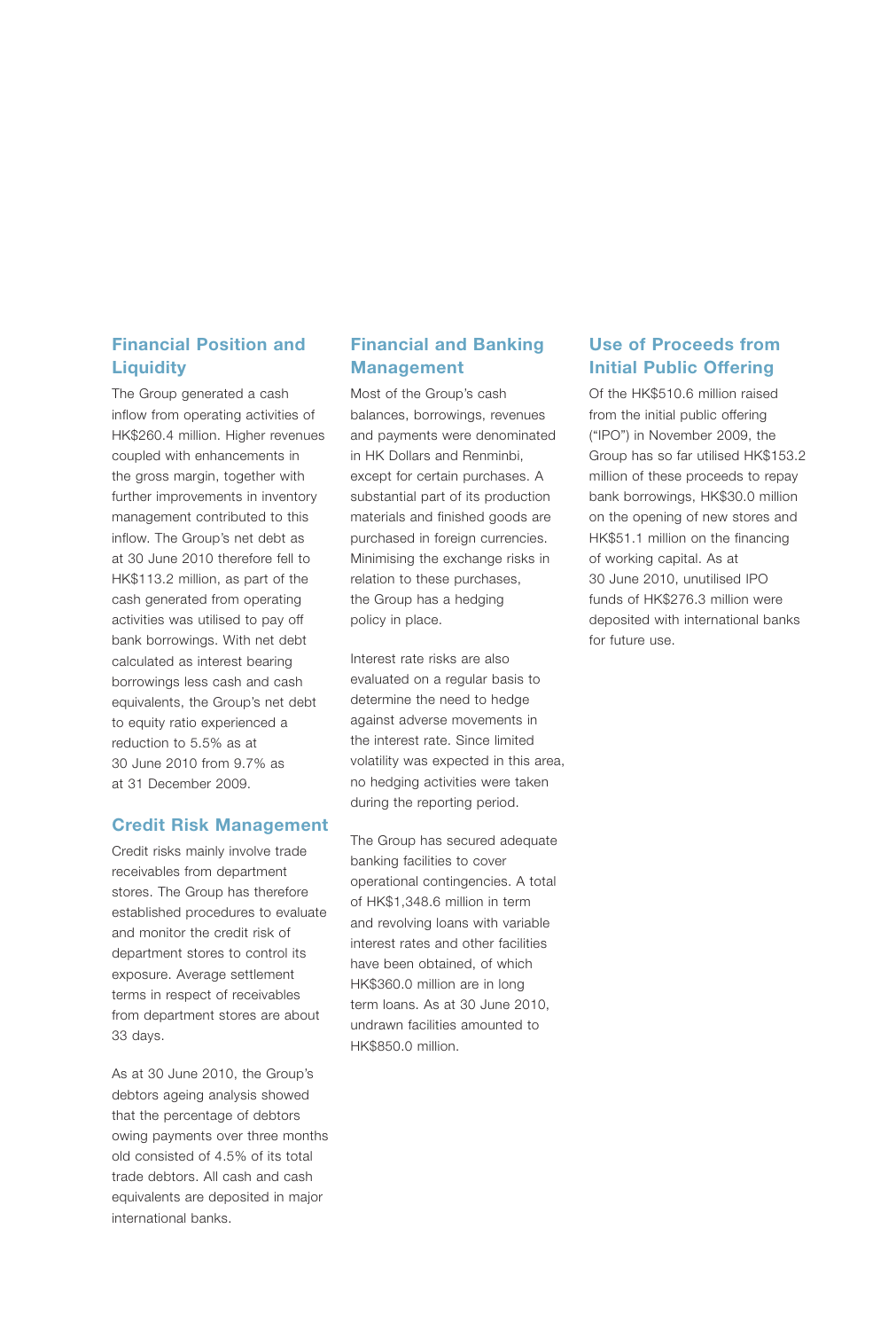# Geographical Analysis for the Retail Business

**Revenue** 

Revenue growth for Hong Kong & Macau, Chinese Mainland and Taiwan was 30.9%, 16.2% and 15.7% respectively. The growth in Hong Kong & Macau was primarily driven by increased sales to tourists from Chinese Mainland. At the same time, improving market sentiment in the Chinese Mainland and in Taiwan has significantly bolstered consumer spending on discretionary items.

#### Gross Margins

The Group recorded an improvement in its gross margin to 76.3%. The gross margin for Hong Kong & Macau, Chinese Mainland and Taiwan was 77.4%, 77.0% and 68.0% respectively. These figures all show a satisfactory increase over those achieved in the comparable period in 2009.

## Building Brand Equity

Building on the strong loyalty that the Group's menswear brands – Kent & Curwen, Cerruti 1881, Gieves & Hawkes, D'URBAN, Intermezzo and Altea – currently command, Trinity develops strategic programmes and events to reinforce brand positioning, improve awareness and enhance sales.

Since beginning of the year, the Group has accelerated its brand building activities by focusing on promoting four brands – Kent & Curwen, Cerruti 1881, Gieves & Hawkes and D'URBAN, with press events providing a key vehicle to the recognition of these labels, both among the media and final consumers. Additional joint promotions and programmes with both the Beijing and Hong Kong Jockey Clubs also help to highlight brand cultures and high-end lifestyles, whilst creating a valuable bridge to the social elite in these cities.

Kent & Curwen marked a major milestone in July when it signed an agreement with the Asian celebrity, Aaron Kwok, to become its brand ambassador. Referred to as one of the "Four Heavenly Kings" with a very high recognition factor in Greater China, Aaron Kwok will generate ongoing noise and awareness for the brand. The announcement was celebrated at the British Consulate in Hong Kong, where the Hon Andrew Seaton, the Consul-General, presented Aaron Kwok with the key to Kent & Curwen's new London Boutique.

At the retail level, in-store campaigns such as Kent & Curwen's Father's Day "Like Father, Like Son" point-ofsale promotion, helped to generate traffic, repeat sales and gifting opportunities. These marketing and communication activities increase awareness, enhance loyalty and build sales.

# Corporate Social **Responsibility**

The Group takes a responsible stance with regard to the environment, making every effort to operate in an environmentally friendly manner. The Group has set benchmarks and evaluated its carbon footprint, while also conducting education campaigns and outreach activities. The Group has analysed energy efficiencies and taken measures, ranging from the more effective use of lighting and the conservation of water, to the recycling and reuse of paper and other relevant materials. Furthermore, the Group is exploring the use of LED lighting in its stores, where the ambiance will not be compromised, and also continues to work with its business partners and suppliers to reduce energy consumption and upgrade the sustainability of its entire supply chain.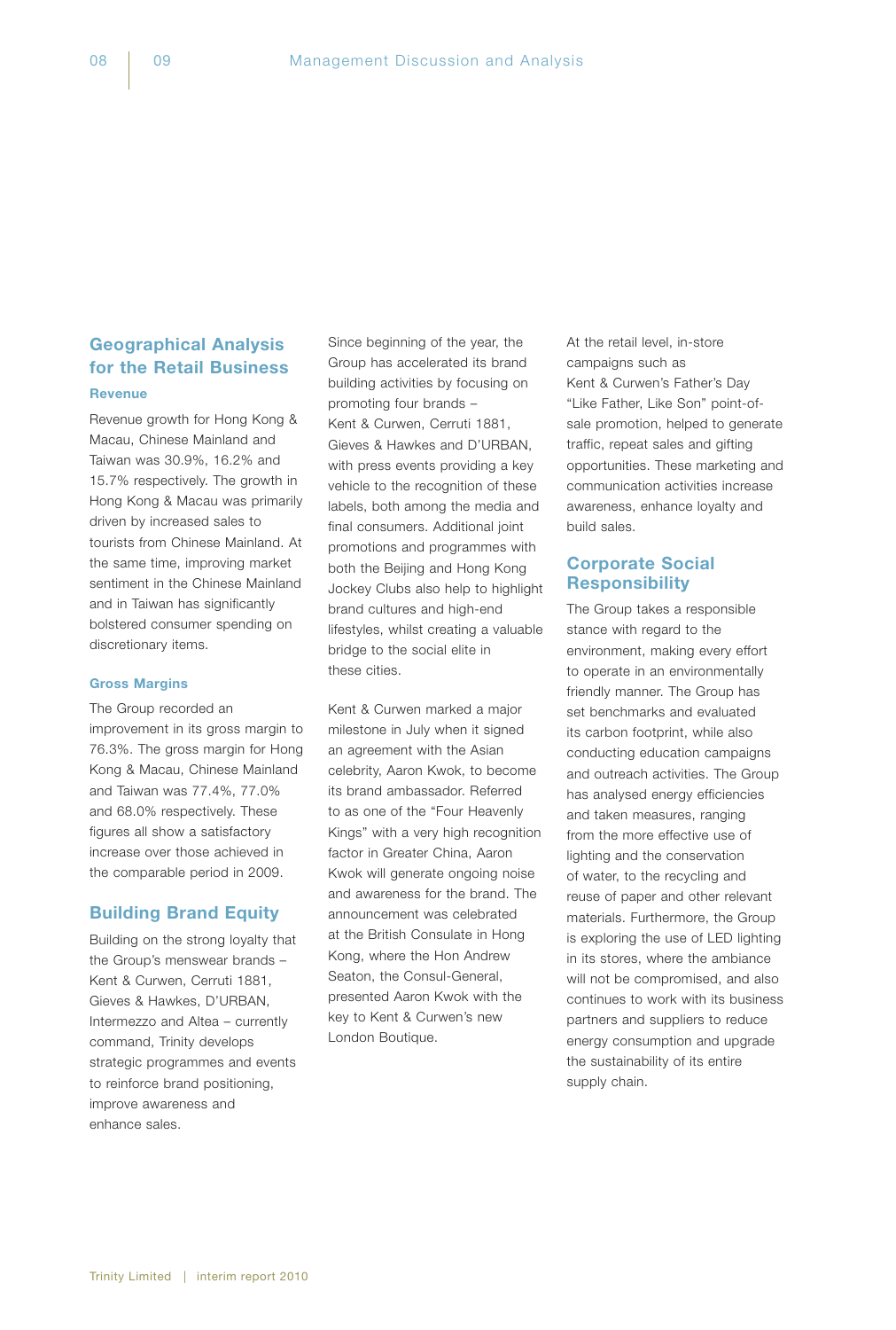Efforts include introducing sustainability goals, saving energy, conserving resources and reducing waste as an integral part of its corporate and management culture. Taking a further step forward to turn this commitment into reality, the Group is now measuring and managing its carbon emissions to reduce its carbon footprint.

#### Human Resources

As at 30 June 2010, the Group had a total workforce of 2,849 staff, 816 of whom were based in Hong Kong and Macau, 2,019 in Chinese Mainland and Taiwan, and 14 in other countries. Staff costs for the first half of 2010 totalled HK\$217.3 million, against the figure of HK\$176.7 million recorded for the comparable period in 2009.

Fully aware of the value of an enthusiastic, talented and committed workforce, the Group offers competitive remuneration schemes, a safe and comfortable workplace as well as comprehensive staff training and development opportunities. Performance related bonuses and share options also help to motivate and retain this high-calibre team.

Maximising staff potential, the Group is committed to the provision of management development as well as personal growth training. In the first half of 2010, Trinity launched two staff development programmes fostering ongoing personal, leadership and management development. A number of senior executives are also participating in the Li & Fung Leadership Programme which was launched earlier this year. Jointly organised by the Massachusetts Institute of Technology, The University of Hong Kong and the Li & Fung Group, this tailor-made programme focuses on creating a more unified, customer centric culture across the Group, a deeper understanding of customers and their evolving needs, a commitment to achieve synergies across the businesses and a clear view of personal objectives and development priorities.

#### **Prospects**

Looking forward, the Group is aiming to increase market penetration with an increase in its retail network on the Chinese Mainland. At the same time, Hong Kong and Macau continue to benefit from their growing integration with the Chinese

Mainland while trends in Taiwan indicate improvements with the economic turnaround experienced in the latter half of 2009. The Group is thus on track to achieving its aim to grow same-store sales throughout its operations in 2010 in the double digits.

The Group is facing the second half of 2010 with cautious optimism, as despite the recent recovery, both stock and property markets in Chinese Mainland have experienced a slowdown. Seeking to achieve its goal to build steady and consistent growth into the future, the Group is interested in acquiring brands, as suitable opportunities arise. This approach will maximise synergies and the ulitisation of the Group's existing systems and infrastructure. Further initiatives such as the streamlining of its supply chain and the development of its people, together with its role as the premier menswear retailer in the region, will enable Trinity to look forward with optimism.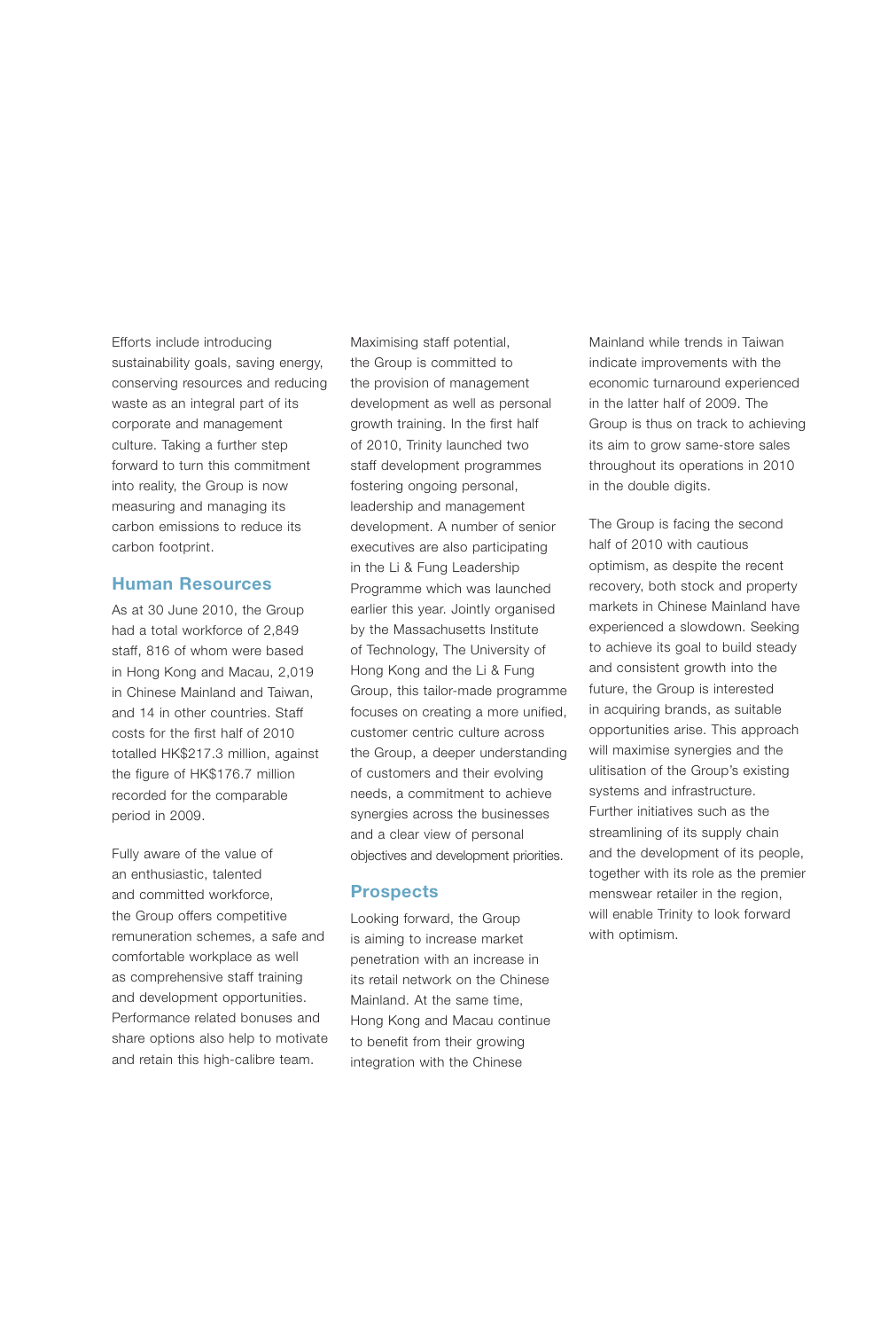# **Corporate** Governance Report

The Board of Directors and management are committed to principles of good corporate governance consistent with prudent enhancement and management of shareholder value. These principles emphasise transparency, accountability and independence. Corporate governance practices adopted by the Company during the six months ended 30 June 2010 are in line with those practices set out in the Company's 2009 Annual Report which are also consistent with the principles set out in the Code on Corporate Governance Practices contained in Appendix 14 of the Rules Governing the Listing of Securities on The Stock Exchange of Hong Kong Limited ("Listing Rules").

# The Board

The Board is composed of the Non-executive Chairman, three Executive Directors, three Nonexecutive Directors and four Independent Non-executive Directors. In order to reinforce their respective independence, accountability and responsibility, the role of the Chairman held by Dr Victor FUNG Kwok King, is separate from that of the Group Managing Director held by Mr WONG Yat Ming. The Board held three meetings to date in 2010 (with an average attendance rate of approximately 97%) to discuss the overall strategy as well as the operation and financial performance of the Group. The Group Chief Compliance Officer, as appointed by the Board, attended all Board and Board Committee meetings to date in 2010 to advise

on corporate governance matters covering risk management, internal controls and relevant compliance issues relating to mergers and acquisitions, accounting and financial reporting.

The Board has established the following committees (all chaired by Independent Non-executive Director or Non-executive Director) with defined terms of reference (available to shareholders upon request) which are of no less exacting terms than those set out in the Code on Corporate Governance Practices of the Listing Rules: the Audit Committee, the Nomination Committee and the Compensation Committee.

# Audit Committee

The Audit Committee was established on 1 January 2009 to review the Group's financial reporting, internal controls and corporate governance issues, to consider issues relating to the external auditors and to provide advice and make relevant recommendations to the Board. All Committee members: Mr Jean-Marc LOUBIER, Mr Michael LEE Tze Hau and Mr Cassian CHEUNG Ka Sing, including the Audit Committee Chairman, Mr Patrick SUN, are Independent Nonexecutive Directors. All Committee members possess appropriate professional qualifications, accounting or related financial management expertise as required under the Listing Rules, or industry expertise to advise on all the above matters.

The Audit Committee met three times to date in 2010 (with a 100% attendance rate) to review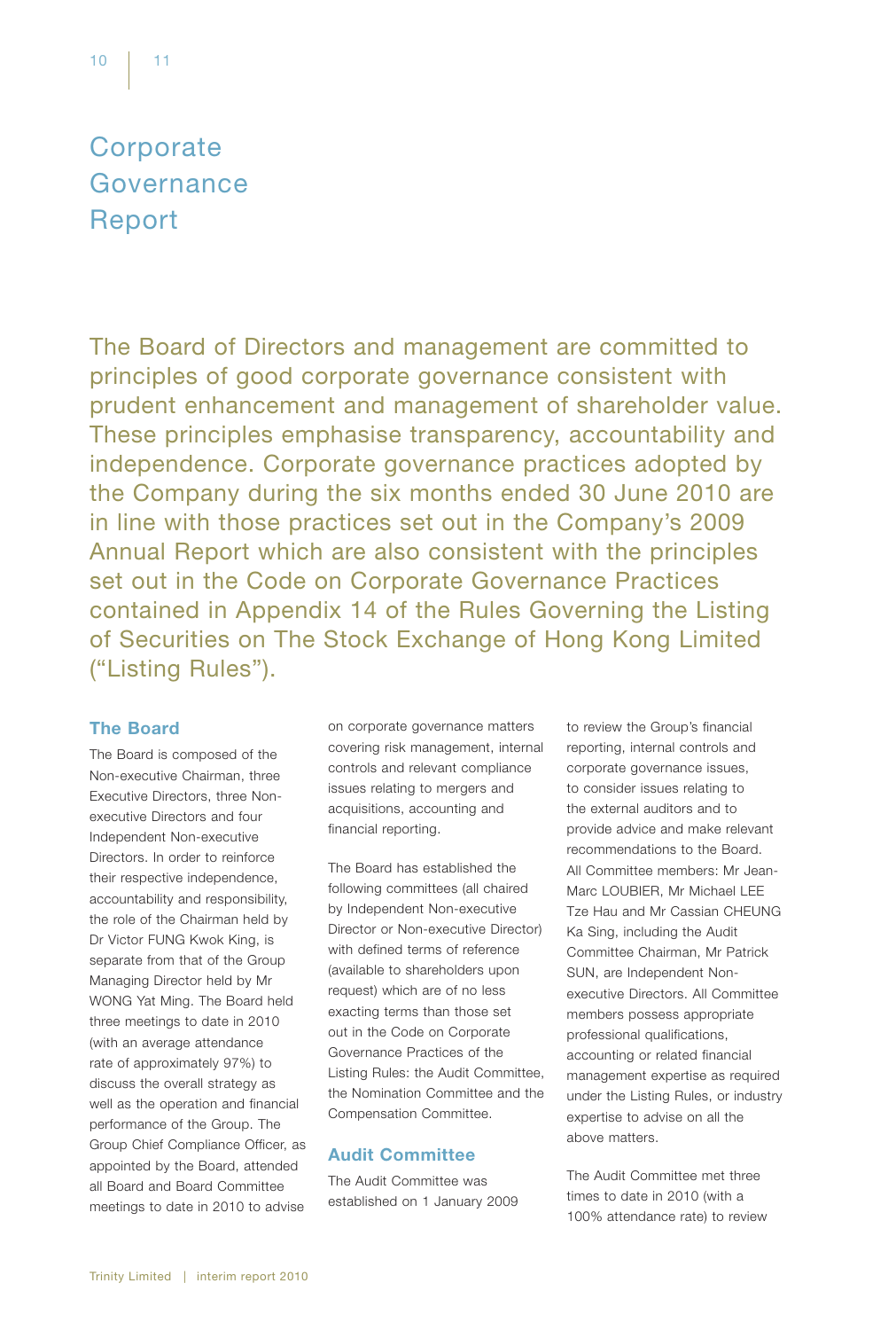with senior management, the Company's Corporate Governance Division ("CGD") and external auditors, the Group's significant internal controls, risk management and financial matters as set out in the Audit Committee's written terms of reference. The CGD, under the supervision of the Group Chief Compliance Officer, is responsible for performing the internal audits of the Group. The Committee's review covers the audit plans and findings of the CGD and external auditors, external auditor's independence, the Group's accounting principles and practices, goodwill assessment, Listing Rules and statutory compliance, connected transactions, internal controls, risk management, financial reporting matters (including the interim financial information for the six months ended 30 June 2010 before recommending them to the Board for approval) and the adequacy of resources, qualification and experience of staff of the Group's accounting and financial reporting function, and their training programmes and budget.

## Nomination Committee

The Nomination Committee was established on 1 January 2009 and all the Committee members: Mr Patrick SUN and Mr Cassian CHEUNG Ka Sing, including

the Nomination Committee Chairman, Mr Michael LEE Tze Hau, are Independent Nonexecutive Directors. Its written terms of reference cover recommendations to the Board on the appointment of Directors, evaluation of board composition and the management of board succession with reference to certain guidelines as endorsed by the Committee. These guidelines include appropriate professional knowledge and industry experience, personal ethics, integrity and personal skills, and time commitments of members. The Nomination Committee selects and recommends candidates for directorship including the consideration of referrals and engagement of external recruitment professionals when necessary.

The Committee met once to date in 2010 (with a 100% attendance rate) to review and recommend the re-appointments of the retiring Directors: Dr Victor FUNG Kwok King, Mr WONG Yat Ming, Mr Jose Hosea CHENG Hor Yin, Mr Bruno LI Kwok Ho and Mr Jean-Marc LOUBIER at the Company's Annual General Meeting held in 2010.

# Compensation **Committee**

The Compensation Committee was established on 1 January 2009

and is chaired by the Group Non-executive Chairman, Dr Victor FUNG Kwok King. The Committee members comprise of two Independent Non-executive Directors: Mr Jean-Marc LOUBIER and Mr Michael LEE Tze Hau. The Committee's responsibilities as set out in its written terms of reference include reviewing the Group's remuneration policy and approving the remuneration policy for all Directors and senior management, and the granting and allocation of share options under the Company's share option schemes.

The Committee met once to date in 2010 (with a 100% attendance rate) to review and approve the remuneration packages of all Executive Directors (including the Group Managing Director).

# Code of Conduct and Business Ethics

The Group places great emphasis on staff's ethical standards and integrity in all aspects of its operations. Guidelines of the Group's code of conduct, business ethics and Whistle Blowing Policy are posted on the Company's intranet for ease of reference and as a constant reminder to all staff members. All Directors and staff members are expected to share the same responsibilities and to comply with the code, ethical standards and policy at all times.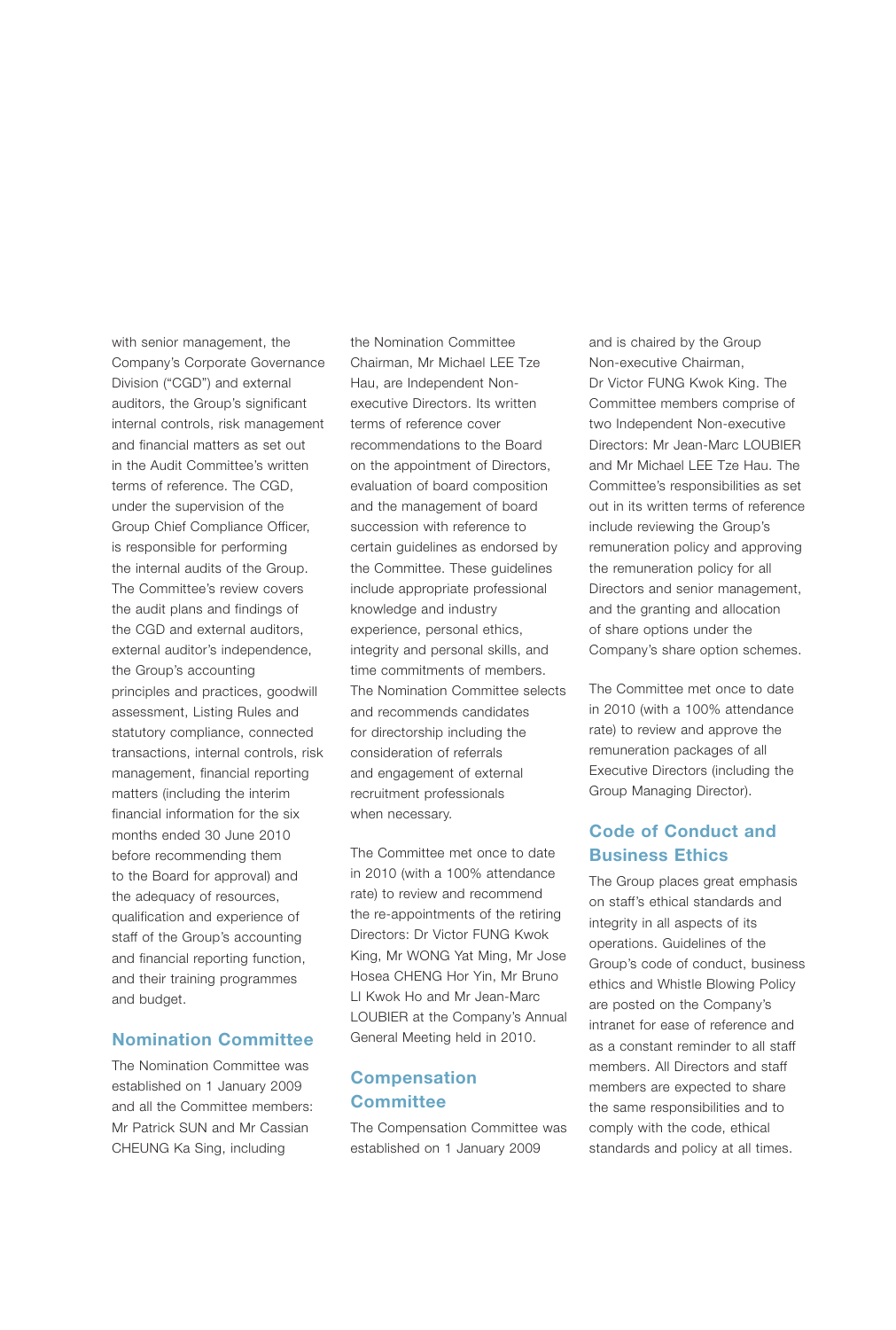# Directors' Responsibility for Financial Statements

The Directors' responsibility for preparing the financial statements is set out on page 56 of the Company's 2009 Annual Report.

# Internal Control and Risk Management

The Board is responsible for ensuring that the Group maintains a sound and effective system of internal controls, and for reviewing the adequacy and effectiveness of such system through the Audit Committee. Such system is designed to manage, rather than eliminate, the risk of failure to achieve business objectives, and that it aims to provide reasonable but not absolute assurance against material misstatement, loss or fraud. Qualified personnel throughout the Group maintain and monitor this system of controls on an ongoing basis. The Board and management fully appreciate their respective roles and are supportive of the development of a sound and effective control environment.

The Group operates within an established control environment, which is consistent with the principles outlined in "Internal Control and Risk Management – A Basic Framework" issued by the

Hong Kong Institute of Certified Public Accountants. The scope of internal controls of the Group relates to three major areas: effectiveness and efficiency of operations; reliability of financial reporting; and compliance with applicable laws and regulations. Details of the Group's internal control and risk management processes are set out in the Corporate Governance Report on pages 33 to 35 of the Company's 2009 Annual Report.

Based on the assessments made by the senior management and CGD for the six months ended 30 June 2010, the Audit Committee considered that:

- the internal controls and accounting systems of the Group are in place and functioning effectively and are designed to provide reasonable assurance that material assets are protected, business risks are identified and monitored, material transactions are executed in accordance with management's authorisation and the interim financial information is reliable for publication;
- there are ongoing processes in place for identifying, evaluating and managing the significant risks faced by the Group; and

– the resources, qualifications, experience, training programmes and budget of the staff of the Group's accounting and financial reporting function are adequate.

# Compliance with the Model Code of the Listing Rules

The Group has adopted stringent procedures governing Directors' securities transactions in compliance with the Model Code for Securities Transactions by Directors of Listed Issuers ("Model Code") as set out in Appendix 10 of the Listing Rules. Relevant employees who are likely to be in possession of unpublished pricesensitive information of the Group are also subject to compliance with written guidelines on no less exacting terms than the Model Code. Specific confirmation has been obtained from each Director and relevant employee to confirm compliance with the Model Code for the six months ended 30 June 2010. No incident of non-compliance by Directors and relevant employees was noted by the Company for the six months ended 30 June 2010.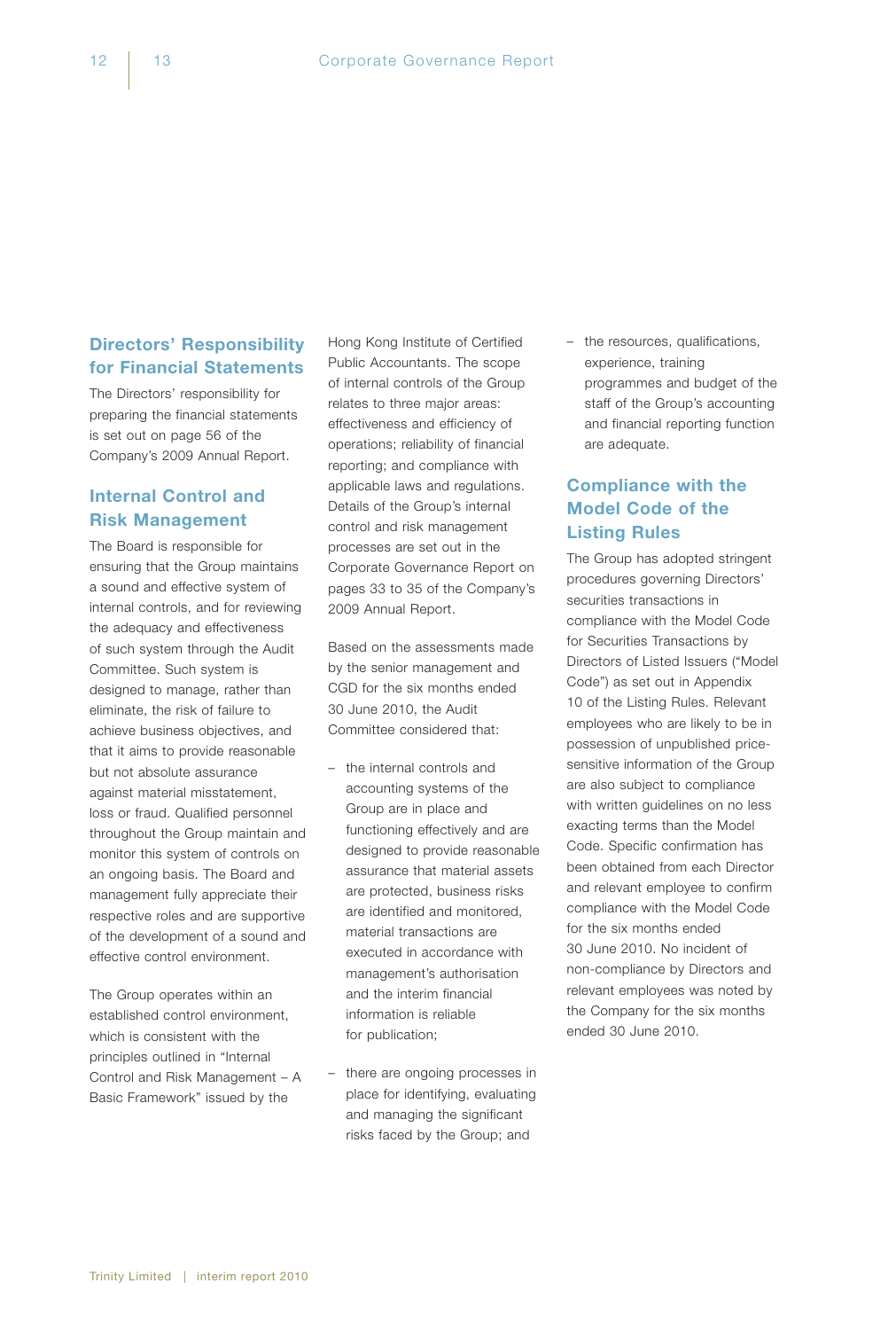# Compliance with the Code on Corporate Governance Practices

The Board has reviewed the Company's corporate governance practices and is satisfied that the Company has been in compliance with the code provisions set out in the Code on Corporate Governance Practices contained in Appendix 14 of the Listing Rules throughout the six months ended 30 June 2010.

# Investor Relations and Communication

The Company has a proactive policy of promoting investor relations and communication by maintaining and holding regular dialogues and meetings with institutional shareholders, fund managers and analysts. Management also participated in investor conferences and arranged analysts' briefing after results announcements. The Company is followed by a number of analysts and many of them publish reports on the Company regularly. Announcements (including webcast of results presentation given to analysts) and other relevant financial and non-financial information are made available in our corporate website (*www.trinity-limited.com*).

# Safeguarding the Interests of Independent **Shareholders**

As disclosed in the Company's prospectus dated 21 October 2009, the Company has adopted additional corporate governance measures to further strengthen the protection of independent shareholders' interests from any potential competition from the fashion retail business of the brands owned by the then controlling shareholder of the Company. Details of these measures are set out in the Corporate Governance Report on pages 37 and 38 of the Company's 2009 Annual Report. The Board has reviewed the Company's compliance with these additional corporate governance measures and confirmed that there was no non-compliance during the six months ended 30 June 2010.

# Corporate Social Responsibility and **Sustainability**

Being a socially responsible corporation, the Group is progressively integrating corporate social responsibility and sustainability practices throughout our business while incorporating broader social and environmental matters into our day-to-day decision making. Details of our corporate social responsibility and sustainability are set out in the Management Discussion and Analysis section on pages 8 and 9.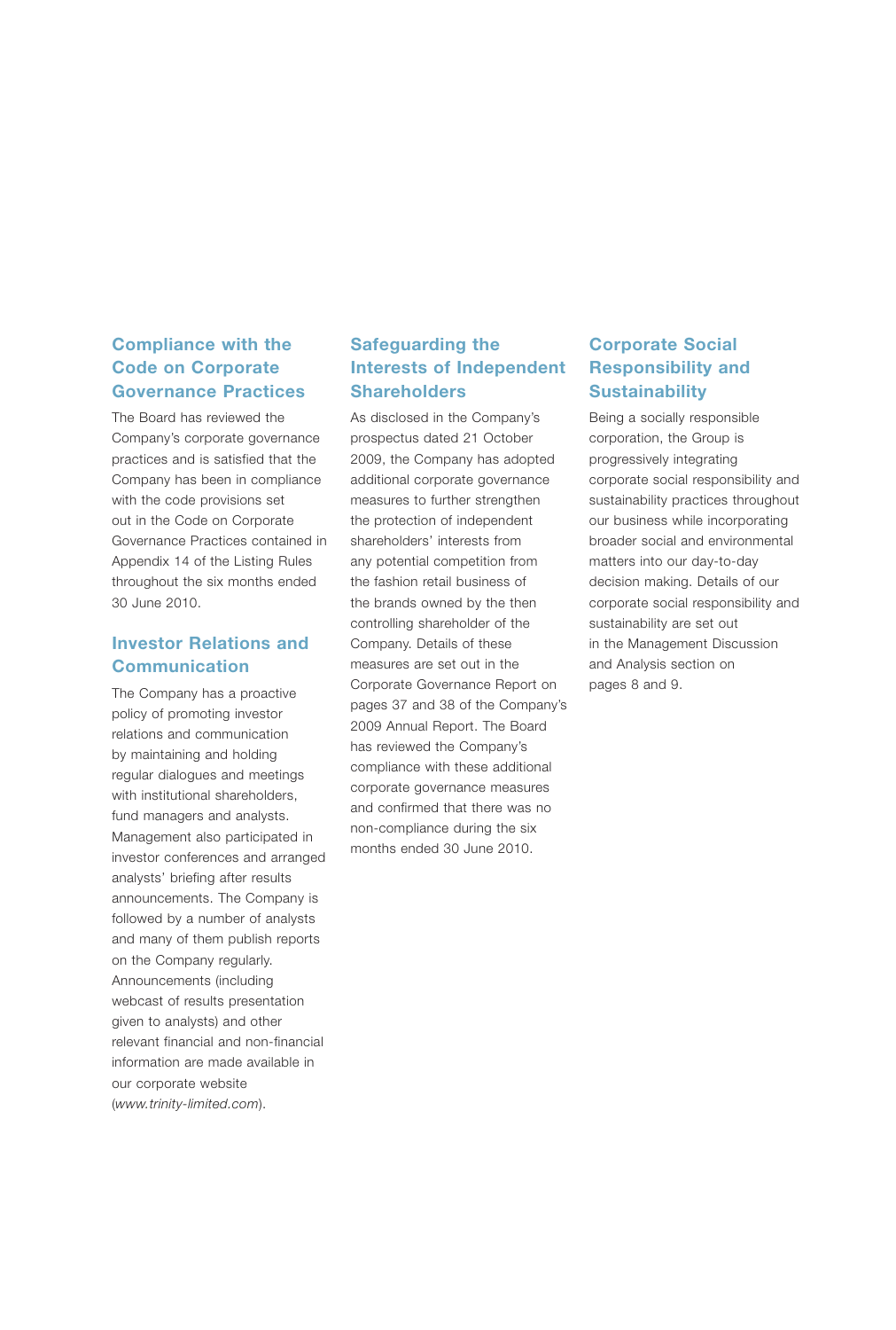# Other Information

## Directors' Interests and Short Positions in Securities

As at 30 June 2010, the Directors and chief executives of the Company and their associates had the following interests in the shares, underlying shares and debentures of the Company and its associated corporations (within the meaning of Part XV of the Securities and Futures Ordinance ("SFO")) as recorded in the register required to be kept under Section 352 of the SFO or as otherwise notified to the Company and The Stock Exchange of Hong Kong Limited ("Stock Exchange") pursuant to the Model Code:

#### *Long Position in Shares and Underlying Shares of the Company*

|                              | <b>Number of Shares</b>            |                                                                         |                          | Approximate                                            |              |                                                     |
|------------------------------|------------------------------------|-------------------------------------------------------------------------|--------------------------|--------------------------------------------------------|--------------|-----------------------------------------------------|
| <b>Name of Directors</b>     | <b>Personal</b><br><b>Interest</b> | Corporate/<br><b>Family</b><br><b>Trust Interest</b><br><b>Interest</b> |                          | <b>Equity</b><br><b>Derivatives</b><br>(share options) | <b>Total</b> | Percentage of<br><b>Issued Share</b><br>Capital (%) |
| <b>Victor FUNG Kwok King</b> |                                    | -                                                                       | 649,027,5551             | $-$                                                    | 649,027,555  | 41.22                                               |
| <b>William FUNG Kwok Lun</b> |                                    | —                                                                       | 649,027,5551             | $-$                                                    | 649,027,555  | 41.22                                               |
| Sabrina FUNG Wing Yee        |                                    | -                                                                       | 649,027,5551             | 3,500,000                                              | 652,527,555  | 41.44                                               |
| Jose Hosea CHENG Hor Yin     |                                    | -                                                                       | 65,227,590 $2$           | $\overline{\phantom{m}}$                               | 65,227,590   | 4.14                                                |
| <b>WONG Yat Ming</b>         | 47,776,563                         |                                                                         | $\overline{\phantom{m}}$ | 12,300,000                                             | 60,076,563   | 3.81                                                |
| Jeremy Paul Egerton HOBBINS  |                                    |                                                                         | 4,234,500 $3$            | 2,000,000                                              | 6,234,500    | 0.39                                                |
| Bruno LI Kwok Ho             |                                    |                                                                         | $\qquad \qquad$          | 5.400,000                                              | 5,400,000    | 0.34                                                |

*Notes:*

*1. The 649,027,555 shares of the Company ("Shares") comprised 616,413,760 Shares held by LiFung Trinity Limited and 32,613,795 Shares held by Fung*  Capital Limited. King Lun Holdings Limited ("King Lun") through its indirect wholly owned subsidiaries, LiFung Trinity Limited and Fung Capital Limited,<br>was interested in the 649,027,555 Shares.

King Lun was owned as to 50% by HSBC Trustee (C.I.) Limited, the trustee of a trust established for the benefit of the family members of Dr Victor FUNG<br>Kwok King and as to 50% by Dr William FUNG Kwok Lun. Therefore, each o

*The interests of Dr Victor FUNG Kwok King, Dr William FUNG Kwok Lun and Ms Sabrina FUNG Wing Yee in the 649,027,555 Shares are summarised in the following chart:*



- *2. The 65,227,590 Shares were held by SperoTrinity Limited, a company wholly owned by Mr Jose Hosea CHENG Hor Yin. Therefore, Mr Jose Hosea CHENG Hor Yin was deemed to be interested in these Shares.*
- *3. The 4,234,500 Shares were held by Martinville Holdings Limited, a company wholly owned by Mr Jeremy Paul Egerton HOBBINS. Therefore, Mr Jeremy Paul Egerton HOBBINS was deemed to be interested in these Shares.*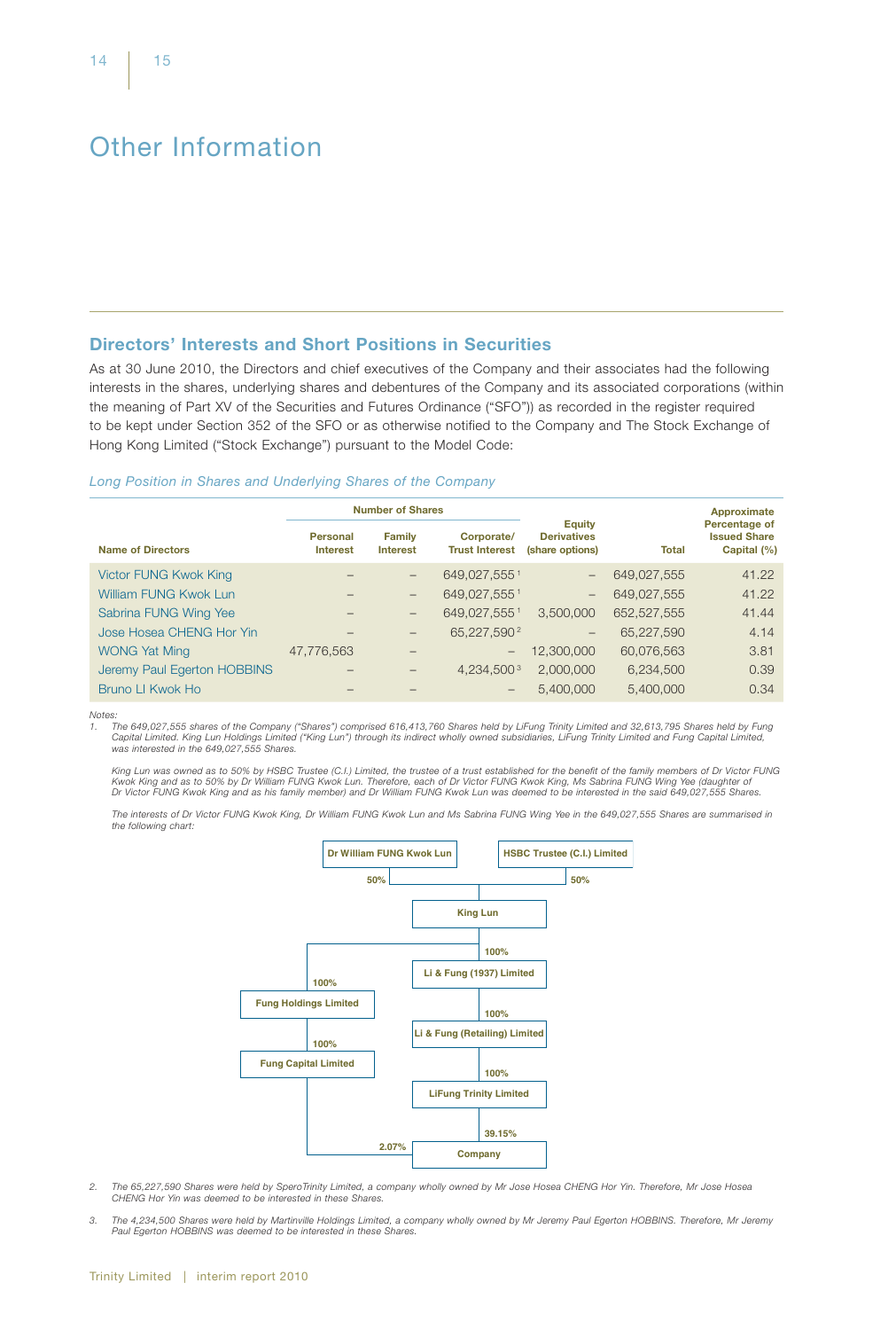The interests of the Directors and chief executives in the share options (being regarded as unlisted physically settled equity derivatives) of the Company are detailed in the Share Options section.

Save as disclosed above, as at 30 June 2010, none of the Directors and chief executives of the Company or their associates had any interests or short positions in any shares, underlying shares or debentures of the Company or any of its associated corporations (within the meaning of Part XV of the SFO) as recorded in the

register required to be kept under Section 352 of the SFO or as otherwise notified to the Company and the Stock Exchange pursuant to the Model Code.

Save as disclosed above, at no time during the period, the Directors and chief executives (including their spouse and children under the age of 18) had any interest in, or had been granted, or exercised, any rights to subscribe for shares of the Company or its associated corporations required to be disclosed pursuant to the SFO.

## Substantial Shareholders' Interests and Short Positions in Securities

As at 30 June 2010, other than the Directors and chief executives of the Company, the following persons had interests or short positions in the Shares as recorded in the register required to be kept under Section 336 of the SFO:

| <b>Name of Shareholders</b>   | Capacity                                        | Number of<br><b>Shares</b> | Approximate<br>Percentage of<br><b>Issued Share</b><br>Capital (%) |
|-------------------------------|-------------------------------------------------|----------------------------|--------------------------------------------------------------------|
| <b>LiFung Trinity Limited</b> | Beneficial owner <sup>1</sup>                   | 616,413,760                | 39.15                                                              |
| Li & Fung (Retailing) Limited | Interest of controlled corporation <sup>1</sup> | 616,413,760                | 39.15                                                              |
| Li & Fung (1937) Limited      | Interest of controlled corporation <sup>1</sup> | 616,413,760                | 39.15                                                              |
| King Lun                      | Interest of controlled corporation <sup>1</sup> | 649,027,555                | 41.22                                                              |
| HSBC Trustee (C.I.) Limited   | Trustee <sup>2</sup>                            | 649,027,555                | 41.22                                                              |
| Alkeon Capital Management LLC | Investment Manager <sup>3</sup>                 | 82,000,000                 | 5.20                                                               |
| Mr Panayotis SPARAGGIS        | Interest of controlled corporation <sup>3</sup> | 82,000,000                 | 5.20                                                               |

*Notes:*

*1. LiFung Trinity Limited was an indirect wholly owned subsidiary of King Lun, with Li & Fung (Retailing) Limited and Li & Fung (1937) Limited as the intermediate holding companies along the chain of ownership. Therefore, Li & Fung (Retailing) Limited, Li & Fung (1937) Limited and King Lun were all deemed to be interested in the 616,413,760 Shares held by LiFung Trinity Limited. King Lun was also deemed to be interested in 32,613,795 Shares held by its indirect wholly owned subsidiary, Fung Capital Limited. Therefore, King Lun was deemed to be interested in 649,027,555 Shares in aggregate.*

*2. HSBC Trustee (C.I.) Limited, the trustee of a trust established for the benefit of the family members of Dr Victor FUNG Kwok King, owned 50% of the issued share capital of King Lun.*

*3. Alkeon Capital Management LLC was owned as to 51.5% by Mr Panayotis SPARAGGIS. Therefore, Mr Panayotis SPARAGGIS was deemed to be interested in the 82,000,000 Shares interested by Alkeon Capital Management LLC.*

Save as disclosed above, as at 30 June 2010, the Company had not been notified by any person, other than the Directors or chief executives of the Company, who had interests or short positions in the Shares or underlying shares of the Company which were recorded or required to be recorded in the register required to be kept by the Company under section 336 of the SFO.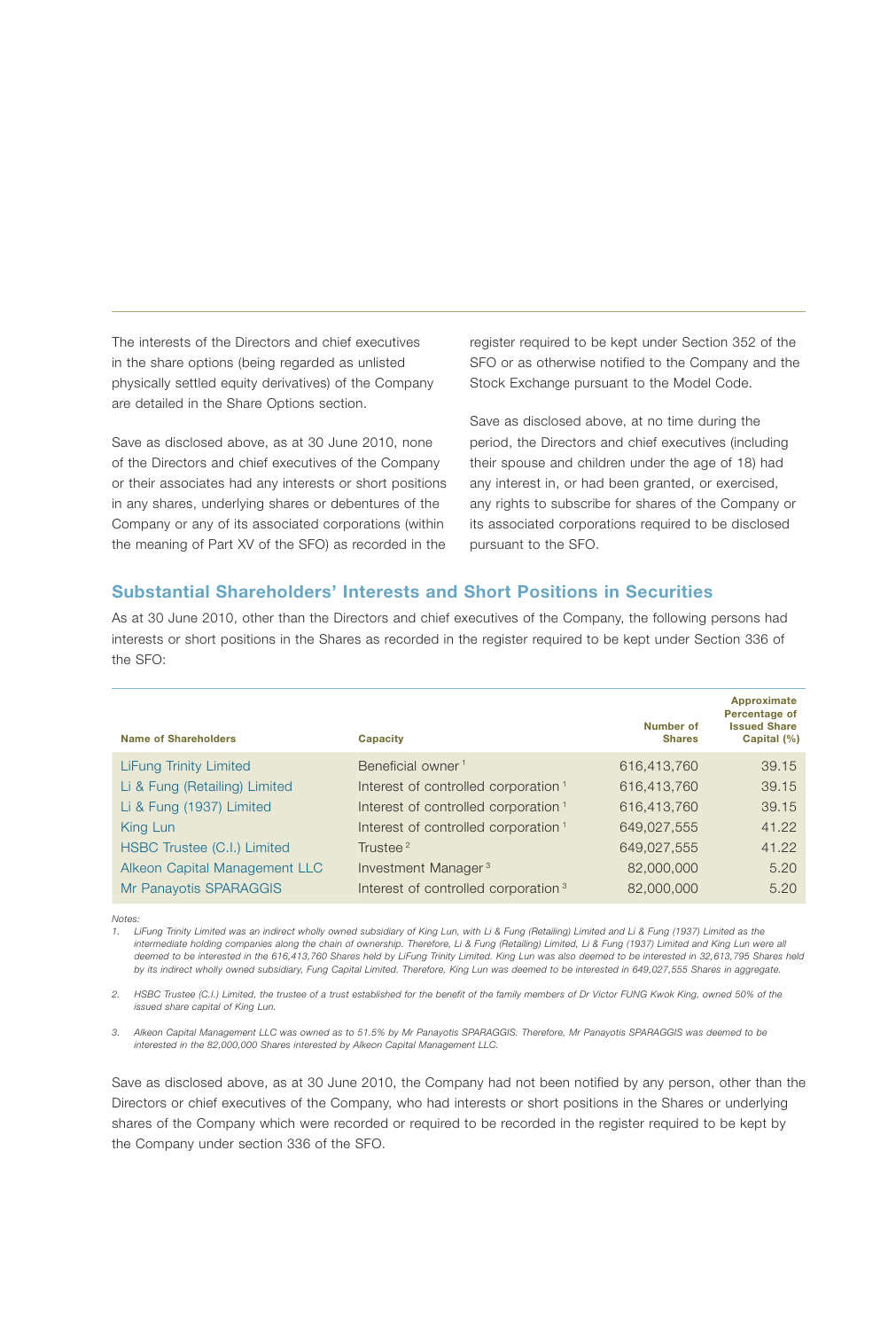# Share Options

On 16 October 2009, the Company adopted a pre-IPO share option scheme ("Pre-IPO Share Option Scheme") and a share option scheme ("Post-IPO Share Option Scheme") (collectively "Share Option Schemes") to subscribe for the Shares of the Company. As at 30 June 2010, there are outstanding options relating to 45,068,000 Shares and 38,520,000 Shares granted by the Company pursuant to the Pre-IPO Share Option Scheme and the Post-IPO Share Option Scheme respectively.

Movements of the share options under the Share Option Schemes during the period are as follows:

|                            |                      |                        |                          | <b>Number of Share Options</b>                       |                                                      |                        | <b>Exercise</b> |                          |                                                    |
|----------------------------|----------------------|------------------------|--------------------------|------------------------------------------------------|------------------------------------------------------|------------------------|-----------------|--------------------------|----------------------------------------------------|
|                            | <b>Scheme</b>        | As at                  |                          |                                                      | Cancelled/                                           | As at                  | <b>Price</b>    |                          |                                                    |
|                            | <b>Type</b>          | 01/01/2010             | <b>Granted Exercised</b> |                                                      | Lapsed                                               | 30/06/2010             | <b>HKS</b>      | <b>Grant Date</b>        | <b>Exercisable Period</b>                          |
| <b>WONG Yat Ming</b>       | Pre-IPO              | 3,750,000              |                          |                                                      | $\overline{\phantom{0}}$                             | 3,750,000              | 1.65            | 16/10/2009               | 03/11/2010 - 02/11/2014                            |
| <b>Director</b>            | Pre-IPO              | 3,750,000              |                          |                                                      | $\qquad \qquad -$                                    | 3,750,000              | 1.65            | 16/10/2009               | 03/11/2011 - 02/11/2014                            |
|                            | Post-IPO             | 1,600,000              |                          |                                                      | $\overline{\phantom{0}}$                             | 1,600,000              | 2.45            | 26/11/2009               | 26/11/2010 - 25/11/2012                            |
|                            | Post-IPO             | 1,600,000              |                          | $\overline{\phantom{0}}$                             | $\qquad \qquad -$                                    | 1,600,000              | 2.45            | 26/11/2009               | 26/11/2011 - 25/11/2013                            |
|                            | Post-IPO             | 1,600,000              | $\overline{\phantom{0}}$ | $\overline{\phantom{0}}$                             | $\qquad \qquad -$                                    | 1,600,000              | 2.45            | 26/11/2009               | 26/11/2012 - 25/11/2014                            |
| <b>Bruno LI Kwok Ho</b>    | Pre-IPO              | 1,500,000              | $\overline{\phantom{0}}$ | $\overline{\phantom{0}}$                             | $\overline{\phantom{a}}$                             | 1,500,000              | 1.65            | 16/10/2009               | 03/11/2010 - 02/11/2014                            |
| <b>Director</b>            | Pre-IPO              | 1,500,000              |                          | $\overline{\phantom{0}}$                             | $\overline{\phantom{0}}$                             | 1,500,000              | 1.65            | 16/10/2009               | 03/11/2011 - 02/11/2014                            |
|                            | Post-IPO             | 800,000                |                          |                                                      | $\overline{\phantom{0}}$                             | 800,000                | 2.45            | 26/11/2009               | 26/11/2010 - 25/11/2012                            |
|                            | Post-IPO             | 800,000                |                          | $\overline{\phantom{0}}$                             | $\overline{\phantom{0}}$                             | 800,000                | 2.45            | 26/11/2009               | 26/11/2011 - 25/11/2013                            |
|                            | Post-IPO             | 800,000                | $\overline{\phantom{0}}$ | $\overline{\phantom{0}}$                             | $\overline{\phantom{a}}$                             | 800,000                | 2.45            | 26/11/2009               | 26/11/2012 - 25/11/2014                            |
| <b>Sabrina FUNG</b>        | Pre-IPO              |                        |                          |                                                      |                                                      |                        |                 |                          |                                                    |
| <b>Wing Yee</b>            | Pre-IPO              | 700,000<br>700,000     |                          | $\overline{a}$<br>$\overline{\phantom{0}}$           | $\qquad \qquad -$                                    | 700,000<br>700,000     | 1.65<br>1.65    | 16/10/2009<br>16/10/2009 | 03/11/2010 - 02/11/2014<br>03/11/2011 - 02/11/2014 |
| <b>Director</b>            | Post-IPO             | 700,000                |                          | $\overline{a}$                                       | $\qquad \qquad -$<br>$\overline{\phantom{0}}$        | 700,000                | 2.45            | 26/11/2009               | 26/11/2010 - 25/11/2012                            |
|                            | Post-IPO             | 700,000                |                          | $\overline{\phantom{0}}$                             | $\overline{\phantom{a}}$                             | 700,000                | 2.45            | 26/11/2009               | 26/11/2011 - 25/11/2013                            |
|                            | Post-IPO             | 700,000                | $\overline{\phantom{0}}$ | $\overline{a}$                                       | $\overline{\phantom{0}}$                             | 700,000                | 2.45            | 26/11/2009               | 26/11/2012 - 25/11/2014                            |
|                            |                      |                        |                          |                                                      |                                                      |                        |                 |                          |                                                    |
| <b>Jeremy Paul</b>         | Pre-IPO              | 1,000,000              | $\overline{\phantom{a}}$ | $\overline{\phantom{0}}$                             | $\qquad \qquad -$                                    | 1,000,000              | 1.65            | 16/10/2009               | 03/11/2010 - 02/11/2014                            |
| <b>Egerton HOBBINS</b>     | Pre-IPO              | 1,000,000              |                          |                                                      | $\qquad \qquad -$                                    | 1,000,000              | 1.65            | 16/10/2009               | 03/11/2011 - 02/11/2014                            |
| <b>Director</b>            |                      |                        |                          |                                                      |                                                      |                        |                 |                          |                                                    |
| <b>Continuous Contract</b> | Pre-IPO              | 12,372,000             |                          | $\overline{\phantom{0}}$                             | 63.000                                               | 12,309,000             | 1.65            | 16/10/2009               | 03/11/2010 - 02/11/2014                            |
| <b>Employees</b>           | Pre-IPO              | 12,372,000             |                          | $\overline{a}$                                       | 63,000                                               | 12,309,000             | 1.65            | 16/10/2009               | 03/11/2011 - 02/11/2014                            |
|                            | Post-IPO             | 8,040,000              |                          | $\overline{a}$                                       | $\qquad \qquad -$                                    | 8,040,000              | 2.45            | 26/11/2009               | 26/11/2010 - 25/11/2012                            |
|                            | Post-IPO             | 8,040,000              |                          | $\overline{\phantom{0}}$                             | $\qquad \qquad -$                                    | 8,040,000              | 2.45            | 26/11/2009               | 26/11/2011 - 25/11/2013                            |
|                            | Post-IPO             | 8,040,000              | $\qquad \qquad -$        | $\overline{\phantom{0}}$                             | $\qquad \qquad -$                                    | 8,040,000              | 2.45            | 26/11/2009               | 26/11/2012 - 25/11/2014                            |
| <b>Other Participants</b>  | Pre-IPO              | 3,275,000              |                          | $\overline{\phantom{0}}$                             | $\overline{\phantom{0}}$                             | 3,275,000              | 1.65            | 16/10/2009               | 03/11/2010 - 02/11/2014                            |
|                            | Pre-IPO              | 3,275,000              |                          | $\overline{\phantom{0}}$                             | $\qquad \qquad -$                                    | 3,275,000              | 1.65            | 16/10/2009               | 03/11/2011 - 02/11/2014                            |
|                            |                      |                        |                          |                                                      |                                                      |                        |                 |                          |                                                    |
|                            |                      |                        |                          |                                                      |                                                      |                        |                 |                          |                                                    |
|                            | Post-IPO<br>Post-IPO | 1,700,000<br>1,700,000 |                          | $\overline{\phantom{0}}$<br>$\overline{\phantom{0}}$ | $\overline{\phantom{0}}$<br>$\overline{\phantom{0}}$ | 1,700,000<br>1,700,000 | 2.45<br>2.45    | 26/11/2009<br>26/11/2009 | 26/11/2010 - 25/11/2012<br>26/11/2011 - 25/11/2013 |

#### *Note:*

*The above options granted are recognised as expenses in the financial statements in accordance with the Company's accounting policy as set out in the annual audited financial statements for the year ended 31 December 2009. Other details of share options granted by the Company are set out in note 11 to the condensed consolidated financial information.*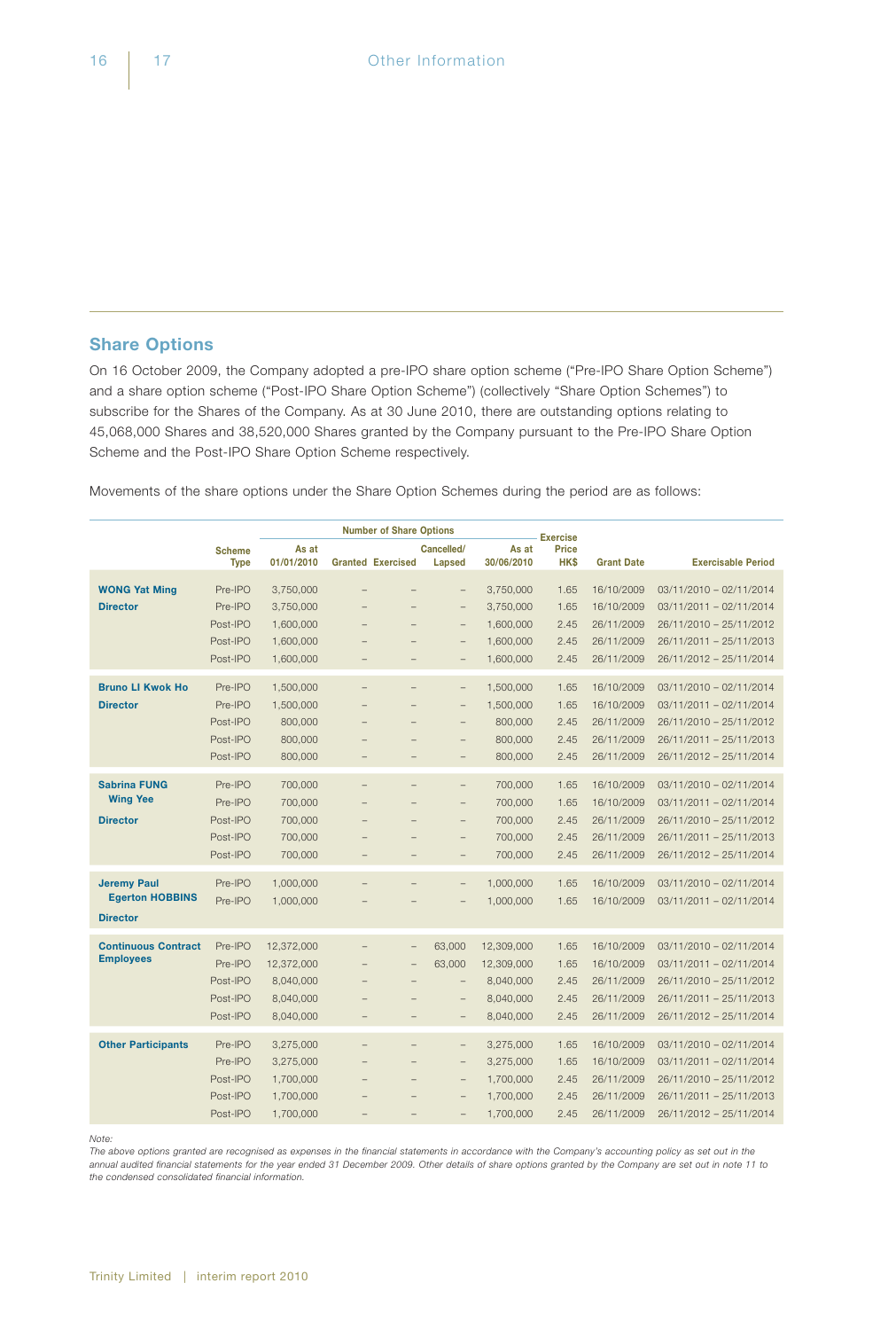# Changes in Information of Directors

Pursuant to Rule 13.51B(1) of the Listing Rules, the changes in information of Directors since the Company's 2009 Annual Report are set out below:

| <b>Name of Director</b>   | <b>Changes</b>                                                                                                                                           |
|---------------------------|----------------------------------------------------------------------------------------------------------------------------------------------------------|
| Dr Victor FUNG Kwok King  | Retired as independent non-executive director of CapitaLand Limited of<br>Singapore in April 2010                                                        |
|                           | Became Honorary Chairman of the International Chamber of Commerce<br>in July 2010 following two years as its Chairman                                    |
|                           | Awarded Grand Bauhinia Medal by the Government of the Hong Kong<br>Special Administrative Region in 2010                                                 |
| Dr William FUNG Kwok Lun  | Retired as non-executive director of HSBC Holdings plc of United Kingdom<br>in May 2010                                                                  |
| Mr Michael LEE Tze Hau    | Retired as independent non-executive director of Tai Ping Carpets<br>International Limited (a company listed in Hong Kong) in June 2010                  |
| Mr Cassian CHEUNG Ka Sing | Ceased to act as the President of the Hong Kong Kellogg Alumni<br>Club in July 2010 while remaining as a member of the Kellogg Alumni<br>Council of Asia |
| Ms Sabrina FUNG Wing Yee  | Monthly base salary was revised from HK\$150,000 to HK\$153,000<br>from January 2010                                                                     |

# Purchase, Sale or Redemption of **Securities**

Neither the Company nor any of its subsidiaries has purchased, sold or redeemed any of the Company's listed securities during the six months ended 30 June 2010.

#### Interim Dividend

The Board of Directors has resolved to declare an interim dividend of 5.0 HK cents (2009: nil) per Share for the six months ended 30 June 2010.

## Closure of Register of Members

The Register of Members will be closed from 20 September 2010 to 22 September 2010, both days inclusive. In order to qualify for the interim dividend, all properly completed transfer forms accompanied by the relevant share certificates must be lodged with the Company's Hong Kong branch share registrar, Tricor Investor Services Limited, at 26/F, Tesbury Centre, 28 Queen's Road East, Wanchai, Hong Kong, for registration not later than 4:30 pm on 17 September 2010. Dividend warrants are expected to be despatched to the shareholders of the Company on 24 September 2010.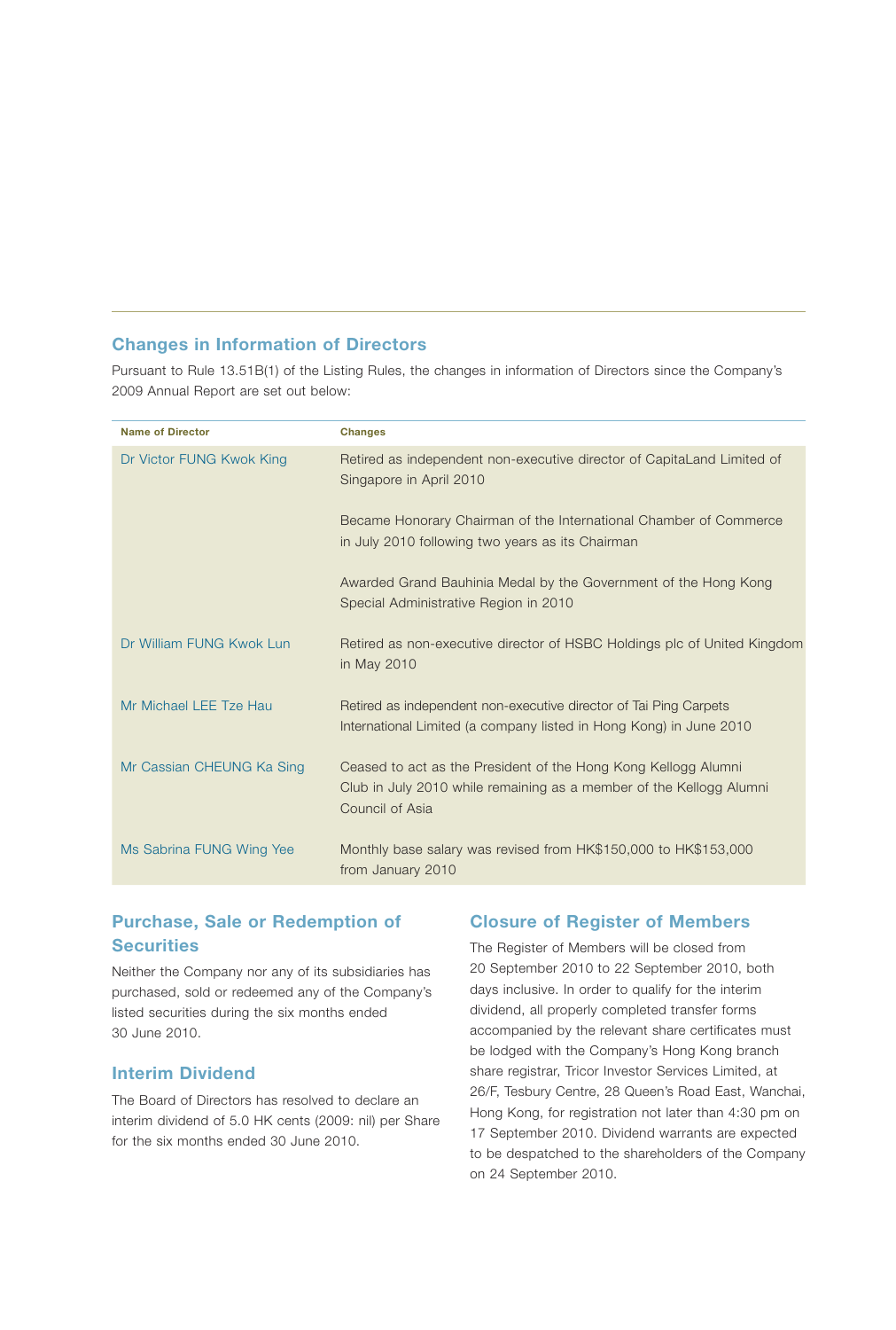# Information for Investors

# Listing Information

Listing **Hong Kong Stock Exchange** Stock Code 891

## Key Dates

25 August 2010 Announcement of 2010 Interim Results

20 to 22 September 2010 (both days inclusive) Closure of Register of Members

24 September 2010 Despatch of 2010 Interim Dividend warrants

Share Information

Board lot size 2,000 shares

Shares outstanding as at 30 June 2010 1,574,254,883 shares

Market capitalisation as at 30 June 2010 HK\$8,249,095,587

Dividend per share for 2010 Interim 5.0 HK cents

# Share Registrar and Transfer Offices *Principal:* Butterfield Fulcrum Group (Bermuda) Limited Rosebank Centre 11 Bermudiana Road Pembroke HM 08 Bermuda

#### *Hong Kong Branch:*

Tricor Investor Services Limited 26/F, Tesbury Centre 28 Queen's Road East Wanchai Hong Kong

## Enquiries Contact

Mr Bruno LI Kwok Ho Executive Director/Chief Financial Officer Telephone number: (852) 2342 1151 Facsimile number: (852) 2343 4708 e-mail: info@lftrinity.com

## Trinity Limited

11/F, 10 Shing Yip Street Kwun Tong, Kowloon Hong Kong

#### **Website**

*www.trinity-limited.com*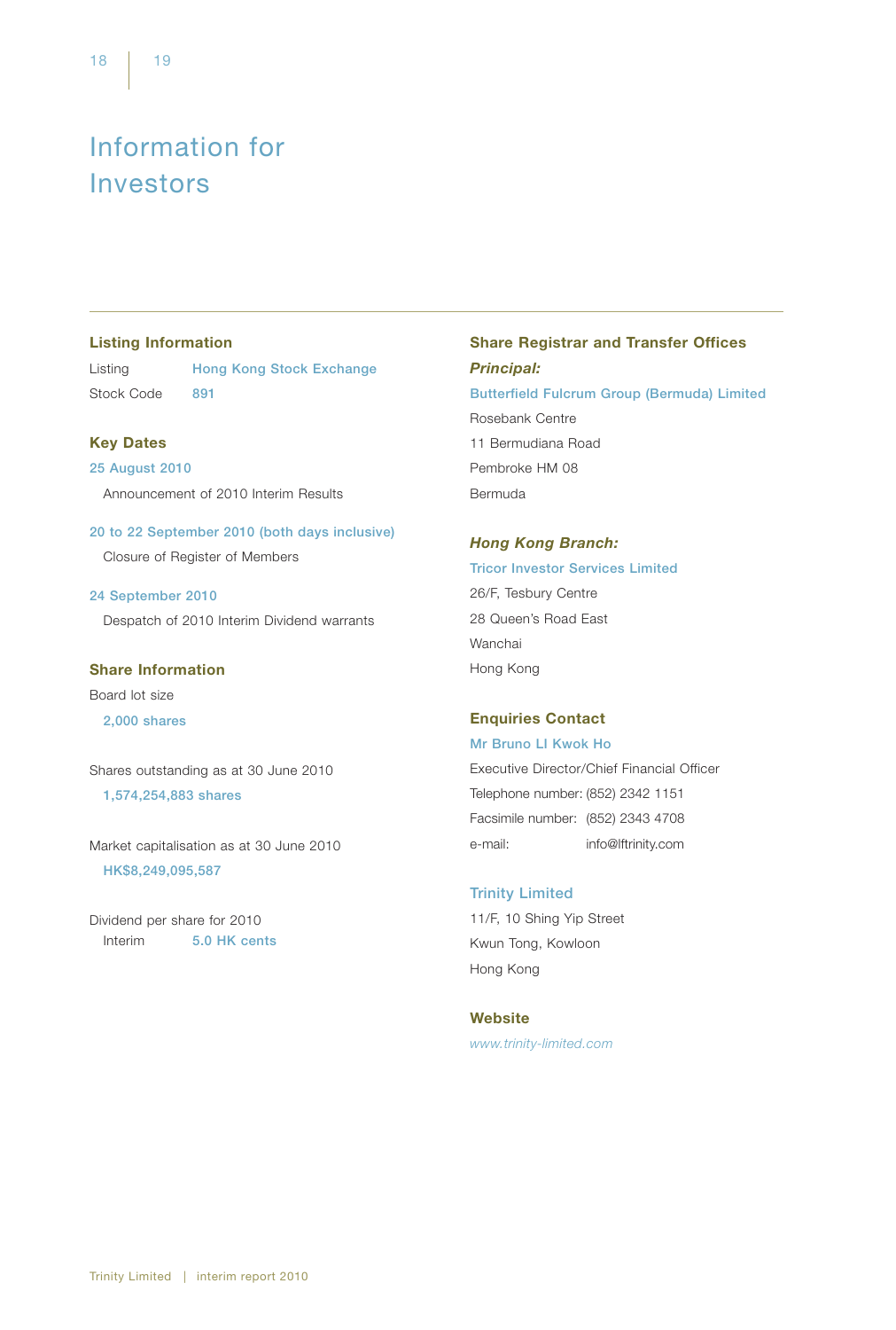# Condensed Consolidated Income Statement

| <b>Note</b><br><b>Continuing Operations</b><br>Revenue<br>4<br>Cost of sales<br><b>Gross profit</b><br>Other income<br>Selling and marketing expenses<br>Administrative expenses<br>Other gains - net    | <b>Unaudited</b><br>Six months ended 30 June           |                                                      |  |  |
|----------------------------------------------------------------------------------------------------------------------------------------------------------------------------------------------------------|--------------------------------------------------------|------------------------------------------------------|--|--|
|                                                                                                                                                                                                          | 2010<br><b>HK\$'000</b>                                | 2009<br><b>HK\$'000</b>                              |  |  |
|                                                                                                                                                                                                          | 924,674<br>(223, 379)                                  | 768,402<br>(210, 260)                                |  |  |
|                                                                                                                                                                                                          | 701,295<br>26,911<br>(380, 292)<br>(170, 044)<br>2,061 | 558,142<br>11,863<br>(329, 345)<br>(140, 816)<br>161 |  |  |
| 5<br><b>Operating profit</b><br>Finance income<br><b>Finance costs</b>                                                                                                                                   | 179,931<br>587<br>(3, 344)                             | 100,005<br>170<br>(19, 766)                          |  |  |
| Finance costs - net<br>Share of profit of jointly controlled entities                                                                                                                                    | (2,757)<br>20,867                                      | (19, 596)<br>12,925                                  |  |  |
| Profit before income tax<br>6<br>Income tax expense                                                                                                                                                      | 198,041<br>(51, 180)                                   | 93,334<br>(25, 554)                                  |  |  |
| Profit for the period from Continuing Operations                                                                                                                                                         | 146,861                                                | 67,780                                               |  |  |
| <b>Discontinued Operations</b><br>Loss for the period from Discontinued Operations<br>14                                                                                                                 |                                                        | (11, 469)                                            |  |  |
| <b>Attributable to:</b><br>Shareholders of the Company                                                                                                                                                   | 146,861                                                | 56,311                                               |  |  |
| Basic earnings/(losses) per share attributable to shareholders<br>of the Company (expressed in HK cents per share)<br>$\overline{7}$<br>- from Continuing Operations<br>- from Discontinued Operations   | 9.3 cents<br>9.3 cents                                 | 5.6 cents<br>$(1.0)$ cent<br>4.6 cents               |  |  |
| Diluted earnings/(losses) per share attributable to shareholders<br>of the Company (expressed in HK cents per share)<br>$\overline{7}$<br>- from Continuing Operations<br>- from Discontinued Operations | 9.1 cents<br>9.1 cents                                 | 5.6 cents<br>$(1.0)$ cent<br>4.6 cents               |  |  |

*The notes on pages 25 to 38 are an integral part of this condensed consolidated financial information. Details of interim dividend of HK\$78,713,000 (2009: nil) are set out in note 8.*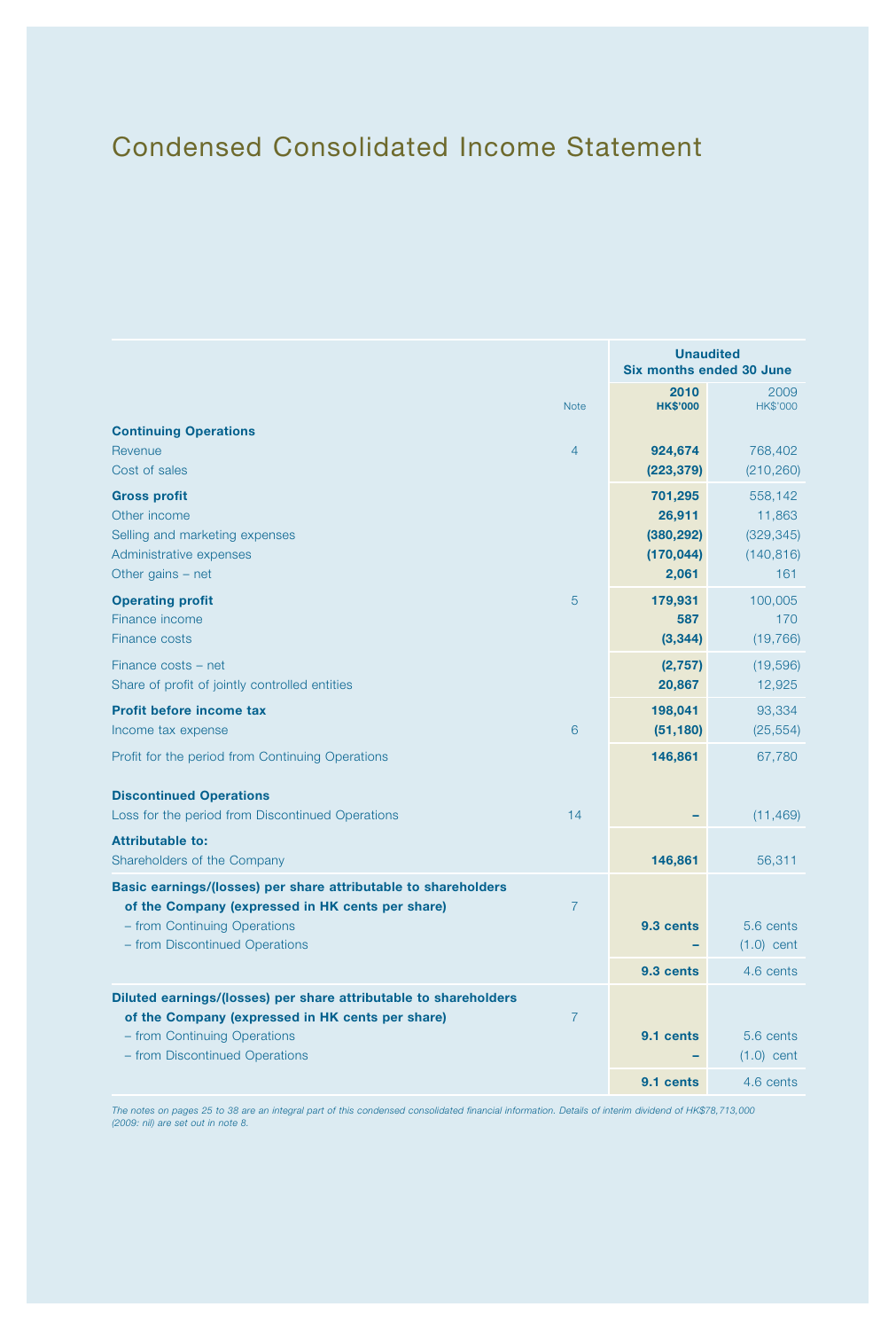# Condensed Consolidated Statement of Comprehensive Income

|                                                                                      | <b>Unaudited</b><br>Six months ended 30 June |                         |  |
|--------------------------------------------------------------------------------------|----------------------------------------------|-------------------------|--|
|                                                                                      | 2010<br><b>HK\$'000</b>                      | 2009<br><b>HK\$'000</b> |  |
| <b>Profit for the period</b>                                                         | 146,861                                      | 56.311                  |  |
| Other comprehensive income for the period                                            |                                              |                         |  |
| Currency translation differences                                                     | 6,213                                        | 5.847                   |  |
| Share of cash flow hedging reserve of jointly controlled entities: Fair value losses |                                              | (6,922)                 |  |
| Total comprehensive income attributable to:                                          |                                              |                         |  |
| Shareholders of the Company                                                          | 153,074                                      | 55,236                  |  |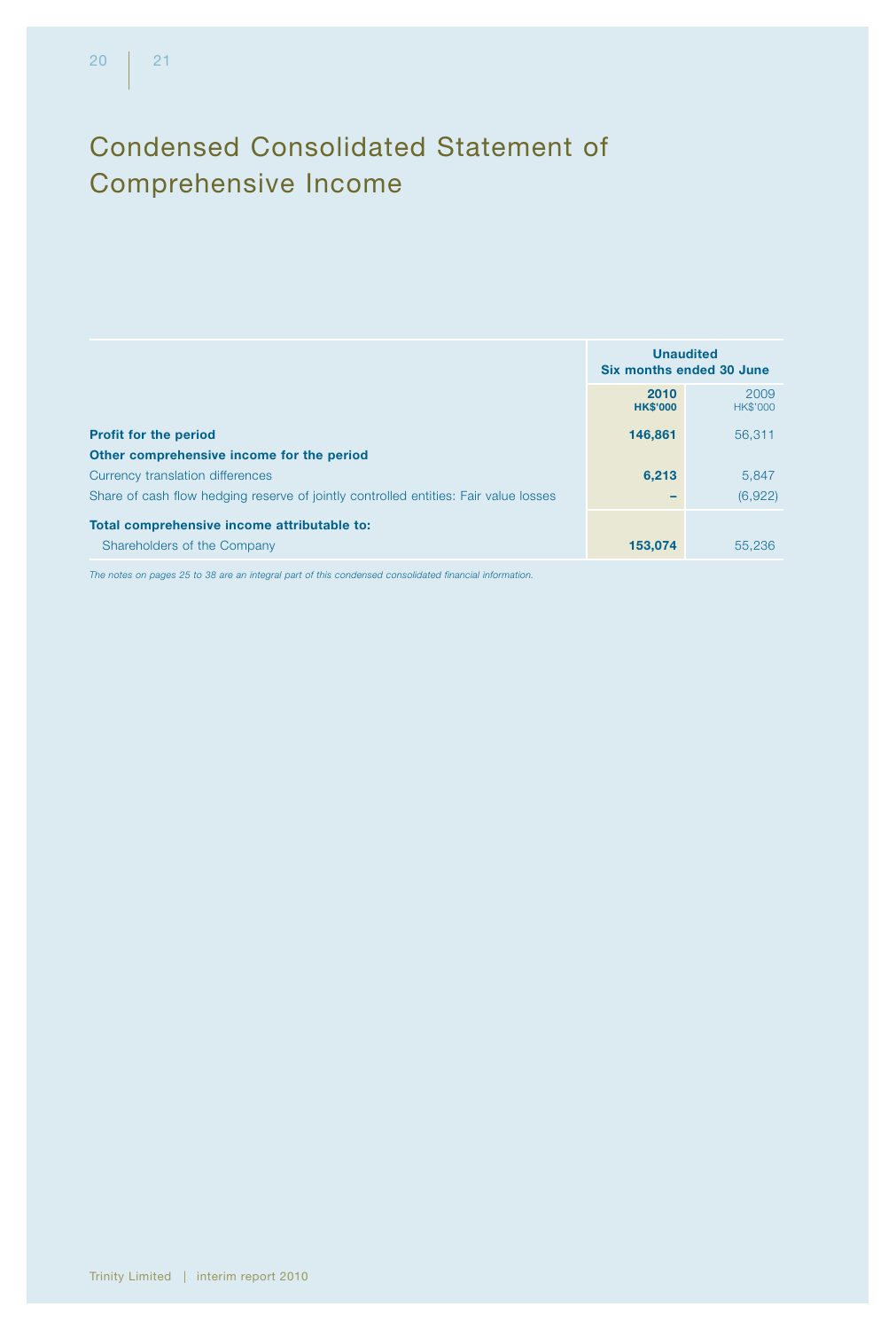# Condensed Consolidated Balance Sheet

|                                            | <b>Note</b>    | <b>Unaudited</b><br>30 June<br>2010<br><b>HK\$'000</b> | Audited<br>31 December<br>2009<br><b>HK\$'000</b> |
|--------------------------------------------|----------------|--------------------------------------------------------|---------------------------------------------------|
| <b>ASSETS</b>                              |                |                                                        |                                                   |
| <b>Non-current assets</b>                  |                |                                                        |                                                   |
| Property, plant and equipment              | $\overline{9}$ | 125,092                                                | 121,157                                           |
| Intangible assets                          | $\overline{9}$ | 1,623,371                                              | 1,627,460                                         |
| Investments in jointly controlled entities |                | 217,217                                                | 190,097                                           |
| Deposit and prepayments                    |                | 35,949                                                 | 31,511                                            |
| Deferred income tax assets                 |                | 46,183                                                 | 51,949                                            |
|                                            |                | 2,047,812                                              | 2,022,174                                         |
| <b>Current assets</b>                      |                |                                                        |                                                   |
| Inventories                                |                | 363,494                                                | 385,283                                           |
| Trade receivables                          | 10             | 118,291                                                | 172,814                                           |
| Deposit and prepayments                    |                | 36,388                                                 | 34,406                                            |
| Amounts due from related parties           | 17(b)          | 1,517                                                  | 3,456                                             |
| Cash and cash equivalents                  |                | 346,825                                                | 518,240                                           |
|                                            |                | 866,515                                                | 1,114,199                                         |
| <b>Total assets</b>                        |                | 2,914,327                                              | 3,136,373                                         |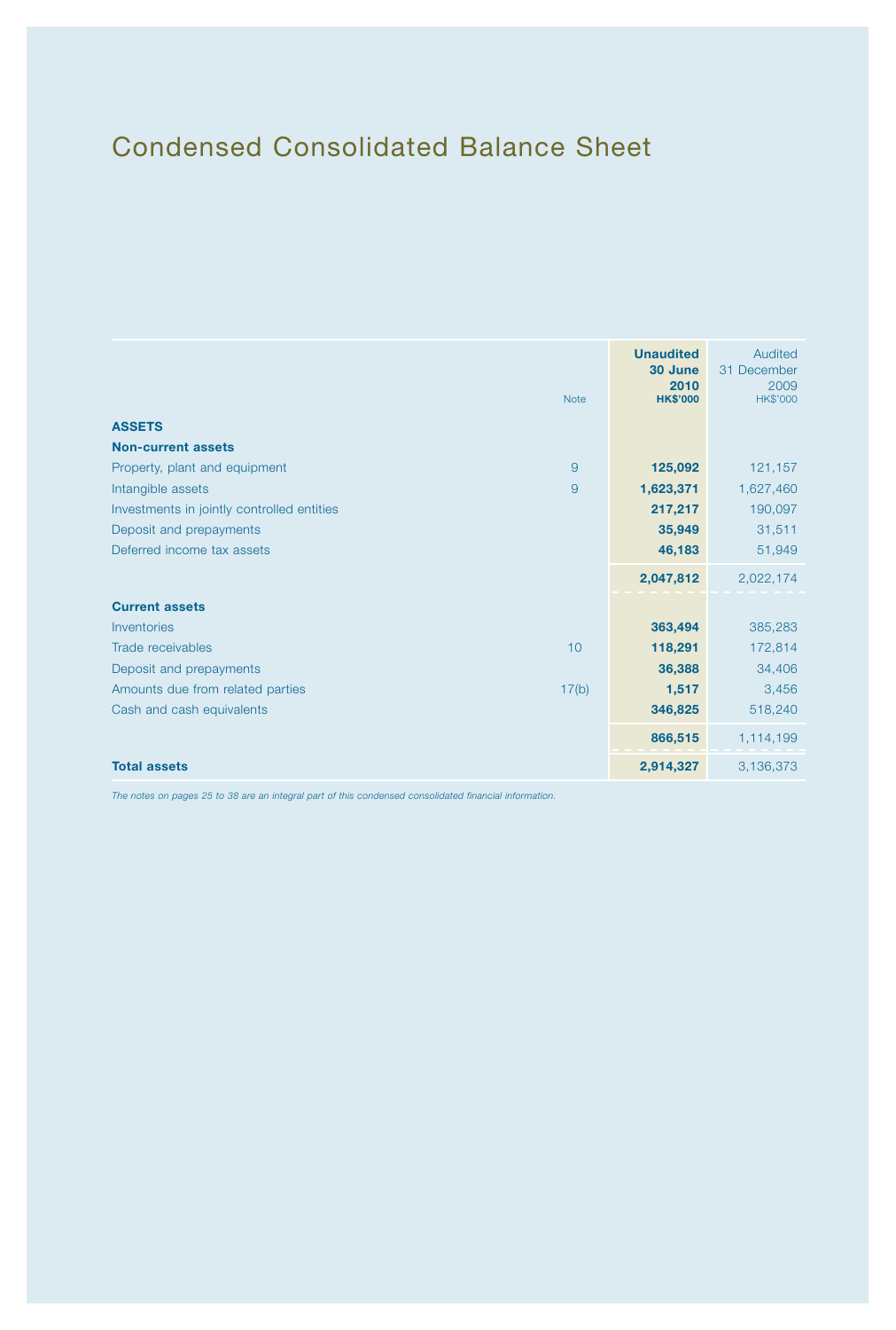# Condensed Consolidated Balance Sheet *(continued)*

|                                                                 |             | <b>Unaudited</b><br>30 June | Audited<br>31 December |
|-----------------------------------------------------------------|-------------|-----------------------------|------------------------|
|                                                                 |             | 2010                        | 2009                   |
|                                                                 | <b>Note</b> | <b>HK\$'000</b>             | HK\$'000               |
| <b>EQUITY</b>                                                   |             |                             |                        |
| Capital and reserves attributable to the Company's shareholders |             |                             |                        |
| Share capital                                                   | 11          | 157,425                     | 157,425                |
| Share premium                                                   |             | 1,515,001                   | 1,515,001              |
| <b>Reserves</b>                                                 |             | 403,192                     | 343,618                |
| <b>Total equity</b>                                             |             | 2,075,618                   | 2,016,044              |
| <b>LIABILITIES</b>                                              |             |                             |                        |
| <b>Non-current liabilities</b>                                  |             |                             |                        |
| Provision for long service payments                             |             | 4,799                       | 5,071                  |
| Retirement benefit obligations                                  |             | 12,584                      | 12,229                 |
| Other payables and accrued expenses                             |             | 39,718                      | 42,450                 |
| Deferred income tax liabilities                                 |             | 69,515                      | 61,445                 |
| <b>Borrowings</b>                                               | 13          | 360,000                     | 623,000                |
|                                                                 |             | 486,616                     | 744,195                |
| <b>Current liabilities</b>                                      |             |                             |                        |
| Trade payables                                                  | 12          | 46,745                      | 55,735                 |
| Other payables and accrued expenses                             |             | 187,288                     | 216,805                |
| Amounts due to related parties                                  | 17(b)       | 5,878                       | 2,141                  |
| Current income tax liabilities                                  |             | 12,182                      | 9,654                  |
| <b>Borrowings</b>                                               | 13          | 100,000                     | 91,799                 |
|                                                                 |             | 352,093                     | 376,134                |
| <b>Total liabilities</b>                                        |             | 838,709                     | 1,120,329              |
| <b>Total equity and liabilities</b>                             |             | 2,914,327                   | 3,136,373              |
| <b>Net current assets</b>                                       |             | 514,422                     | 738,065                |
| <b>Total assets less current liabilities</b>                    |             | 2,562,234                   | 2,760,239              |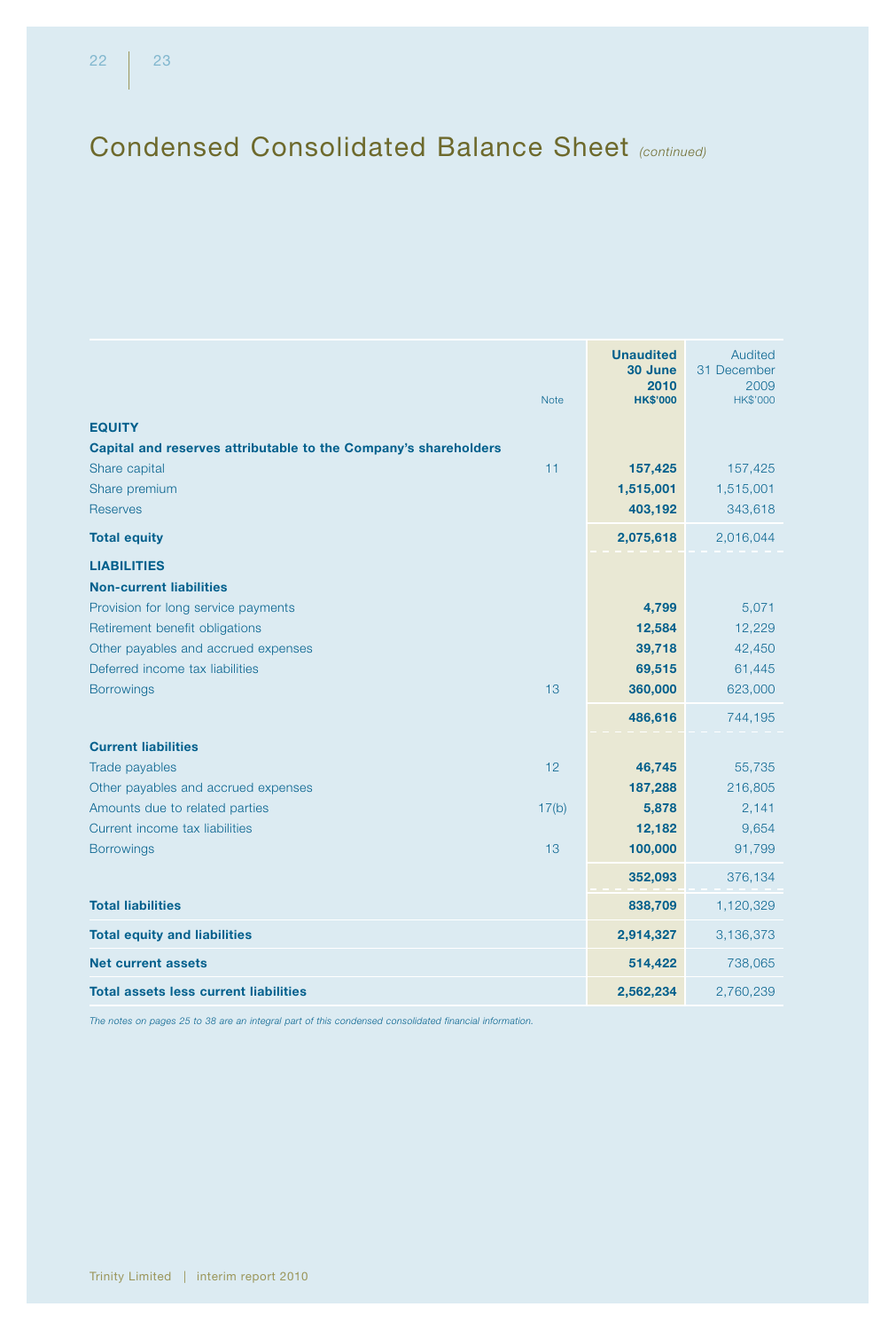# Condensed Consolidated Statement of Changes in Equity

|                                                                       |                                            |                                             | <b>Unaudited</b>                               |                                             |                                 |  |  |
|-----------------------------------------------------------------------|--------------------------------------------|---------------------------------------------|------------------------------------------------|---------------------------------------------|---------------------------------|--|--|
|                                                                       |                                            | Attributable to shareholders of the Company |                                                |                                             |                                 |  |  |
| <b>Note</b>                                                           | <b>Share</b><br>capital<br><b>HK\$'000</b> | <b>Share</b><br>premium<br><b>HK\$'000</b>  | <b>Retained</b><br>earnings<br><b>HK\$'000</b> | <b>Other</b><br>reserves<br><b>HK\$'000</b> | <b>Total</b><br><b>HK\$'000</b> |  |  |
| <b>Balance at 1 January 2009</b>                                      |                                            | 120,517 1,041,310                           | 435,137                                        |                                             | $(253, 108)$ 1,343,856          |  |  |
| <b>Comprehensive income</b>                                           |                                            |                                             |                                                |                                             |                                 |  |  |
| Exchange differences                                                  |                                            |                                             |                                                | 5,847                                       | 5,847                           |  |  |
| Profit for the period                                                 |                                            |                                             | 56,311                                         |                                             | 56,311                          |  |  |
| Share of cash flow hedging reserve of jointly<br>controlled entities: |                                            |                                             |                                                |                                             |                                 |  |  |
| Fair value losses for the period                                      |                                            |                                             |                                                | (6,922)                                     | (6,922)                         |  |  |
| Total comprehensive income/(loss)                                     |                                            |                                             | 56,311                                         | (1,075)                                     | 55,236                          |  |  |
| <b>Transactions with owners</b>                                       |                                            |                                             |                                                |                                             |                                 |  |  |
| Dividends paid<br>8                                                   |                                            |                                             | (57, 848)                                      |                                             | (57, 848)                       |  |  |
| Deemed contributions from intermediate                                |                                            |                                             |                                                |                                             |                                 |  |  |
| holding company                                                       |                                            |                                             |                                                | 21,686                                      | 21,686                          |  |  |
| Total transactions with owners                                        |                                            | -                                           | (57, 848)                                      | 21,686                                      | (36, 162)                       |  |  |
| Balance at 30 June 2009                                               |                                            | 120,517 1,041,310                           | 433,600                                        |                                             | (232,497) 1,362,930             |  |  |
| <b>Balance at 1 January 2010</b><br><b>Comprehensive income</b>       |                                            | 157,425 1,515,001                           | 570,779                                        |                                             | (227,161) 2,016,044             |  |  |
| Exchange differences                                                  |                                            |                                             |                                                | 6,213                                       | 6,213                           |  |  |
| Profit for the period                                                 |                                            |                                             | 146,861                                        |                                             | 146,861                         |  |  |
| Total comprehensive income                                            |                                            |                                             | 146,861                                        | 6,213                                       | 153,074                         |  |  |
| <b>Transactions with owners</b>                                       |                                            |                                             |                                                |                                             |                                 |  |  |
| Employee share option benefit                                         |                                            |                                             |                                                | 17,000                                      | 17,000                          |  |  |
| Dividends paid<br>8                                                   |                                            |                                             | (110, 500)                                     | ۰                                           | (110,500)                       |  |  |
| Total transactions with owners                                        |                                            |                                             | (110, 500)                                     | 17,000                                      | (93, 500)                       |  |  |
| <b>Balance at 30 June 2010</b>                                        |                                            | 157,425 1,515,001                           | 607,140                                        |                                             | (203,948) 2,075,618             |  |  |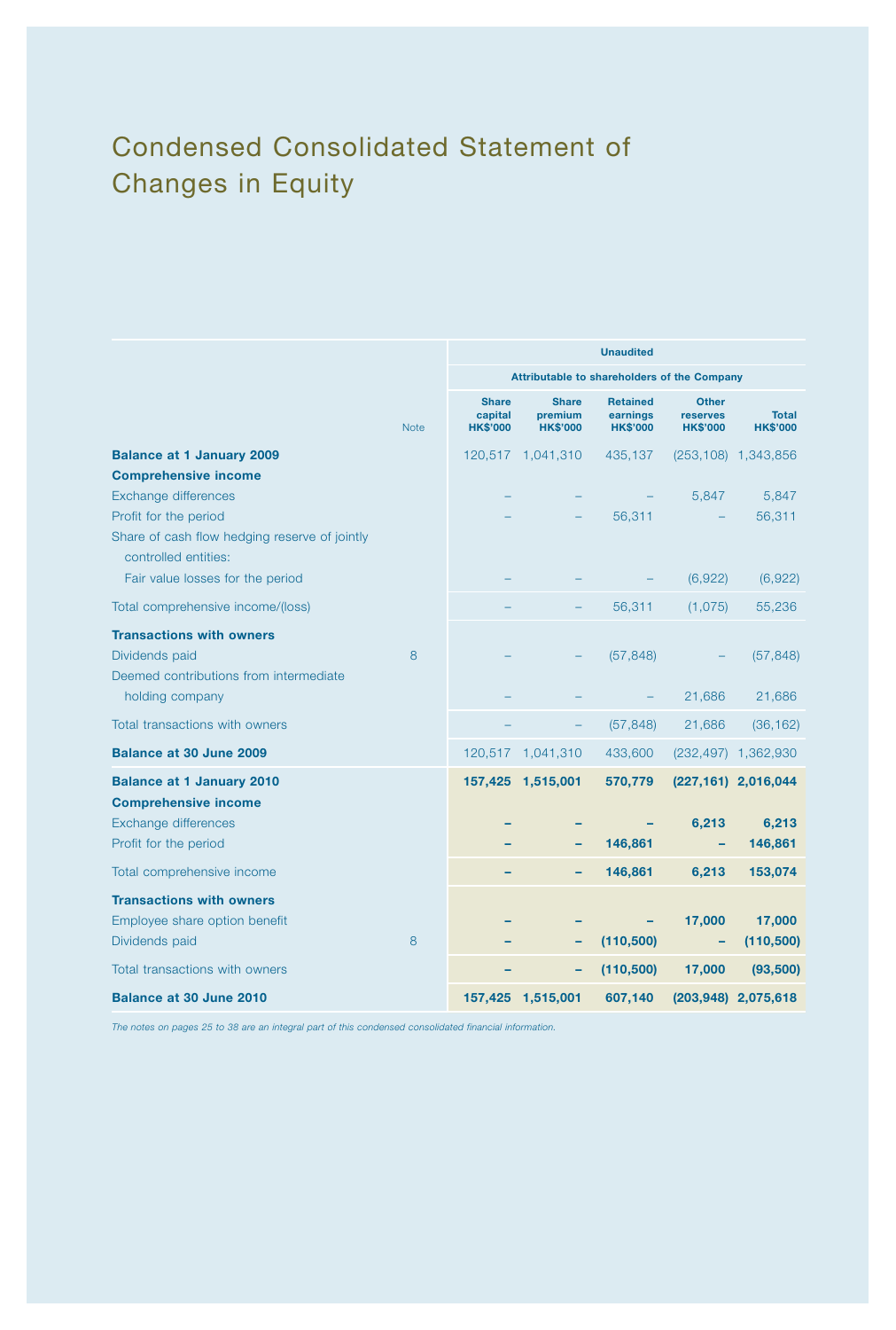# Condensed Consolidated Cash Flow Statement

| 2010<br>2009<br><b>HK\$'000</b><br><b>HK\$'000</b><br><b>Note</b><br><b>Continuing Operations</b> |     |
|---------------------------------------------------------------------------------------------------|-----|
|                                                                                                   |     |
|                                                                                                   |     |
| <b>Cash flows from operating activities</b>                                                       |     |
| Cash generated from operations<br>260,364<br>199,262                                              |     |
| Interest paid<br>(3,398)<br>(728)                                                                 |     |
| Income tax paid<br>(34, 816)<br>(25, 450)                                                         |     |
| Net cash generated from operating activities<br>224,820<br>170,414                                |     |
| <b>Cash flows from investing activities</b>                                                       |     |
| Purchase of property, plant and equipment<br>(12, 591)<br>(9,396)                                 |     |
| Interest received<br>587                                                                          | 170 |
| Dividend received from jointly controlled entities<br>11,942                                      |     |
| Net cash (used in)/generated from investing activities<br>(12,004)<br>2,716                       |     |
| <b>Cash flows from financing activities</b>                                                       |     |
| Interest paid<br>(2,616)                                                                          |     |
| Proceeds from borrowings<br>60,000<br>437,000                                                     |     |
| Repayment of borrowings<br>(314, 812)<br>(394, 339)                                               |     |
| Dividends paid<br>8<br>(57, 848)<br>(110, 500)                                                    |     |
| Share issuance cost<br>(16, 303)                                                                  |     |
| Net cash used in financing activities<br>(384, 231)<br>(15, 187)                                  |     |
| Net (decrease)/increase in cash and cash equivalents                                              |     |
| from Continuing Operations<br>(171, 415)<br>157,943                                               |     |
| <b>Discontinued Operations</b>                                                                    |     |
| Increase in cash and cash equivalents from Discontinued Operations<br>14<br>60,304                |     |
| Cash and cash equivalents at beginning of the period<br>518,240<br>145,177                        |     |
| Cash and cash equivalents at end of the period<br>346,825<br>363,424                              |     |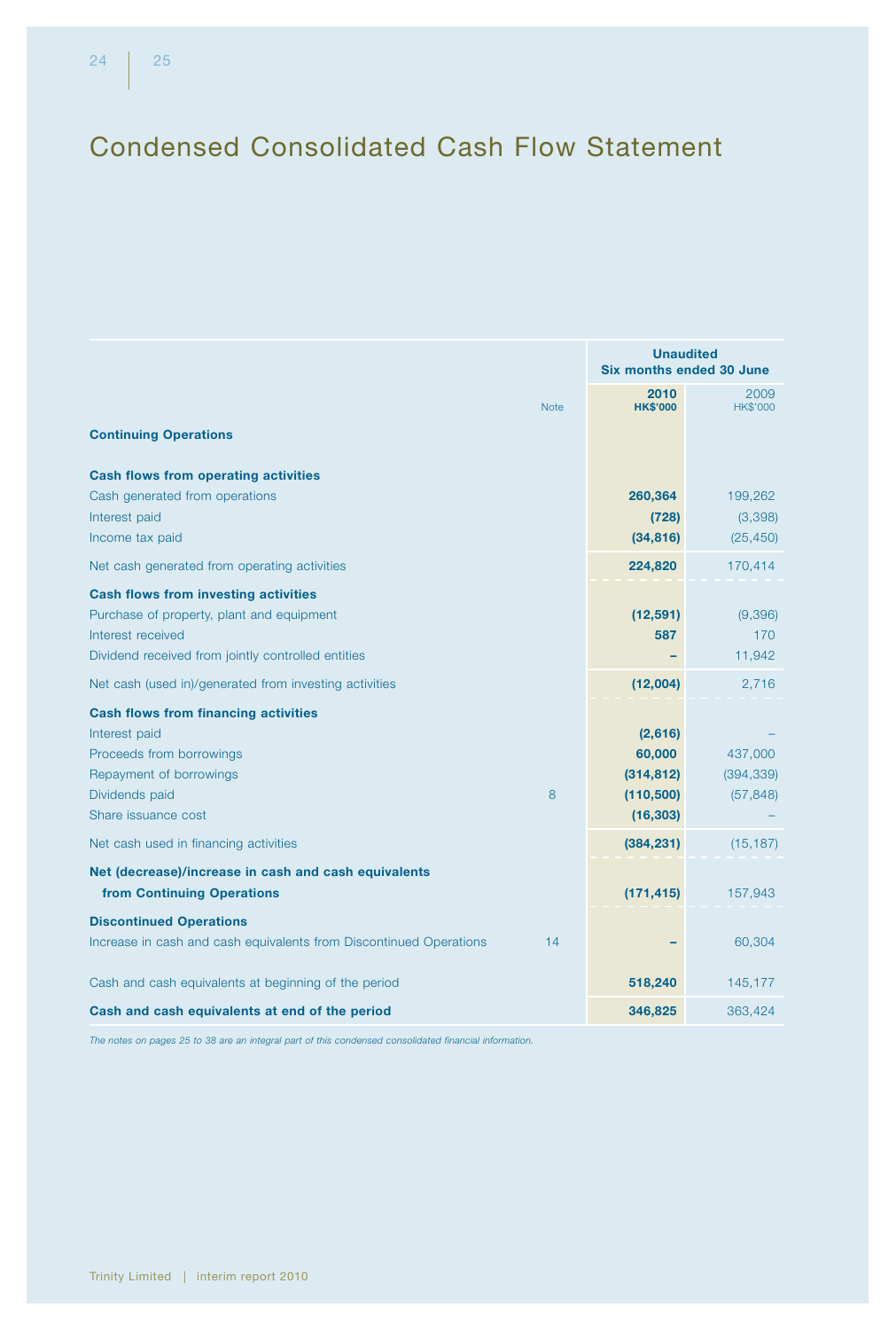# Notes to the Condensed Consolidated Financial Information

#### 1 General information

Trinity Limited (the "Company") is an investment holding company and was incorporated in Bermuda as an exempted company with limited liability under Companies Act 1981 of Bermuda. Its shares are listed on the Main Board of The Stock Exchange of Hong Kong Limited. The Company and its subsidiaries (together the "Group") and jointly controlled entities are principally engaged in the retailing of high-end to luxury menswear in Chinese Mainland, Hong Kong, Macau and Taiwan (the "Greater China Region") and a retailer of luxury fashion and accessories in South Korea and various countries in Southeast Asia (the "Continuing Operations") respectively. The address of its registered office is Clarendon House, 2 Church Street, Hamilton HM 11, Bermuda and its principal place of business is at 11/F, 10 Shing Yip Street, Kwun Tong, Kowloon, Hong Kong.

This unaudited condensed consolidated financial information is presented in thousand units of Hong Kong dollars, unless otherwise stated.

This condensed consolidated financial information was approved for issue by the Board of Directors on 25 August 2010.

#### 2 Basis of preparation

This unaudited condensed consolidated financial information for the six months ended 30 June 2010 has been prepared in accordance with Hong Kong Accounting Standard ("HKAS") 34, "Interim financial reporting" issued by the Hong Kong Institute of Certified Public Accountants ("HKICPA"). The condensed consolidated financial information should be read in conjunction with the annual financial statements for the year ended 31 December 2009, which have been prepared in accordance with Hong Kong Financial Reporting Standards ("HKFRSs").

#### 3 Summary of principal accounting policies

The accounting policies applied and used in this condensed consolidated financial information are consistent with those used and described in the annual consolidated financial statements for the year ended 31 December 2009.

Taxes on income in the interim periods are accrued using the tax rate that would be applicable to expected total annual earnings.

#### *(a) Standards, amendments and interpretations to existing standards effective in 2010 and adopted by the Group*

The Group has adopted the relevant new and amended standards and interpretations of HKFRS which are mandatory for accounting periods beginning on or after 1 January 2010. The adoption of such new and amended standards and interpretations does not have material impact on the condensed consolidated financial information and does not result in substantial changes to the Group's accounting policies.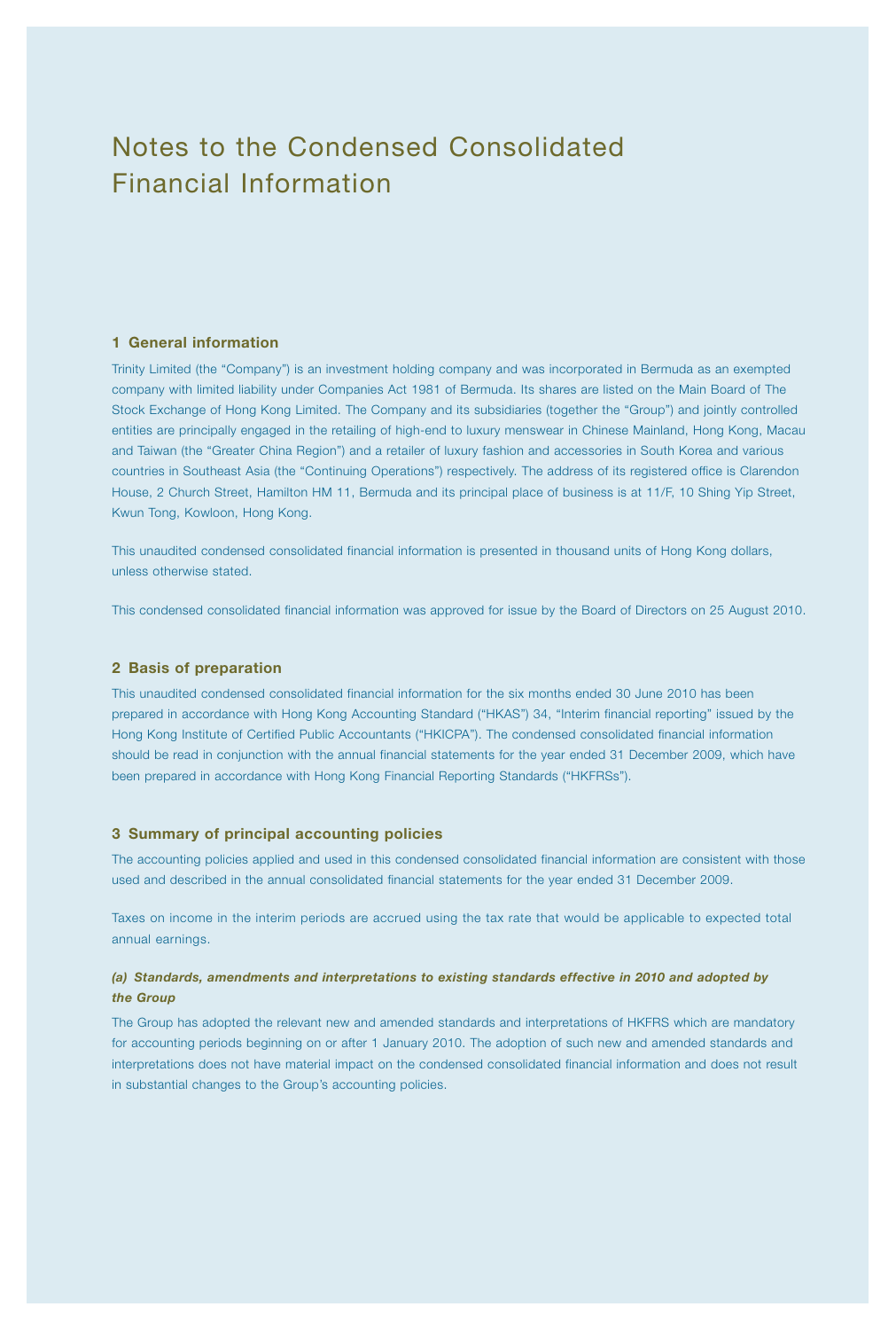#### 3 Summary of principal accounting policies *(Continued)*

*(b) The following new standards, new interpretations and amendments to standards and interpretations have been issued but are not effective for the financial year beginning 1 January 2010 and have not been early adopted:*

| <b>HKFRS 9</b>             | Financial instruments (effective for annual accounting periods beginning on or<br>after 1 January 2013)                                                          |
|----------------------------|------------------------------------------------------------------------------------------------------------------------------------------------------------------|
| HKAS 24 (Revised)          | Related party disclosures (effective for annual accounting periods beginning on<br>or after 1 January 2011)                                                      |
| HKAS 32 (Amendment)        | Classification of rights issues (effective for annual accounting periods beginning<br>on or after 1 February 2010)                                               |
| HK(IFRIC) Int-14           | Prepayments of a minimum funding requirement (effective for annual accounting<br>periods beginning on or after 1 January 2011)                                   |
| HK(IFRIC) Int-19           | Extinguishing financial liabilities with equity instruments (effective for<br>annual accounting periods beginning on or after 1 July 2010)                       |
| <b>HKFRS 1 (Amendment)</b> | Limited exemption from comparative HKFRS 7 disclosures for first-time<br>adopters (effective for annual accounting periods beginning on or<br>after 1 July 2010) |

In addition, HKICPA has also issued a number of amendments for existing standards under its annual improvement project in May 2010. All these amendments are effective in the financial year of 2011 and these amendments are not expected to have a significant impact on the results and financial position of the Group.

#### 4 Segmental information

The Group is principally engaged in the retail and wholesale distribution of menswear under self-owned brands and licensed brands in the Greater China Region. The performance of the Group's retail stores is subject to seasonal fluctuations. Revenue is generally higher during the holiday seasons such as Christmas, Labour Day and National Day and during fall/winter fashion season. Therefore, the Group's revenue is generally higher during the second half of the year.

Management has determined the operating segments based on reports reviewed by the senior executive management of the Group that are used to make strategic decisions. Management considers the business from both geographic and products perspectives. Geographically, Management considers the performance of the retail businesses in Chinese Mainland, Hong Kong and Macau ("HK & Macau") and Taiwan. HK & Macau is further segregated into retail and wholesale as all of the wholesale business is located in Hong Kong.

Segment assets consist primarily of property, plant and equipment, licence rights, goodwill, trademark, inventories, trade receivables, deposits, prepayments and operating cash.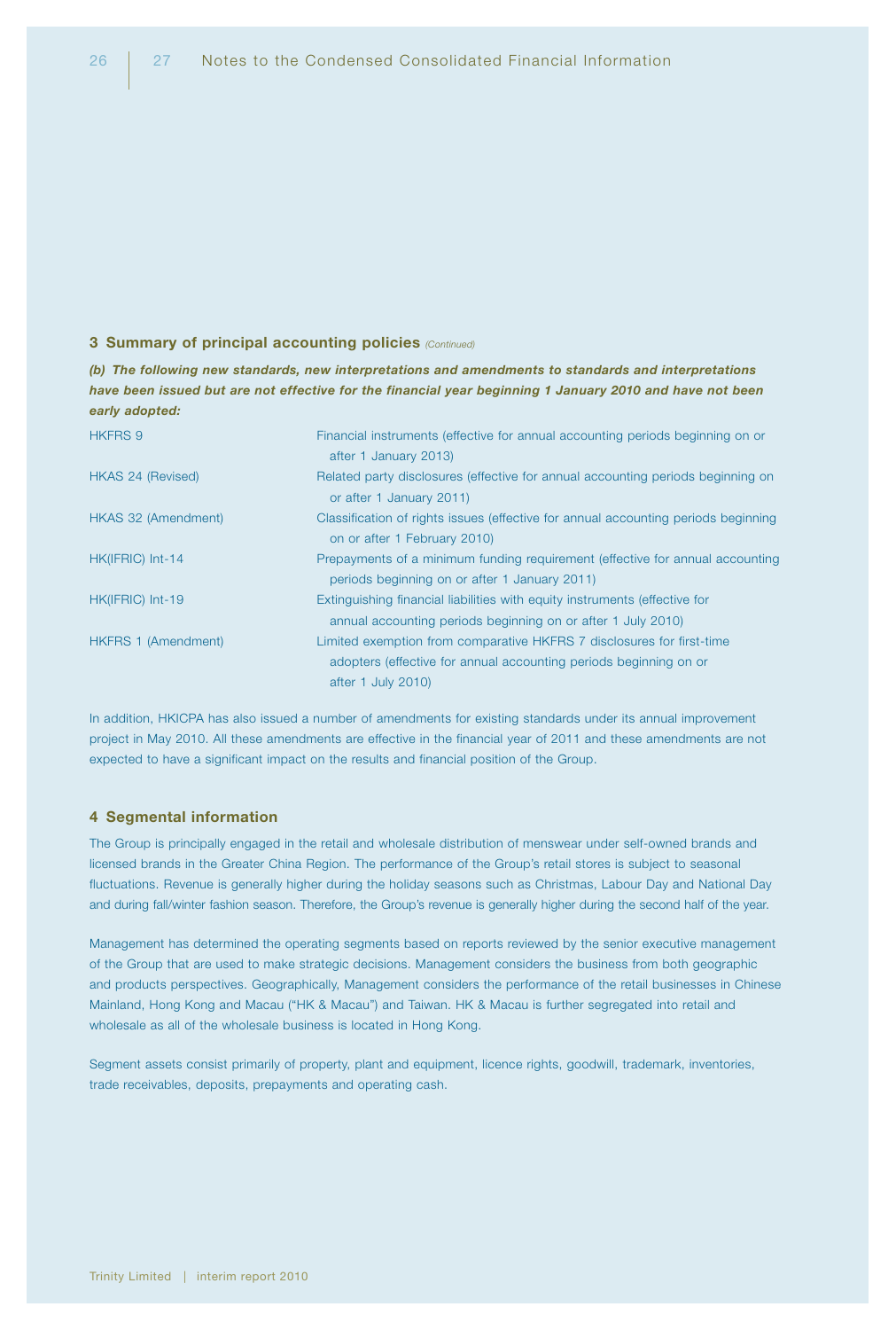# 4 Segmental information *(Continued)*

## *(a) Segment results*

The segment results for the six months ended 30 June 2010 are as follows:

|                                                        | <b>Unaudited</b>                                          |                              |                                                                       |                                                   |                                                     |                                 |
|--------------------------------------------------------|-----------------------------------------------------------|------------------------------|-----------------------------------------------------------------------|---------------------------------------------------|-----------------------------------------------------|---------------------------------|
|                                                        | <b>HK &amp; Macau</b><br><b>Retail</b><br><b>HK\$'000</b> | Wholesale<br><b>HK\$'000</b> | <b>Chinese</b><br><b>Mainland</b><br><b>Retail</b><br><b>HK\$'000</b> | <b>Taiwan</b><br><b>Retail</b><br><b>HK\$'000</b> | <b>Overseas</b><br><b>Retail</b><br><b>HK\$'000</b> | <b>Total</b><br><b>HK\$'000</b> |
| Segment revenue and revenue<br>from external customers | 306,970                                                   | 6,092                        | 530,773                                                               | 80,839                                            |                                                     | 924,674                         |
|                                                        |                                                           |                              |                                                                       |                                                   |                                                     |                                 |
| Gross profit                                           | 237,690                                                   | 207                          | 408,446                                                               | 54,952                                            |                                                     | 701,295                         |
| <b>Segment profit before</b><br>income tax             | 88,991                                                    | 635                          | 183,027                                                               | 15,311                                            | 20,867                                              | 308,831                         |
| Segment profit before<br>income tax includes:          |                                                           |                              |                                                                       |                                                   |                                                     |                                 |
| Depreciation and amortisation                          | (7, 441)                                                  | (226)                        | (31,900)                                                              | (1, 496)                                          |                                                     | (41,063)                        |
| Interest (expenses)/income                             | (286)                                                     |                              | 166                                                                   | $12 \overline{ }$                                 |                                                     | (108)                           |
| Share of profit of jointly<br>controlled entities      |                                                           |                              |                                                                       |                                                   | 20,867                                              | 20,867                          |
| Segment assets as at<br><b>30 June 2010</b>            | 1,128,602                                                 | 2,999                        | 1,183,737                                                             | 199,613                                           | 218,433                                             | 2,733,384                       |
|                                                        |                                                           |                              |                                                                       |                                                   |                                                     |                                 |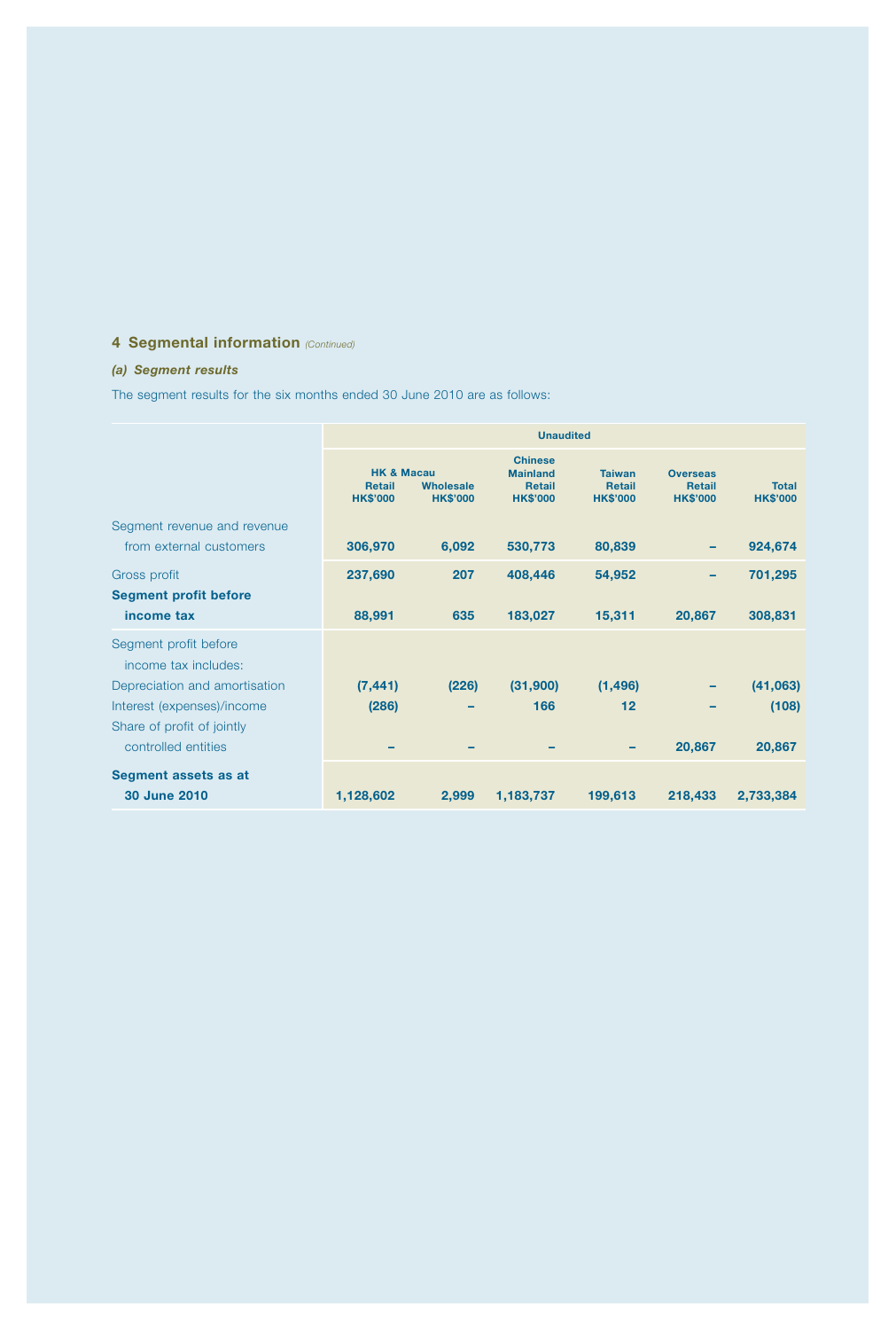## 4 Segmental information *(Continued)*

#### *(a) Segment results (Continued)*

The segment results for the six months ended 30 June 2009 are as follows:

|                                                   | Unaudited                               |                              |                                                  |                                     |                                       |                          |
|---------------------------------------------------|-----------------------------------------|------------------------------|--------------------------------------------------|-------------------------------------|---------------------------------------|--------------------------|
|                                                   | HK & Macau<br>Retail<br><b>HK\$'000</b> | Wholesale<br><b>HK\$'000</b> | Chinese<br>Mainland<br>Retail<br><b>HK\$'000</b> | Taiwan<br>Retail<br><b>HK\$'000</b> | Overseas<br>Retail<br><b>HK\$'000</b> | Total<br><b>HK\$'000</b> |
| Segment revenue and revenue                       |                                         |                              |                                                  |                                     |                                       |                          |
| from external customers                           | 234,514                                 | 7,040                        | 456,969                                          | 69,879                              |                                       | 768,402                  |
| Gross profit                                      | 170,017                                 | 293                          | 341,005                                          | 46,827                              |                                       | 558,142                  |
| <b>Segment profit before</b>                      |                                         |                              |                                                  |                                     |                                       |                          |
| income tax                                        | 54,906                                  | 357                          | 135,137                                          | 225                                 | 12,925                                | 203,550                  |
| Segment profit before<br>income tax includes:     |                                         |                              |                                                  |                                     |                                       |                          |
| Depreciation and amortisation                     | (7, 490)                                | (191)                        | (18,980)                                         | (2, 552)                            |                                       | (29, 213)                |
| Interest (expenses)/income                        | (665)                                   |                              | (484)                                            | 7                                   |                                       | (1, 142)                 |
| Impairment of property, plant and<br>equipment    | (2,315)                                 |                              |                                                  | (1, 329)                            |                                       | (3,644)                  |
| Share of profit of jointly<br>controlled entities |                                         |                              |                                                  |                                     | 12,925                                | 12,925                   |
| Segment assets as at<br>31 December 2009          | 1,127,600                               | 2,143                        | 1,148,744                                        | 194,880                             | 192,089                               | 2,665,456                |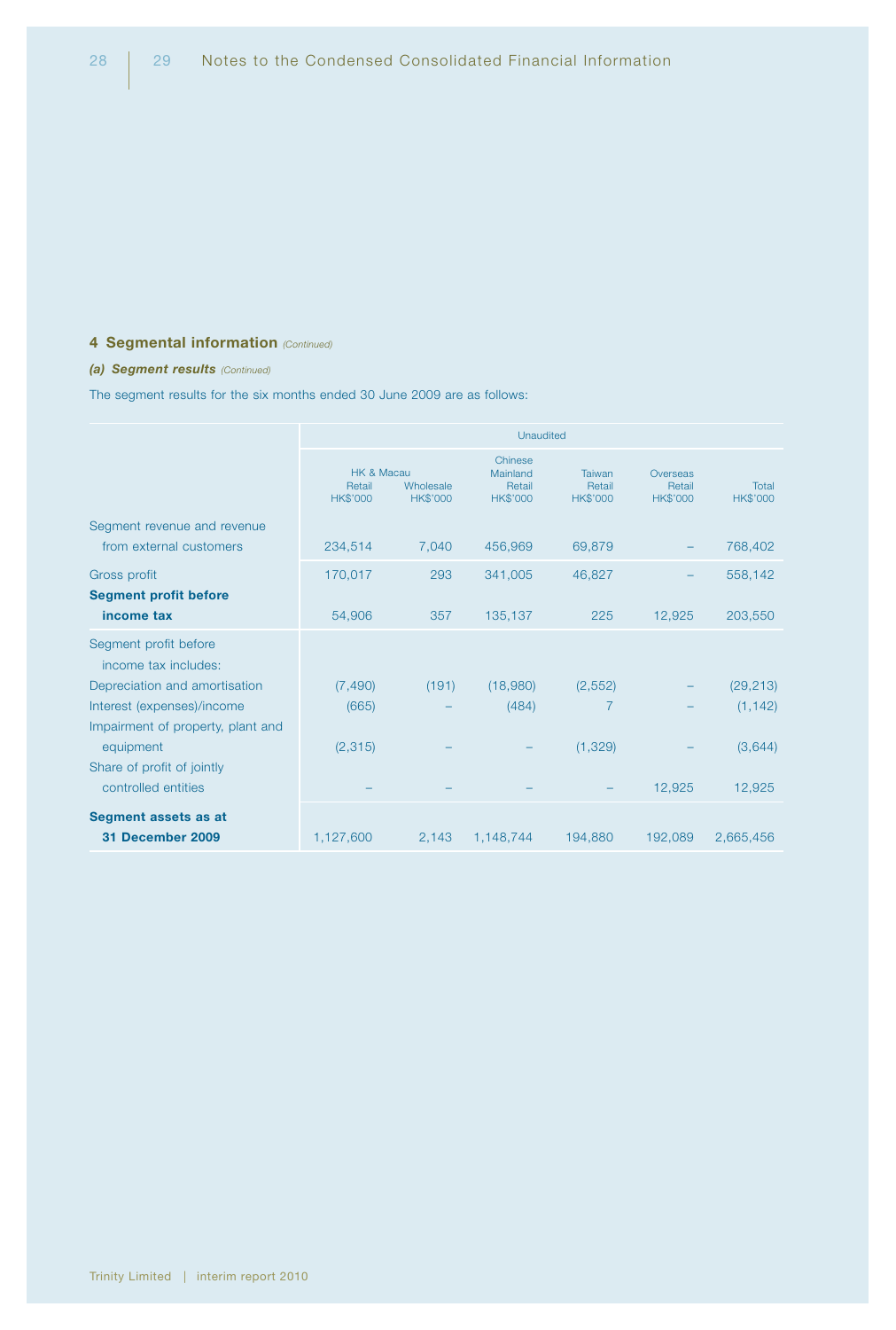## 4 Segmental information *(Continued)*

*(b) A reconciliation of segment profit before income tax and Discontinued Operations to the Group's profit before income tax is as follows:*

|                                                          | <b>Unaudited</b><br><b>Six months ended 30 June</b> |                         |
|----------------------------------------------------------|-----------------------------------------------------|-------------------------|
|                                                          | 2010<br><b>HK\$'000</b>                             | 2009<br><b>HK\$'000</b> |
| Segment profit before income tax for reportable segments | 308,831                                             | 203,550                 |
| Add:                                                     |                                                     |                         |
| Management and service fee income                        | 14,034                                              | 3,052                   |
| Less:                                                    |                                                     |                         |
| Interest expenses                                        | (2,649)                                             | (18, 454)               |
| Employee benefit expenses                                | (98, 524)                                           | (73, 957)               |
| Rental expenses                                          | (10, 989)                                           | (9,322)                 |
| Depreciation and amortisation                            | (2, 977)                                            | (3,207)                 |
| Corporate and other unallocated expenses                 | (9,685)                                             | (8,328)                 |
| Total Group's profit before income tax                   | 198,041                                             | 93,334                  |

#### *(c) Reportable segment assets are reconciled to total assets as follows:*

|                                             | <b>Unaudited</b><br>30 June<br>2010<br><b>HK\$'000</b> | Audited<br>31 December<br>2009<br><b>HK\$'000</b> |
|---------------------------------------------|--------------------------------------------------------|---------------------------------------------------|
| Segment assets for reportable segments      | 2,733,384                                              | 2,665,456                                         |
| Add:                                        |                                                        |                                                   |
| Property, plant and equipment               | 13,294                                                 | 14,505                                            |
| Corporate bank deposits                     | 115,438                                                | 398,487                                           |
| Deferred tax assets                         | 46,183                                                 | 51,949                                            |
| Deposit and prepayments                     | 4,511                                                  | 2,520                                             |
| Amounts due from related parties            | 1,517                                                  | 3,456                                             |
| Total assets per consolidated balance sheet | 2,914,327                                              | 3.136.373                                         |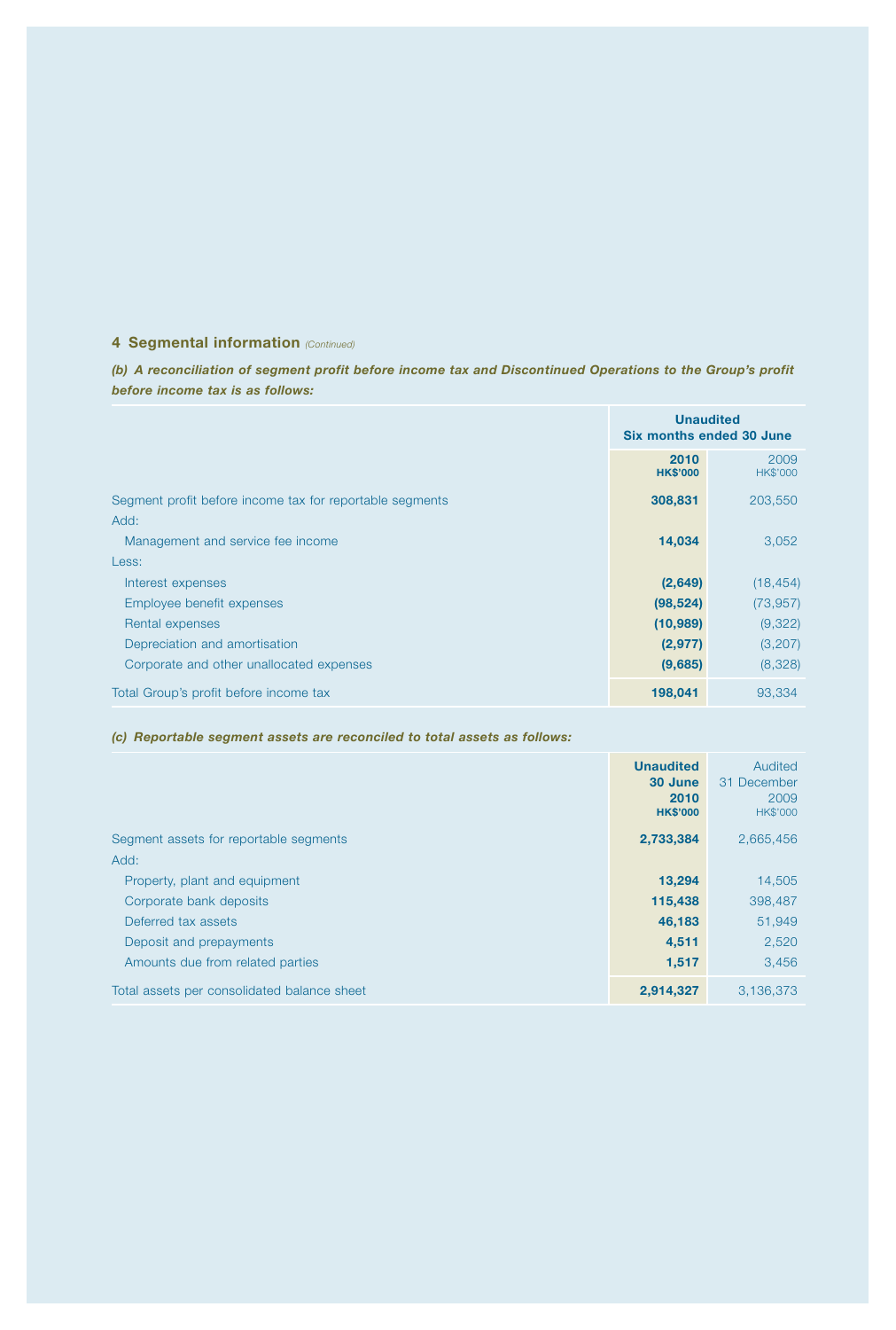#### 5 Operating profit

Operating profit is arrived at after charging/(crediting) the following:

|                                                                        | <b>Unaudited</b><br><b>Six months ended 30 June</b> |                  |
|------------------------------------------------------------------------|-----------------------------------------------------|------------------|
|                                                                        | 2010<br><b>HK\$'000</b>                             | 2009<br>HK\$'000 |
| Impairment of inventories                                              | 6,198                                               | 3.722            |
| Depreciation of property, plant and equipment (Note 9)                 | 39,951                                              | 28,256           |
| Impairment of property, plant and equipment (Note 9)                   |                                                     | 3.644            |
| Amortisation of intangible assets (Note 9)                             | 4,089                                               | 4.164            |
| Loss on disposal of property, plant and equipment (Note 9)             | 2,614                                               | 4.544            |
| Additional/(reversal of) provision for impairment of trade receivables | 265                                                 | (2, 452)         |

#### 6 Income tax expense

Hong Kong profits tax has been provided at the estimated annual effective tax rate of 16.5% (2009: 16.5%) for the six months ended 30 June 2010. Taxation on overseas profits is similarly calculated using the estimated annual effective rates of taxation that are expected to be applicable in the countries or regions in which the Group operates.

|                         | <b>Unaudited</b><br><b>Six months ended 30 June</b> |                  |
|-------------------------|-----------------------------------------------------|------------------|
|                         | 2010<br><b>HK\$'000</b>                             | 2009<br>HK\$'000 |
| Current income tax      |                                                     |                  |
| - Hong Kong profits tax | 10,697                                              | 4,803            |
| $-$ Overseas taxation   | 26,647                                              | 12,311           |
| Deferred income tax     | 13,836                                              | 8,440            |
|                         | 51,180                                              | 25,554           |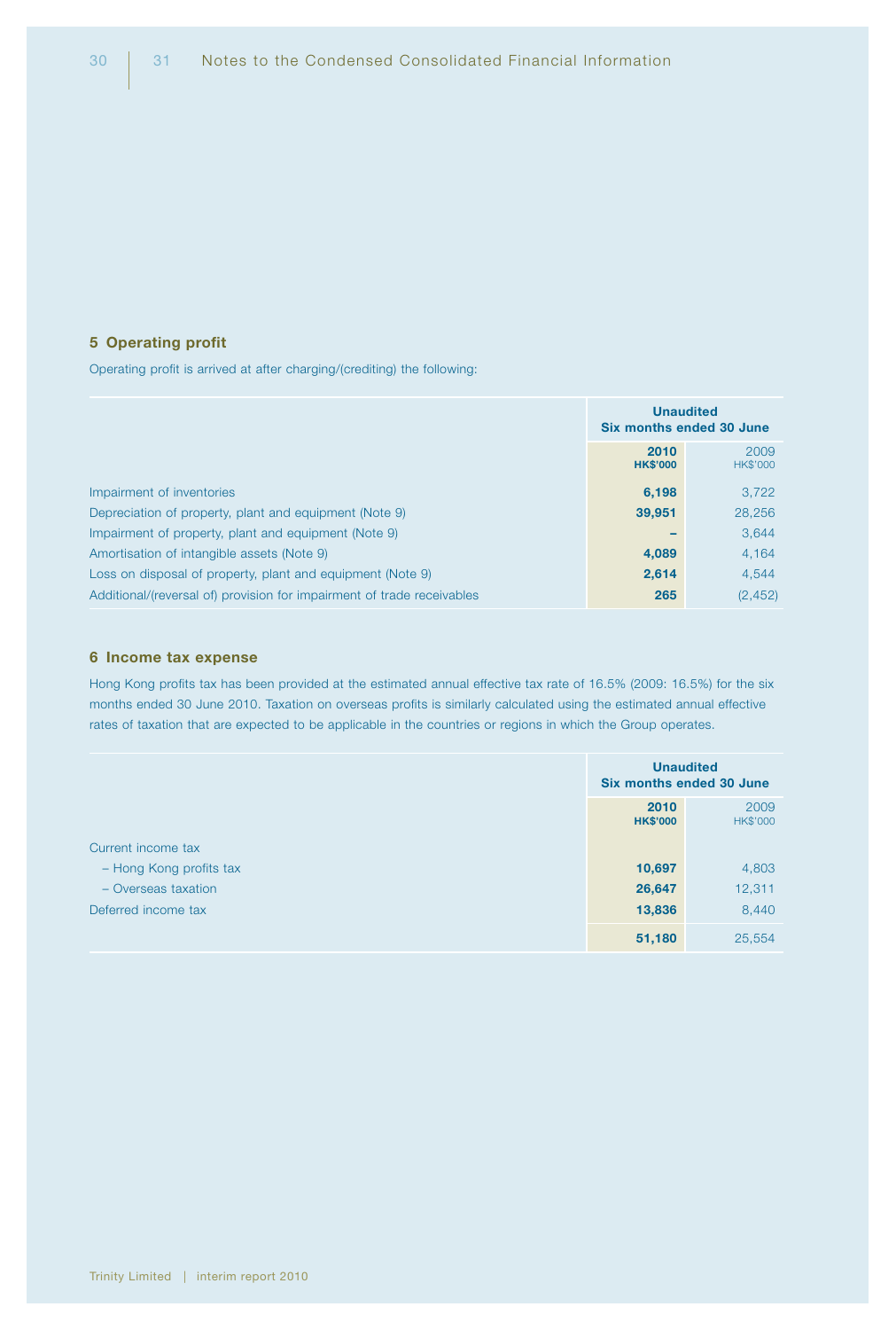## 7 Earnings per share

#### *(a) Basic*

Basic earnings per share is calculated by dividing the profit attributable to shareholders of the Company by the weighted average number of ordinary shares in issue during the period.

|                                                                                             | <b>Unaudited</b><br>Six months ended 30 June |                     |
|---------------------------------------------------------------------------------------------|----------------------------------------------|---------------------|
|                                                                                             | 2010                                         | 2009                |
| Weighted average number of ordinary shares in issue                                         | 1,574,255,000                                | 1,205,173,000       |
| Profit from Continuing Operations attributable to shareholders of the Company<br>(HK\$'000) | 146,861                                      | 67,780              |
| Basic earnings per share from Continuing Operations (HK cents per share)                    | 9.3 cents                                    | $5.6 \text{ cents}$ |
| Loss from Discontinued Operations attributable to shareholders of the Company<br>(HK\$'000) |                                              | (11, 469)           |
| Basic losses per share from Discontinued Operations (HK cents per share)                    |                                              | $(1.0)$ cent        |

## *(b) Diluted*

Diluted earnings per share is calculated by adjusting the weighted average number of ordinary shares outstanding to assume conversion of all dilutive potential ordinary shares.

|                                                                                             | <b>Unaudited</b><br>Six months ended 30 June |               |
|---------------------------------------------------------------------------------------------|----------------------------------------------|---------------|
|                                                                                             | 2010                                         | 2009          |
| Weighted average number of ordinary shares for diluted earnings per share                   | 1,616,435,000                                | 1,205,173,000 |
| Profit from Continuing Operations attributable to shareholders of the Company<br>(HK\$'000) | 146,861                                      | 67.780        |
| Diluted earnings per share from Continuing Operations (HK cents per share)                  | 9.1 cents                                    | $5.6$ cents   |
| Loss from Discontinued Operations attributable to shareholders of the Company<br>(HK\$'000) |                                              | (11, 469)     |
| Diluted losses per share from Discontinued Operations (HK cents per share)                  |                                              | (1.0)<br>cent |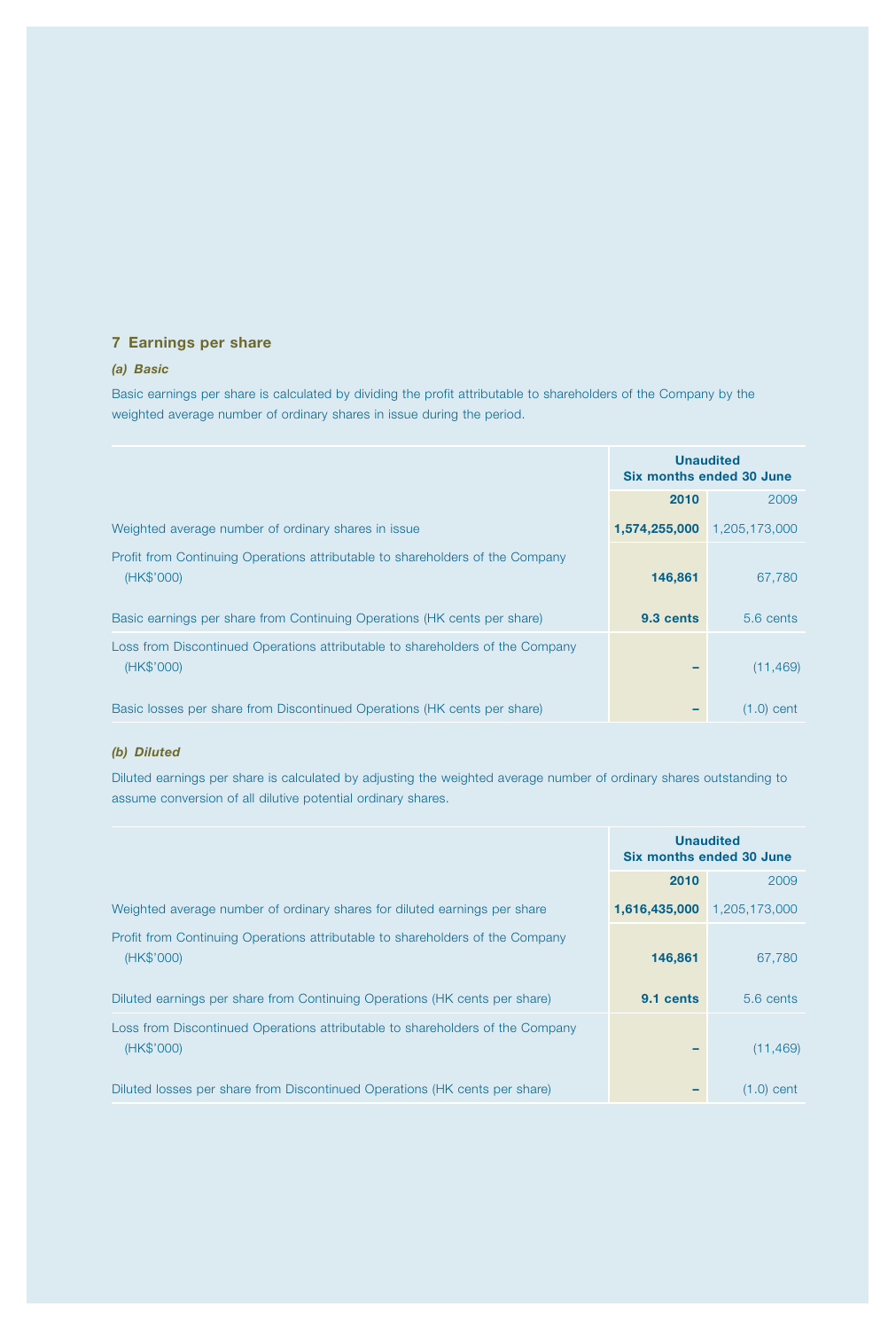#### 8 Interim dividend

|                                                                          |                         | <b>Unaudited</b><br>Six months ended 30 June |
|--------------------------------------------------------------------------|-------------------------|----------------------------------------------|
|                                                                          | 2010<br><b>HK\$'000</b> | 2009<br><b>HK\$'000</b>                      |
| Interim dividend declared of 5.0 HK cents (2009: nil) per ordinary share | 78,713                  |                                              |

The interim dividend has not been recognised as a liability at the balance sheet date. A final dividend of HK\$110,500,000 for the year ended 31 December 2009 was paid in June 2010 (2009: a final dividend of HK\$57,848,000 relating to 2008 was paid in May 2009).

#### 9 Property, plant and equipment and intangible assets

|                                           | Property,<br>plant and<br>equipment<br><b>HK\$'000</b> | <b>Intangible</b><br>assets<br><b>HK\$'000</b> |
|-------------------------------------------|--------------------------------------------------------|------------------------------------------------|
| Opening net book amount at 1 January 2009 | 117,818                                                | 1,635,738                                      |
| Exchange differences                      | (41)                                                   |                                                |
| <b>Additions</b>                          | 20,374                                                 |                                                |
| Disposals (Note 5)                        | (4, 544)                                               |                                                |
| Impairment charge (Note 5)                | (3,644)                                                |                                                |
| Depreciation and amortisation (Note 5)    | (28, 256)                                              | (4, 164)                                       |
| Closing net book amount at 30 June 2009   | 101,707                                                | 1,631,574                                      |
| Opening net book amount at 1 January 2010 | 121,157                                                | 1,627,460                                      |
| Exchange differences                      | 90                                                     |                                                |
| <b>Additions</b>                          | 46,410                                                 |                                                |
| Disposals (Note 5)                        | (2,614)                                                |                                                |
| Depreciation and amortisation (Note 5)    | (39, 951)                                              | (4,089)                                        |
| Closing net book amount at 30 June 2010   | 125,092                                                | 1,623,371                                      |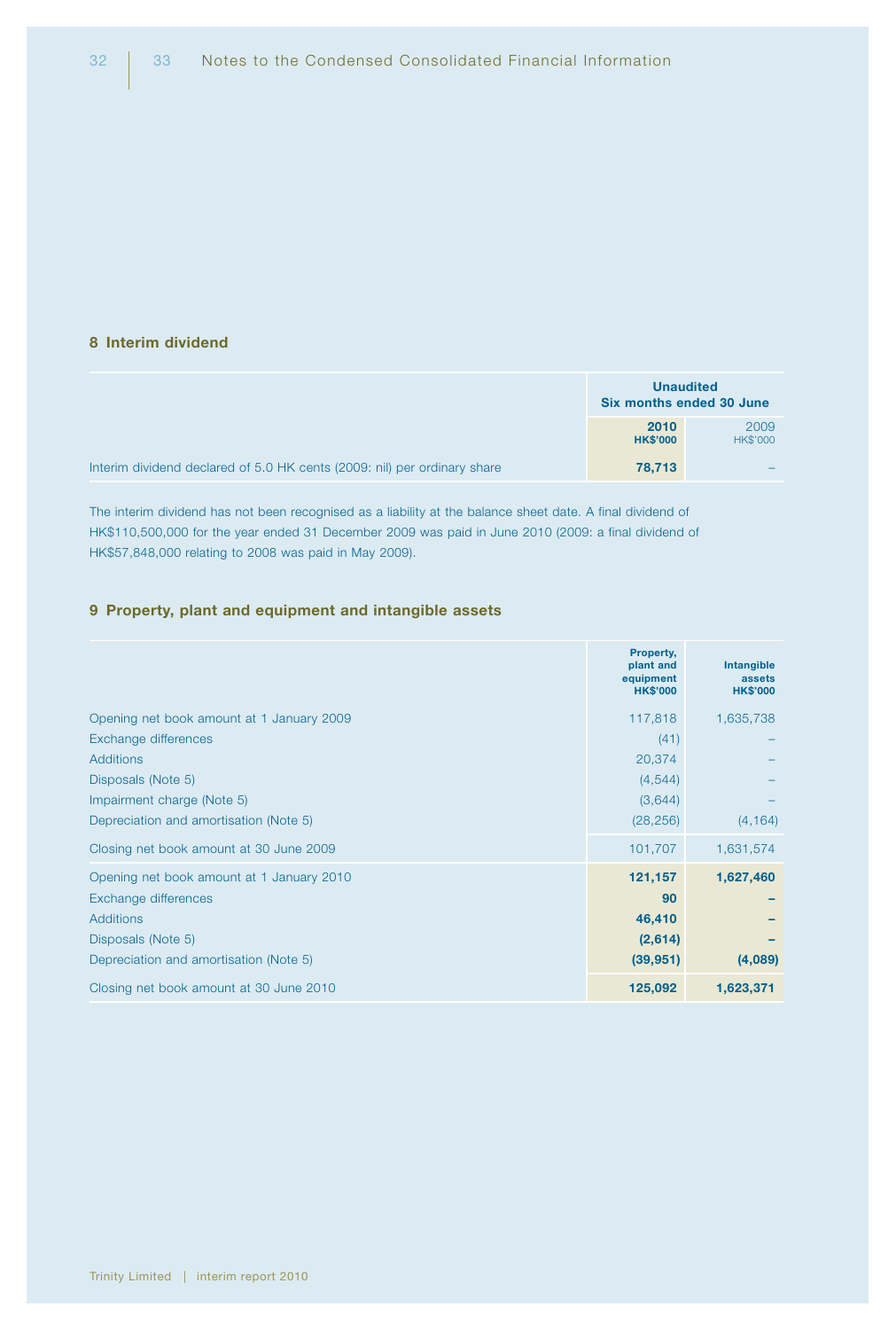#### 10 Trade receivables

Majority of the Group's revenue are retail sales made in cash or by credit card, and sales through department stores which are generally collectible within 30 to 60 days from the invoice date.

At 30 June 2010, the ageing analysis of trade receivables of the Group by invoice date is as follows:

|                                               | <b>Unaudited</b><br>30 June<br>2010<br><b>HK\$'000</b> | Audited<br>31 December<br>2009<br><b>HK\$'000</b> |
|-----------------------------------------------|--------------------------------------------------------|---------------------------------------------------|
| $1 - 30$ days                                 | 87,320                                                 | 123,010                                           |
| $31 - 60$ days                                | 22,402                                                 | 41,581                                            |
| $61 - 90$ days                                | 4,056                                                  | 6,936                                             |
| Over 90 days                                  | 5,301                                                  | 1,810                                             |
| Less: Provision for impairment of receivables | 119,079<br>(788)                                       | 173,337<br>(523)                                  |
|                                               | 118,291                                                | 172,814                                           |

As at 30 June 2010, the fair values of the Group's trade receivables are approximately the same as their carrying amounts.

#### 11 Share capital and options

|                                                                      | Number of<br>shares<br>(in thousand) | <b>HK\$'000</b> |
|----------------------------------------------------------------------|--------------------------------------|-----------------|
| Authorised:                                                          |                                      |                 |
| At 1 January 2010 and 30 June 2010, ordinary shares of HK\$0.10 each | 4,000,000                            | 400,000         |
| Issued and fully paid:                                               |                                      |                 |
| At 1 January 2010 and 30 June 2010, ordinary shares of HK\$0.10 each | 1,574,255                            | 157,425         |

Details of share option schemes adopted by the Group since 16 October 2009 are set out in the annual financial statements for the year ended 31 December 2009. Movements in the number of such share options granted and their related weighted average exercise prices during the period, are as follows:

|                   | <b>Number of</b><br>options | Weighted<br>average<br>exercise<br>price<br>HK\$ |
|-------------------|-----------------------------|--------------------------------------------------|
| At 1 January 2010 | 83,714,000                  | 2.02                                             |
| Forfeited         | (126,000)                   | 1.65                                             |
| At 30 June 2010   | 83,588,000                  | 2.02                                             |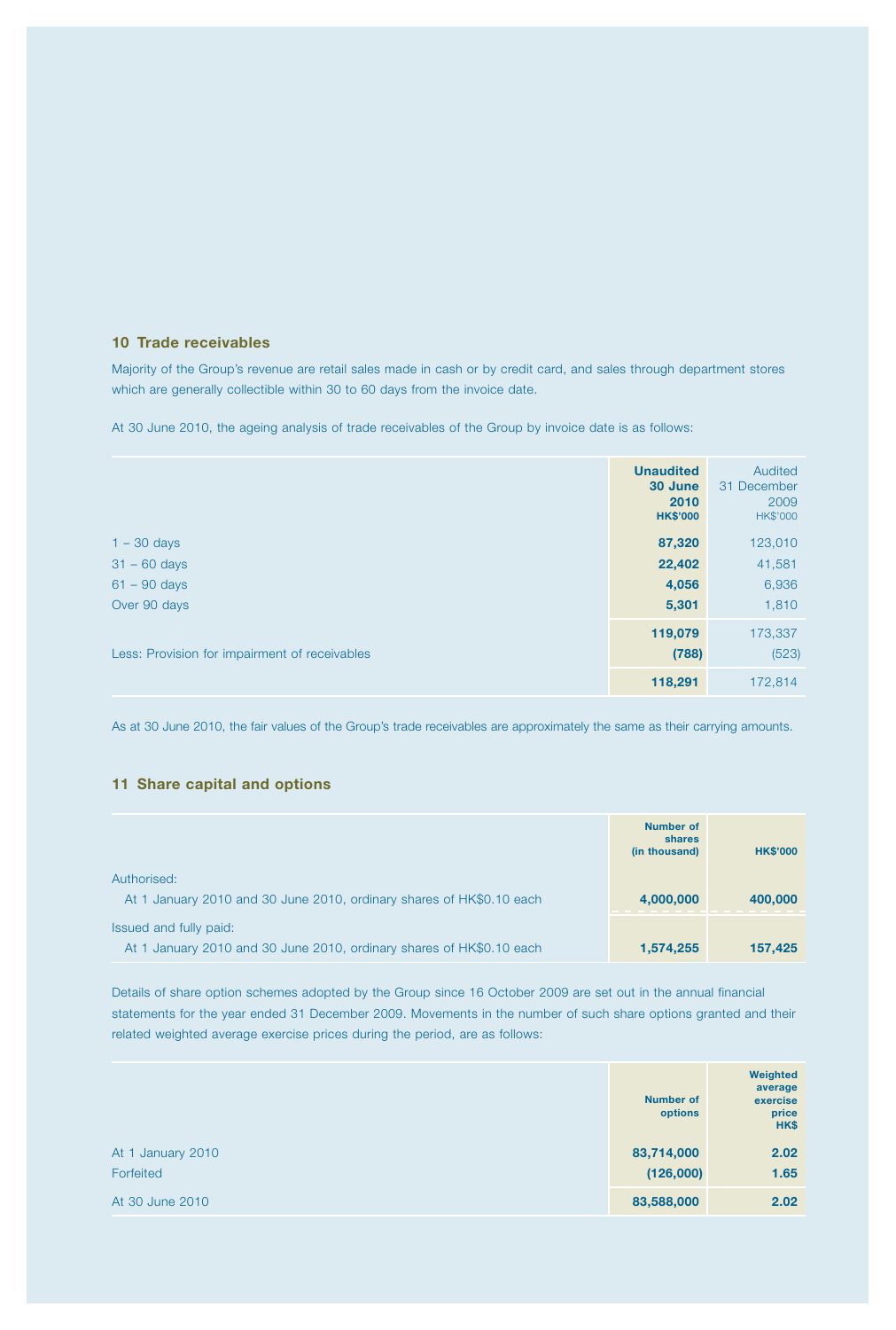#### 12 Trade payables

At 30 June 2010, the ageing analysis of the Group's trade payables by invoice date is as follows:

|                | <b>Unaudited</b><br>30 June<br>2010<br><b>HK\$'000</b> | Audited<br>31 December<br>2009<br><b>HK\$'000</b> |
|----------------|--------------------------------------------------------|---------------------------------------------------|
| $1 - 30$ days  | 29,891                                                 | 37,094                                            |
| $31 - 60$ days | 3,643                                                  | 12,795                                            |
| $61 - 90$ days | 6,970                                                  | 1,125                                             |
| Over 90 days   | 6,241                                                  | 4,721                                             |
|                | 46,745                                                 | 55,735                                            |

The credit period granted by creditors generally ranged from 30 to 90 days. The carrying amounts of the Group's trade payables approximated their fair values.

#### 13 Borrowings

The maturity of bank borrowings is as follows:

|                       | <b>Unaudited</b><br>30 June<br>2010<br><b>HK\$'000</b> | Audited<br>31 December<br>2009<br>HK\$'000 |
|-----------------------|--------------------------------------------------------|--------------------------------------------|
| Within 1 year         | 100,000                                                | 91,799                                     |
| Between 1 and 2 years | 80,000                                                 |                                            |
| Between 2 and 5 years | 280,000                                                | 623,000                                    |
|                       | 460,000                                                | 714,799                                    |

(a) All the bank borrowings were secured by cross guarantees amongst group companies.

(b) As at 30 June 2010, the Group has unutilised banking facilities amounted to HK\$850 million (31 December 2009: HK\$710 million).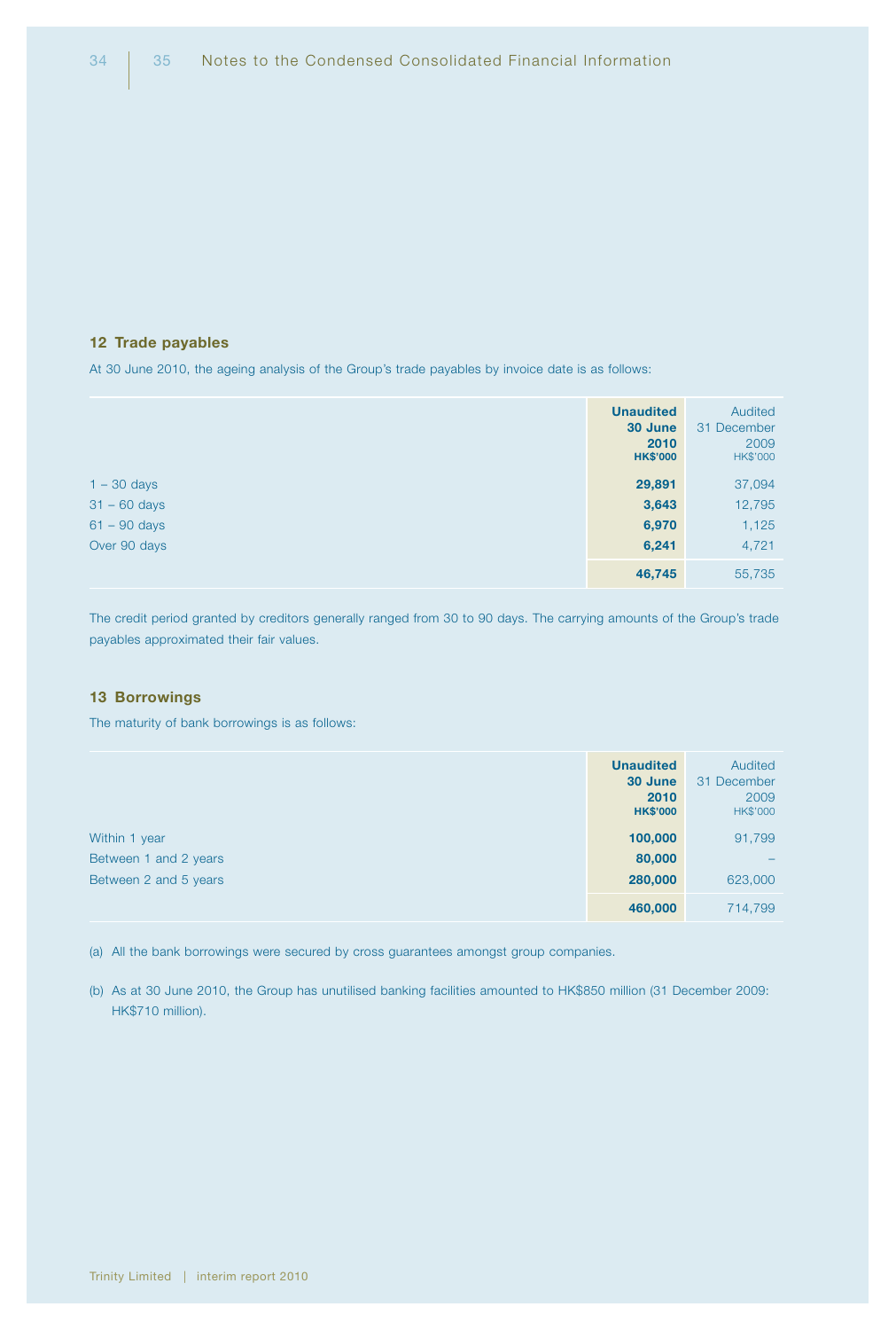#### 14 Discontinued Operations

The entire equity interest in BLS (Private Labels) Holdings Limited and its subsidiaries ("BLS Private Label"), which was engaged in the retailing of menswear of owned brands, such as Leo, Gibo and Uffizi (the "Discontinued Operations"), was reverted back to BLS Holdings Limited on 25 August 2009 for the same consideration when BLS Private Label was acquired by the Group on 1 June 2009. Details of the Discontinued Operations were set out in the annual financial statements for the year ended 31 December 2009. The acquisition of BLS Private Label was prepared using the principles of merger accounting as prescribed in Hong Kong Accounting Guideline 5 "Merger Accounting for Common Control Combination" issued by the HKICPA. The results of the Discontinued Operations for the period from 1 January 2009 to 30 June 2009 have been presented as Discontinued Operations under HKFRS 5 "Non-current Assets Held for Sale and Discontinued Operations" and are set out as follows:

|                        | <b>Unaudited</b><br>Six months<br>ended<br>30 June<br>2009<br><b>HK\$'000</b> |
|------------------------|-------------------------------------------------------------------------------|
| Revenue                | 159,124                                                                       |
| Gross profit           | 105,324                                                                       |
| <b>Operating loss</b>  | (11, 153)                                                                     |
| Loss before income tax | (12, 850)                                                                     |
| Loss for the period    | (11, 469)                                                                     |

An analysis of the cash flows of the Discontinued Operations is as follows:

|                                              | Unaudited<br>Six months<br>ended<br>30 June<br>2009<br>HK\$'000 |
|----------------------------------------------|-----------------------------------------------------------------|
| Net cash generated from operating activities | 87,380                                                          |
| Net cash used in investing activities        | (3,290)                                                         |
| Net cash used in financing activities        | (23, 786)                                                       |
| Increase in cash and cash equivalents        | 60,304                                                          |

#### 15 Contingencies

Save as disclosed elsewhere in this report, the Group had no significant contingent liabilities as at 30 June 2010.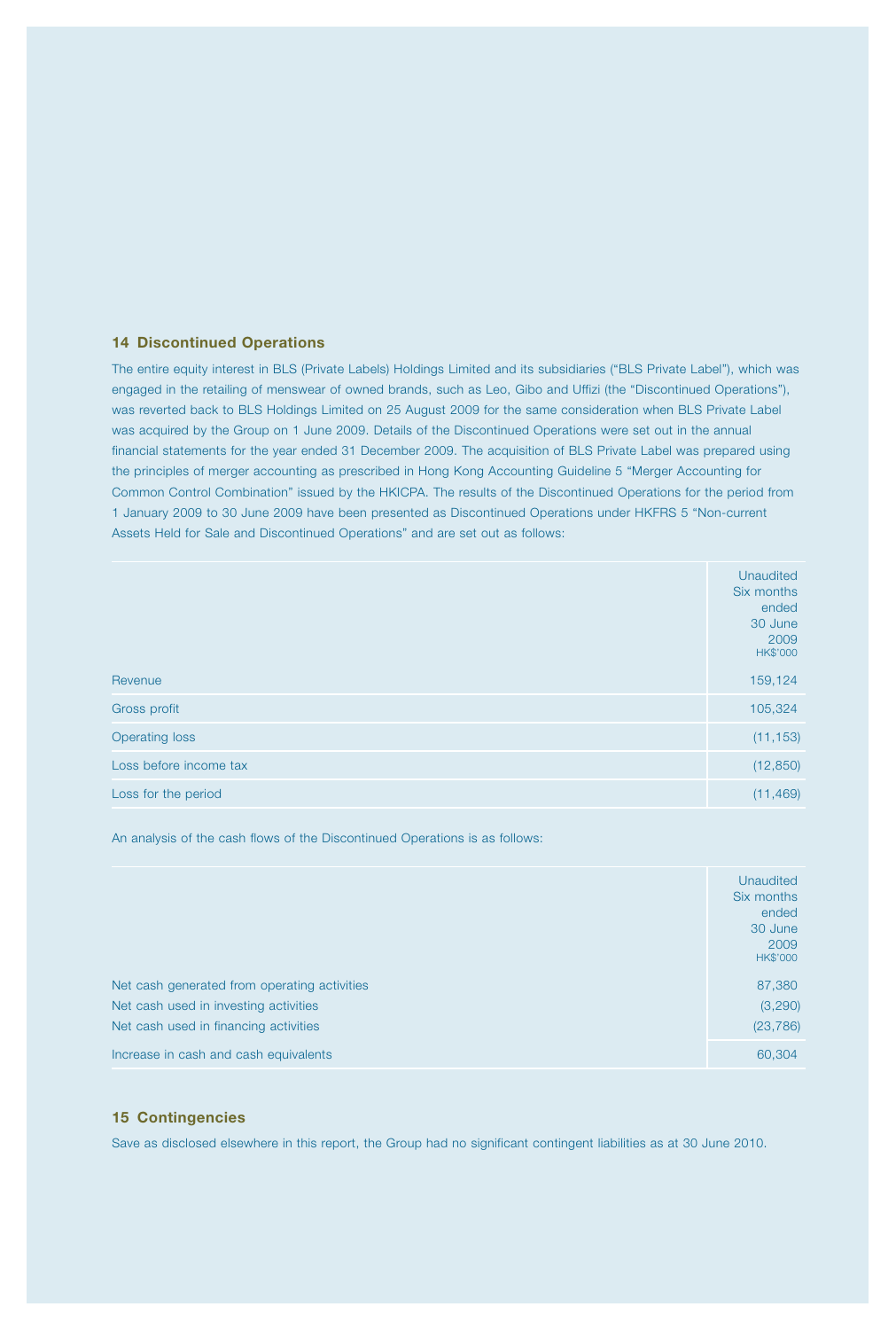#### 16 Commitments

#### *(a) Capital commitments for property, plant and equipment*

|                                 | <b>Unaudited</b><br>30 June<br>2010<br><b>HK\$'000</b> | Audited<br>31 December<br>2009<br><b>HK\$'000</b> |
|---------------------------------|--------------------------------------------------------|---------------------------------------------------|
| Contracted but not provided for |                                                        |                                                   |
| - Property, plant and equipment |                                                        | 61                                                |
| - Computer software             |                                                        | 468                                               |
|                                 |                                                        | 529                                               |

## *(b) Commitments under operating leases*

The Group had future aggregate minimum lease payments under non-cancellable operating leases as follows:

|                                                                           | <b>Unaudited</b><br>30 June<br>2010<br><b>HK\$'000</b> | Audited<br>31 December<br>2009<br>HK\$'000 |
|---------------------------------------------------------------------------|--------------------------------------------------------|--------------------------------------------|
| $-$ No later than 1 year<br>- Later than 1 year and no later than 5 years | 175,935<br>170,828                                     | 148,396<br>122,651                         |
|                                                                           | 346,763                                                | 271.047                                    |

#### *(c) Other commitments*

|                                               | <b>Unaudited</b><br>30 June<br>2010<br><b>HK\$'000</b> | Audited<br>31 December<br>2009<br>HK\$'000 |
|-----------------------------------------------|--------------------------------------------------------|--------------------------------------------|
| Contracted marketing expenses                 |                                                        |                                            |
| $-$ No later than 1 year                      | 3,029                                                  | 2,200                                      |
| - Later than 1 year and no later than 5 years | 2,400                                                  | 2,400                                      |
|                                               | 5,429                                                  | 4,600                                      |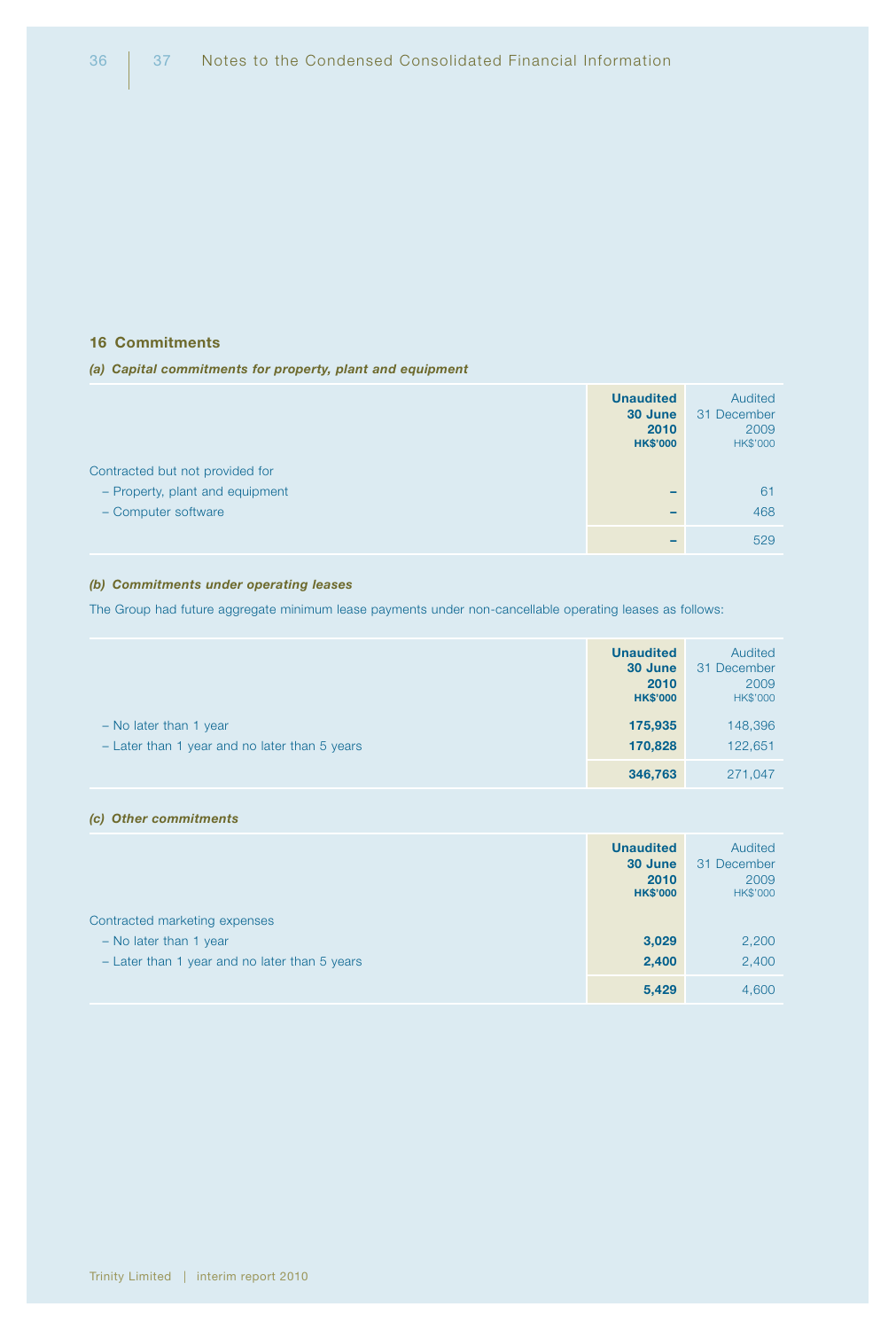## 17 Related party transactions

#### *(a) Significant related party transactions*

Other than the related party transactions disclosed elsewhere, significant related party transactions of the Group during the period were as follows:

|                                                                      | <b>Unaudited</b><br>Six months ended 30 June |                         |
|----------------------------------------------------------------------|----------------------------------------------|-------------------------|
|                                                                      | 2010<br><b>HK\$'000</b>                      | 2009<br><b>HK\$'000</b> |
| Purchase of goods                                                    | 4,843                                        | 163                     |
| Sub-contracting fee for production of product parts                  | 8,335                                        | 9,963                   |
| Service fee received for provision of accounting, information system |                                              |                         |
| and human resources services                                         | 3,534                                        | 3,052                   |
| Service fee paid for provision of corporate compliance services and  |                                              |                         |
| other administrative services                                        | 1,760                                        | 2,696                   |
| Service fee paid for provision of warehouse and logistics services   | 4,477                                        | 3,956                   |
| Rental and license fee received                                      | 1,575                                        | 665                     |
| Rental and management fee paid                                       | 1,915                                        | 2.647                   |
| Management services fee received                                     | 10,500                                       |                         |

All the above related party transactions were entered with companies associated with or controlled by Li & Fung (1937) Limited, a substantial shareholder of the Company. All related party transactions were determined on

basis agreed by both parties and were conducted in the normal course of business.

#### *(b) Balances with related parties*

|                          | <b>Unaudited</b><br>30 June<br>2010<br><b>HK\$'000</b> | Audited<br>31 December<br>2009<br><b>HK\$'000</b> |
|--------------------------|--------------------------------------------------------|---------------------------------------------------|
| Due from related parties | 1,517                                                  | 3,456                                             |
| Due to related parties   | 5,878                                                  | 2,141                                             |

Balances with related parties are unsecured, interest free and repayable on demand.